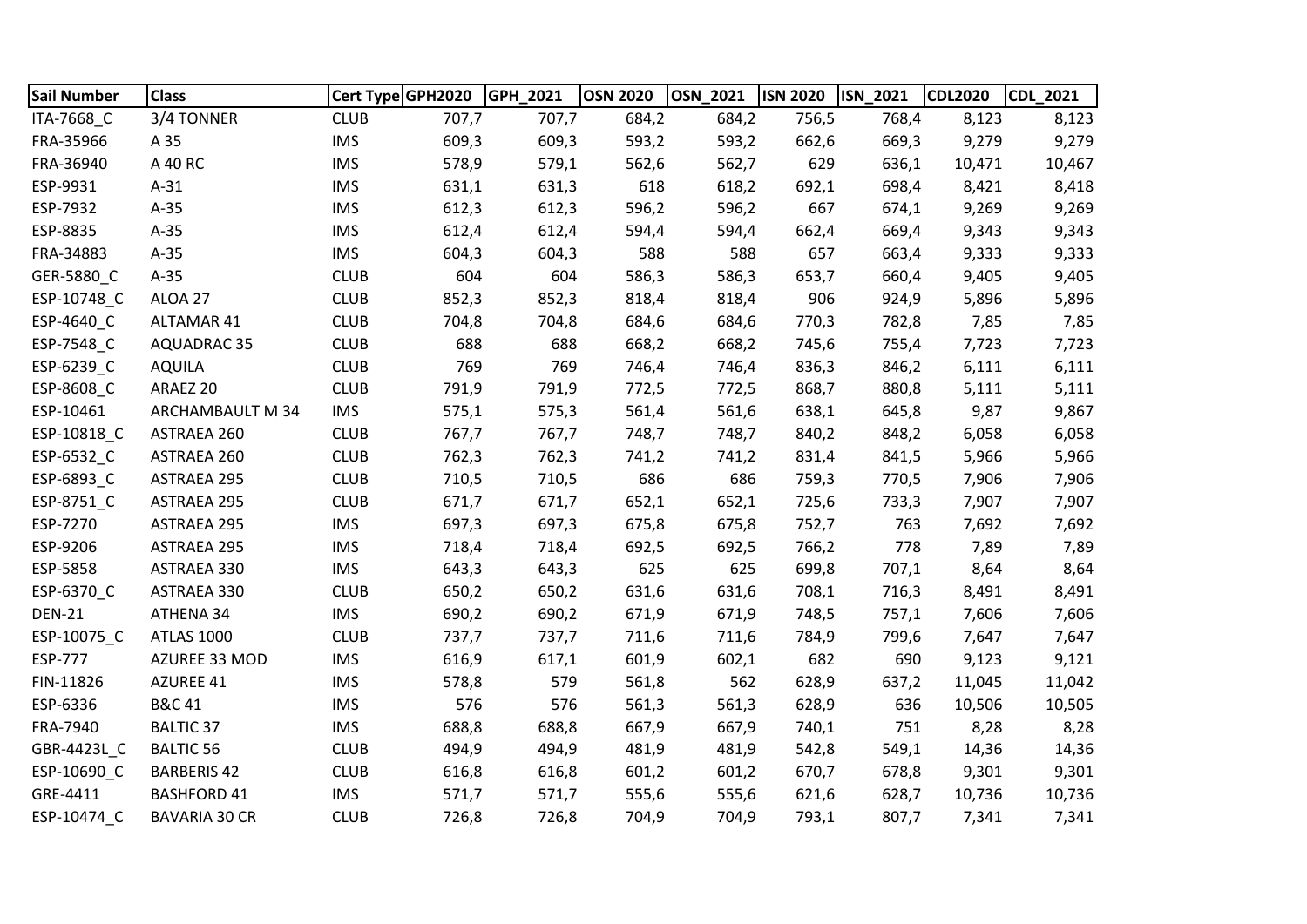| ESP-10687_C | <b>BAVARIA 30 CR</b>      | <b>CLUB</b> | 679,8 | 679,8 | 660,4 | 660,4 | 735   | 744,6 | 7,963 | 7,963 |
|-------------|---------------------------|-------------|-------|-------|-------|-------|-------|-------|-------|-------|
| ESP-10726_C | Bavaria 32 AC             | <b>CLUB</b> | 699   | 699   | 676,5 | 676,5 | 755   | 768   | 7,802 | 7,802 |
| GER-7021_C  | <b>BAVARIA 32 HOLIDAY</b> | <b>CLUB</b> | 715,3 | 715,3 | 694,9 | 694,9 | 783,8 | 796,4 | 7,103 | 7,103 |
| ESP-9614    | <b>BAVARIA 32/1.80 CR</b> | <b>IMS</b>  | 717,1 | 717,4 | 693,6 | 693,8 | 776,6 | 791,1 | 7,517 | 7,515 |
| ESP-5213_C  | BAVARIA 320               | <b>CLUB</b> | 724   | 724   | 701,4 | 701,4 | 784   | 798,1 | 7,087 | 7,087 |
| ESP-8233_C  | <b>BAVARIA 33</b>         | <b>CLUB</b> | 689,1 | 689,1 | 669,1 | 669,1 | 756   | 767,7 | 8,148 | 8,148 |
| ESP-8157_C  | <b>BAVARIA 33 CRUISER</b> | <b>CLUB</b> | 671,1 | 671,1 | 654,6 | 654,6 | 734,1 | 744,5 | 8,496 | 8,496 |
| ESP-10733   | <b>BAVARIA 34</b>         | <b>CLUB</b> | 722   | 722   | 697,4 | 697,4 | 782,7 | 799   | 7,552 | 7,552 |
| ESP-8875_C  | Bavaria 34 (1.90)         | <b>CLUB</b> | 674,7 | 674,9 | 653,3 | 653,6 | 729,6 | 741,3 | 8,25  | 8,247 |
| ESP-10639_C | <b>BAVARIA 34 CRUISER</b> | <b>CLUB</b> | 691,7 | 691,7 | 668,7 | 668,7 | 748   | 761,1 | 8,043 | 8,043 |
| ESP-5090_C  | <b>BAVARIA 34 CRUISER</b> | <b>CLUB</b> | 687,3 | 687,3 | 665,5 | 665,5 | 744,3 | 756,8 | 8,119 | 8,119 |
| ESP-6081_C  | <b>BAVARIA 34 CRUISER</b> | <b>CLUB</b> | 699,7 | 699,7 | 678,5 | 678,5 | 764,7 | 778,7 | 7,948 | 7,948 |
| FRA-27768 C | BAVARIA 35 M Q MK2        | <b>CLUB</b> | 619,4 | 619,4 | 604,9 | 604,9 | 678,3 | 685,2 | 9,172 | 9,172 |
| ESP-7012_C  | <b>BAVARIA 35 MATCH</b>   | <b>CLUB</b> | 617   | 617   | 601,2 | 601,2 | 673,7 | 681,2 | 9,427 | 9,427 |
| ESP-7154    | <b>BAVARIA 35 MATCH</b>   | <b>IMS</b>  | 622,1 | 622,1 | 605,6 | 605,6 | 676   | 683,3 | 9,269 | 9,269 |
| ESP-7204    | <b>BAVARIA 35 MATCH</b>   | <b>IMS</b>  | 619,7 | 619,7 | 604,7 | 604,7 | 679,2 | 686,8 | 9,292 | 9,292 |
| ESP-7324_C  | <b>BAVARIA 35 MATCH</b>   | <b>CLUB</b> | 618,7 | 618,7 | 603,3 | 603,3 | 674   | 682   | 9,392 | 9,392 |
| ESP-7330    | <b>BAVARIA 35 MATCH</b>   | <b>IMS</b>  | 622,4 | 622,4 | 605,4 | 605,4 | 674,5 | 682,8 | 9,461 | 9,461 |
| ITA-1501    | <b>BAVARIA 35 MATCH</b>   | <b>IMS</b>  | 626,6 | 626,6 | 609,1 | 609,1 | 679,5 | 687,1 | 9,28  | 9,28  |
| ESP-7084    | <b>BAVARIA 35 MATCH</b>   | <b>IMS</b>  | 618,7 | 618,7 | 605,1 | 605,1 | 676,9 | 685,5 | 9,32  | 9,32  |
| ESP-7208 C  | <b>BAVARIA 35 MATCH</b>   | <b>CLUB</b> | 615,8 | 615,8 | 599   | 599   | 666,6 | 674,2 | 9,556 | 9,556 |
| ESP-7987_C  | <b>BAVARIA 390 CARIB</b>  | <b>CLUB</b> | 647,2 | 647,2 | 629,2 | 629,2 | 713   | 723,2 | 9,015 | 9,015 |
| esp-7804_C  | <b>BAVARIA 36</b>         | <b>CLUB</b> | 654,9 | 654,9 | 634,1 | 634,1 | 708,2 | 719,1 | 8,937 | 8,937 |
| ESP-3636_C  | <b>BAVARIA 36 CR</b>      | <b>CLUB</b> | 644,4 | 644,4 | 625,7 | 625,7 | 703   | 713   | 9,006 | 9,006 |
| ESP-083_C   | <b>BAVARIA 36 HOLIDAY</b> | <b>CLUB</b> | 682,2 | 682,2 | 663,1 | 663,2 | 741,4 | 752,2 | 8,343 | 8,343 |
| ESP-10111_C | <b>BAVARIA 36 SK</b>      | <b>CLUB</b> | 680,6 | 680,6 | 660,6 | 660,6 | 741,9 | 753   | 8,174 | 8,174 |
| ESP-6476    | <b>BAVARIA 36 SK</b>      | <b>IMS</b>  | 674,5 | 674,5 | 653,4 | 653,4 | 734,4 | 746   | 8,521 | 8,521 |
| ESP-7083_C  | BAVARIA 36 SK             | <b>CLUB</b> | 662,1 | 662,1 | 643,7 | 643,7 | 722,1 | 731,6 | 8,344 | 8,344 |
| ESP-8982_C  | <b>BAVARIA 36 SK</b>      | <b>CLUB</b> | 668,4 | 668,4 | 649,3 | 649,3 | 730,5 | 742,1 | 8,553 | 8,553 |
| ESP-7268    | <b>BAVARIA 37</b>         | <b>IMS</b>  | 660,1 | 660,1 | 641,5 | 641,5 | 716,5 | 726,5 | 8,454 | 8,454 |
| ESP-10173_C | <b>BAVARIA 37</b>         | <b>CLUB</b> | 690,5 | 690,5 | 668   | 668   | 754,7 | 768,8 | 8,368 | 8,368 |
| ESP-10335_C | <b>BAVARIA 37</b>         | <b>CLUB</b> | 693,7 | 693,7 | 669,9 | 669,9 | 751,8 | 767,2 | 8,269 | 8,269 |
| ESP-8841 C  | <b>BAVARIA 37</b>         | <b>CLUB</b> | 686,7 | 686,6 | 663,5 | 663,3 | 739,3 | 752,5 | 8,765 | 8,765 |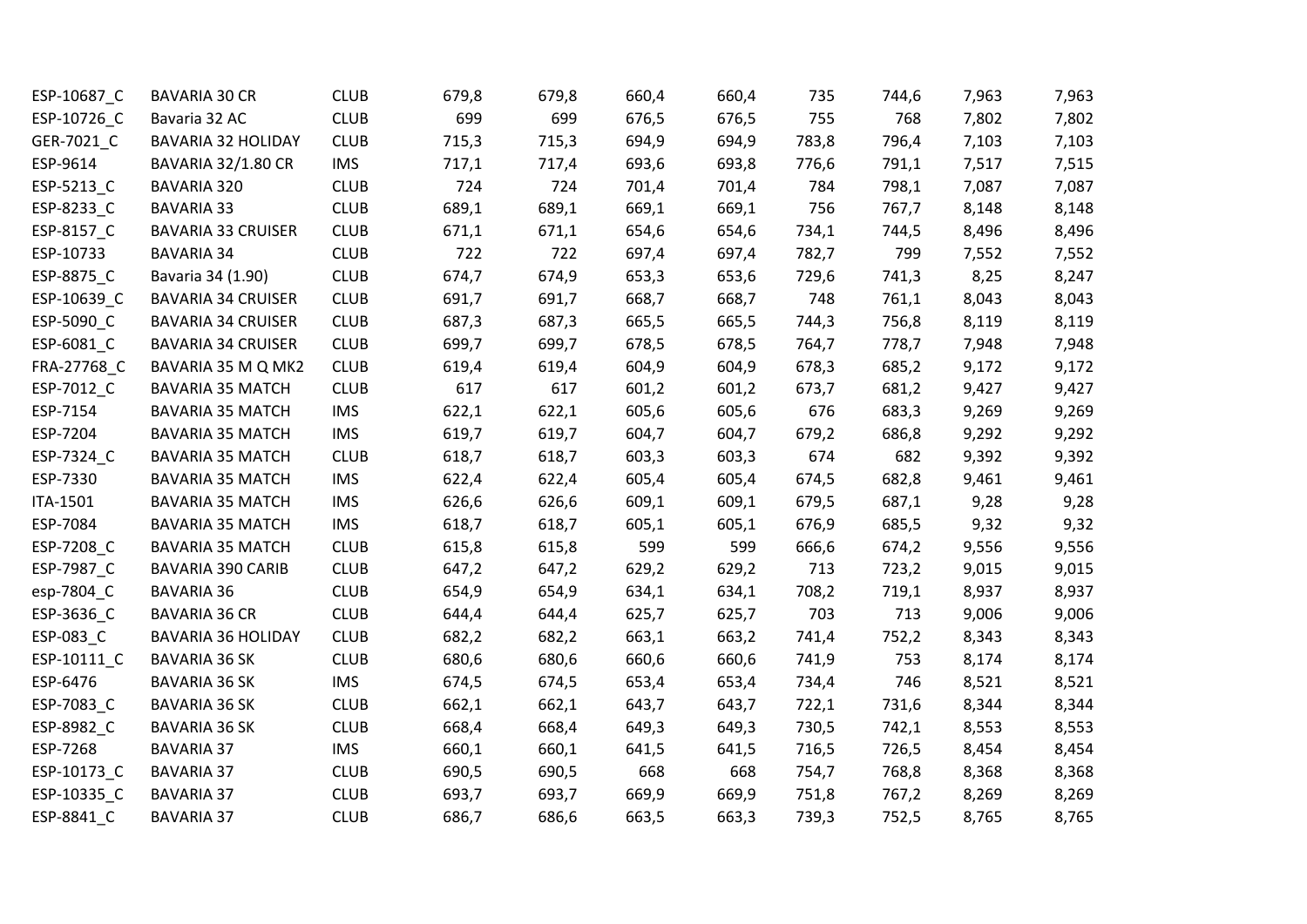| ESP-10618_C | <b>BAVARIA 38 CR</b>      | <b>CLUB</b> | 682,5 | 682,5 | 660,1 | 660,1 | 748,4 | 761,8 | 8,55   | 8,55   |
|-------------|---------------------------|-------------|-------|-------|-------|-------|-------|-------|--------|--------|
| ESP-6603_C  | <b>BAVARIA 38 CR</b>      | <b>CLUB</b> | 656,5 | 656,5 | 634,5 | 634,5 | 709,5 | 722,4 | 9,081  | 9,081  |
| ESP-7165_C  | <b>BAVARIA 38 CR</b>      | <b>CLUB</b> | 663,3 | 663,3 | 643,2 | 643,2 | 720,1 | 731,9 | 9,261  | 9,261  |
| ESP-7191    | <b>BAVARIA 38 CR</b>      | <b>IMS</b>  | 640,2 | 640,2 | 621,1 | 621,1 | 695,7 | 706,1 | 9,348  | 9,348  |
| ESP-10174_C | <b>BAVARIA 38 CRUISER</b> | <b>CLUB</b> | 652,8 | 652,8 | 634,5 | 634,5 | 715,4 | 726,6 | 8,912  | 8,912  |
| ESP-8936 C  | <b>BAVARIA 38 CRUISER</b> | <b>CLUB</b> | 635,4 | 635,4 | 616,6 | 616,6 | 692,2 | 703,9 | 9,815  | 9,815  |
| ESP-10454_C | <b>BAVARIA 390</b>        | <b>CLUB</b> | 679   | 679   | 659,3 | 659,3 | 742,2 | 753,4 | 8,772  | 8,772  |
| ESP-10784_C | <b>BAVARIA 390</b>        | <b>CLUB</b> | 628,9 | 628,9 | 611,5 | 611,5 | 685   | 694,3 | 9,201  | 9,201  |
| ESP-10773_C | <b>BAVARIA 40</b>         | <b>CLUB</b> | 618,3 | 618,2 | 601,1 | 601   | 670,2 | 679,8 | 9,564  | 9,536  |
| ESP-9911_C  | <b>BAVARIA 40</b>         | <b>CLUB</b> | 660,5 | 660,5 | 639,8 | 639,8 | 722,6 | 734,6 | 8,956  | 8,956  |
| ESP-10291_C | <b>BAVARIA 42 CR</b>      | <b>CLUB</b> | 628,4 | 628,4 | 609   | 609   | 689,8 | 699,6 | 9,801  | 9,801  |
| ESP-8727_C  | <b>BAVARIA 42 CR</b>      | <b>CLUB</b> | 609,5 | 609,5 | 593,9 | 593,9 | 671,8 | 681,5 | 10,376 | 10,376 |
| ESP-9309_C  | BAVARIA 42 CR DK          | <b>CLUB</b> | 663,6 | 663,6 | 642,2 | 642,2 | 721,3 | 734,3 | 9,862  | 9,862  |
| ESP-9448_C  | <b>BAVARIA 44</b>         | <b>CLUB</b> | 598,6 | 598,6 | 581,8 | 581,8 | 658,5 | 667,3 | 10,707 | 10,707 |
| ESP-9298_C  | Bavaria 44 VISION         | <b>CLUB</b> | 614,6 | 614,8 | 594,8 | 595   | 666,6 | 678,7 | 10,451 | 10,448 |
| ESP-9985_C  | <b>BAVARIA 46 SK</b>      | <b>CLUB</b> | 612,1 | 612,1 | 593,5 | 593,5 | 673,4 | 682,8 | 10,774 | 10,774 |
| ESP-10168_C | <b>BAVARIA 50</b>         | <b>CLUB</b> | 613   | 613   | 595,6 | 595,6 | 673,5 | 684,9 | 10,653 | 10,653 |
| ESP-8154    | <b>BAVARIA 50</b>         | <b>IMS</b>  | 622,1 | 622,1 | 603,2 | 603,2 | 686,1 | 696,2 | 10,424 | 10,424 |
| ESP-10487_C | <b>BAVARIA 50 VISION</b>  | <b>CLUB</b> | 585,9 | 586,1 | 573,3 | 573,5 | 647,8 | 658,2 | 11,812 | 11,808 |
| ESP-10671_C | BEPOX 800                 | <b>CLUB</b> | 632,7 | 632,9 | 620,6 | 620,8 | 699,3 | 706,7 | 7,369  | 7,366  |
| ESP-10189_C | BEPOX 850                 | <b>CLUB</b> | 654,9 | 654,9 | 641,2 | 641,2 | 727,6 | 734,9 | 7,495  | 7,495  |
| ESP-10624_C | <b>BH36</b>               | <b>CLUB</b> | 610,6 | 610,6 | 592,4 | 592,4 | 663   | 671,2 | 9,709  | 9,709  |
| ESP-5308    | <b>BH36</b>               | <b>IMS</b>  | 590,6 | 590,6 | 574,1 | 574,1 | 640,1 | 646,9 | 9,921  | 9,921  |
| AUS-5597    | <b>BH41</b>               | <b>IMS</b>  | 561,7 | 561,7 | 546,6 | 546,6 | 611,1 | 618,3 | 11,004 | 11,004 |
| GBR-7017R   | <b>BOTIN 56</b>           | <b>IMS</b>  | 415,9 | 415,9 | 408,1 | 408,2 | 466,5 | 474,1 | 17,235 | 17,234 |
| ESP-4607    | <b>BRENTA 24</b>          | <b>IMS</b>  | 718,6 | 718,6 | 698,1 | 698,1 | 772,7 | 782,1 | 6,933  | 6,933  |
| ESP-4609_C  | <b>BRENTA 24</b>          | <b>CLUB</b> | 669,9 | 669,9 | 660,4 | 660,4 | 751,5 | 755,3 | 6,671  | 6,671  |
| ESP-4616    | <b>BRENTA 24</b>          | <b>IMS</b>  | 673,5 | 673,5 | 656,8 | 656,8 | 737,3 | 743,2 | 6,9    | 6,9    |
| ESP-5156_C  | <b>BRENTA 24</b>          | <b>CLUB</b> | 678,5 | 678,5 | 662,8 | 662,8 | 743,3 | 752,3 | 6,624  | 6,624  |
| ESP-5427_C  | <b>BRENTA 24</b>          | <b>CLUB</b> | 669,3 | 669,3 | 651,1 | 651,1 | 728   | 734,6 | 6,93   | 6,93   |
| ESP-5669_C  | <b>BRENTA 24</b>          | <b>CLUB</b> | 672,8 | 672,8 | 656,8 | 656,8 | 737,1 | 745,6 | 6,76   | 6,76   |
| ESP-7963    | <b>BRENTA 24</b>          | <b>IMS</b>  | 688,8 | 688,8 | 676,2 | 676,2 | 766,1 | 772,5 | 6,585  | 6,585  |
| GER-6533    | <b>BRENTA 42</b>          | <b>IMS</b>  | 540,4 | 540,3 | 528,5 | 528,6 | 595,9 | 602,7 | 11,222 | 11,219 |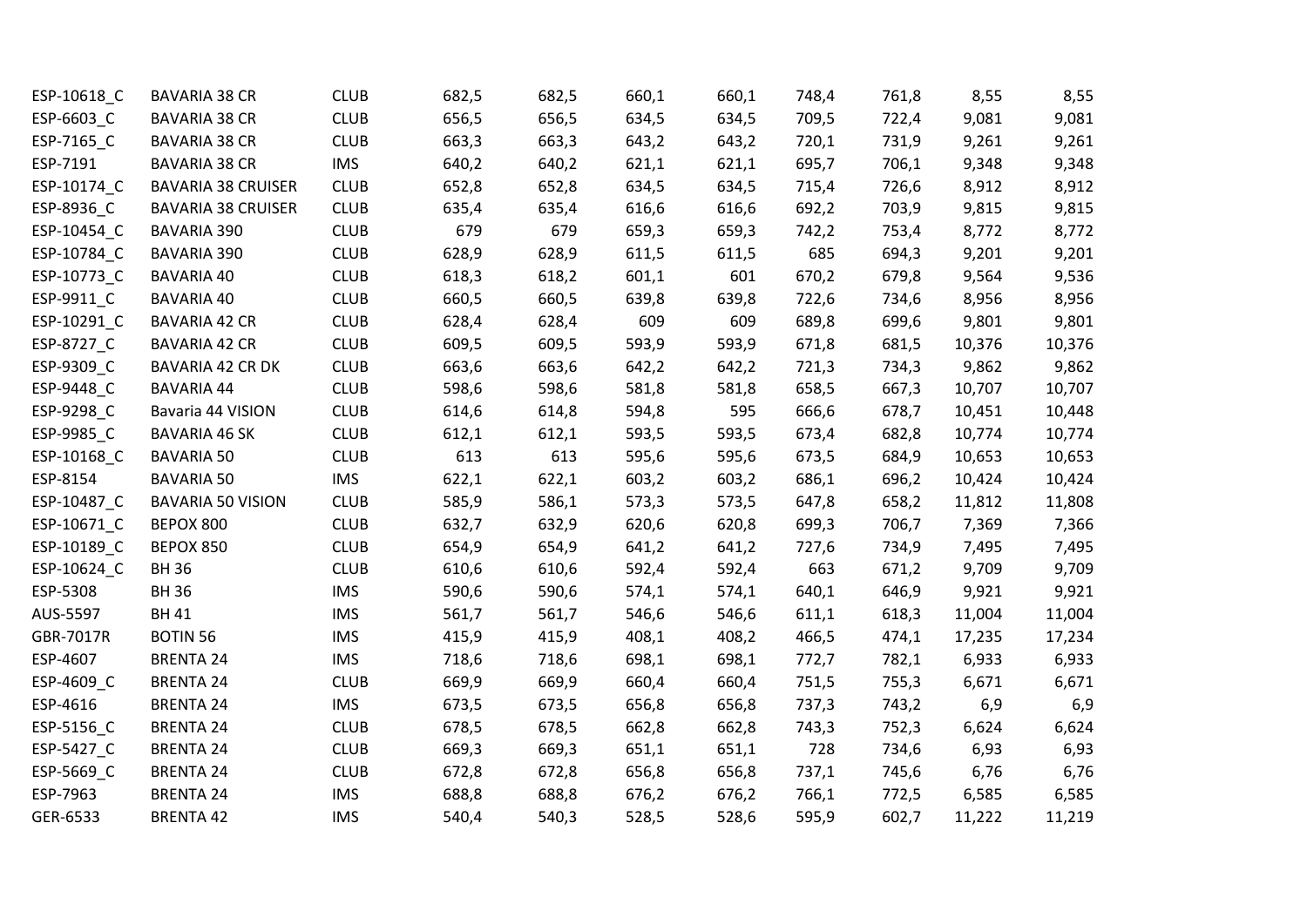| ESP-1122_C  | <b>CATALINA 36</b>       | <b>CLUB</b> | 681,8 | 681,8 | 664,3 | 664,3 | 750   | 761,7 | 8,187  | 8,187  |
|-------------|--------------------------|-------------|-------|-------|-------|-------|-------|-------|--------|--------|
| ESP-9545_C  | <b>CENTURION 37 S DK</b> | <b>CLUB</b> | 633,6 | 633,6 | 614,8 | 614,8 | 685,1 | 693,9 | 9,195  | 9,195  |
| ESP-6785_C  | <b>CENTURION 40 S</b>    | <b>CLUB</b> | 598,4 | 598,4 | 582,3 | 582,3 | 650,2 | 658,9 | 10,388 | 10,388 |
| ESP-6912_C  | <b>CENTURION 40 S</b>    | <b>CLUB</b> | 608   | 608   | 590,2 | 590,2 | 659,3 | 668,7 | 10,288 | 10,287 |
| ESP-6509    | <b>CENTURION 45 S</b>    | <b>IMS</b>  | 569,5 | 569,5 | 555,5 | 555,5 | 626,2 | 633,1 | 11,257 | 11,257 |
| ESP-6871    | <b>CENTURION 45 S</b>    | <b>IMS</b>  | 569   | 569   | 555,1 | 555,1 | 621,6 | 629,4 | 11,234 | 11,234 |
| FRA-16211_C | <b>CHANCE 37</b>         | <b>CLUB</b> | 654,3 | 654,3 | 637,4 | 637,4 | 709,7 | 718,8 | 8,519  | 8,519  |
| ESP-1563_C  | CIRRUS 3/4               | <b>CLUB</b> | 696,9 | 696,9 | 673,2 | 673,2 | 746,6 | 757   | 7,686  | 7,686  |
| ESP-1685_C  | CIRRUS 3/4               | <b>CLUB</b> | 701,6 | 701,6 | 678,9 | 678,9 | 749,2 | 759,7 | 7,937  | 7,937  |
| ESP-327     | COCO 6.50                | <b>IMS</b>  | 745,7 | 745,7 | 723,5 | 723,5 | 814,9 | 823,6 | 5,797  | 5,797  |
| ESP-7445    | COMET 45S                | <b>IMS</b>  | 557,9 | 557,9 | 542,5 | 542,5 | 606,4 | 613,3 | 11,567 | 11,567 |
| ESP-4122    | <b>COMFORTINA 32</b>     | <b>IMS</b>  | 691,6 | 691,6 | 674,7 | 674,7 | 750,2 | 758,1 | 7,394  | 7,394  |
| ESP-7225_C  | <b>COMFORTINA 42 SK</b>  | <b>CLUB</b> | 630,3 | 630,3 | 610,1 | 610,1 | 684,3 | 695,4 | 9,529  | 9,529  |
| GER-2902_C  | <b>CONGER 18</b>         | <b>CLUB</b> | 821,4 | 821,4 | 795,3 | 795,3 | 904,5 | 917,4 | 4,569  | 4,569  |
| ESP-1362    | <b>CONTENTION 33</b>     | <b>IMS</b>  | 684,9 | 685   | 667,7 | 667,7 | 741,2 | 748,5 | 7,487  | 7,487  |
| ESP-1437    | <b>CONTENTION 33</b>     | <b>IMS</b>  | 691,7 | 691,7 | 671,9 | 671,9 | 744,6 | 753,3 | 7,585  | 7,585  |
| ESP-10710_C | CONTESSA 32              | <b>CLUB</b> | 743,1 | 743,1 | 721,7 | 721,7 | 805,5 | 818,1 | 6,696  | 6,696  |
| ESP-5555    | COREL 45                 | <b>IMS</b>  | 521,2 | 521,2 | 507,9 | 507,9 | 571,5 | 577,4 | 12,284 | 12,284 |
| ESP-10737_C | CRUZ DEL SUR 32          | <b>CLUB</b> | 712   | 712   | 694,1 | 694,1 | 774,5 | 781,4 | 6,788  | 6,787  |
| ESP-10657   | <b>DECISION 7.5</b>      | <b>IMS</b>  | 761,3 | 761,3 | 736,5 | 736,5 | 833,8 | 847,8 | 6,475  | 6,475  |
| ESP-8544_C  | DECISION 7.5             | <b>CLUB</b> | 701,6 | 701,6 | 678,7 | 678,7 | 758   | 767,4 | 7,185  | 7,185  |
| ESP-10790_C | DEHLER 28                | <b>CLUB</b> | 699,5 | 699,5 | 682,6 | 682,5 | 763,2 | 770,5 | 6,784  | 6,78   |
| ESP-8731    | DEHLER 29 SK             | <b>IMS</b>  | 693,7 | 693,7 | 675,1 | 675,1 | 753,7 | 762,2 | 7,446  | 7,446  |
| ESP-10096   | Dehler 31                | <b>IMS</b>  | 717,6 | 717,6 | 696,3 | 696,3 | 777,4 | 788,3 | 7,183  | 7,183  |
| GER-4575    | DEHLER 33 CLASSIC        | <b>IMS</b>  | 646,9 | 646,9 | 627,9 | 627,9 | 702   | 709,9 | 8,641  | 8,641  |
| ESP-10373_C | DEHLER 34                | <b>CLUB</b> | 686,7 | 686,7 | 669,3 | 669,3 | 752,2 | 762,6 | 7,604  | 7,604  |
| ESP-10387_C | DEHLER 34                | <b>CLUB</b> | 727,5 | 727,5 | 702,5 | 702,5 | 778,8 | 791,2 | 7,506  | 7,506  |
| ESP-10706_C | DEHLER 34                | <b>CLUB</b> | 625,8 | 626   | 610,7 | 610,9 | 687,3 | 694,7 | 8,833  | 8,83   |
| ESP-2797    | DEHLER 34                | <b>IMS</b>  | 689,5 | 689,5 | 669,4 | 669,4 | 746,5 | 756,5 | 7,648  | 7,648  |
| ESP-3045_C  | DEHLER 34                | <b>CLUB</b> | 678   | 678   | 658,2 | 658,2 | 731,2 | 740,7 | 7,783  | 7,783  |
| ESP-6903_C  | DEHLER 34                | <b>CLUB</b> | 671,6 | 671,6 | 652,5 | 652,5 | 726,2 | 734,5 | 7,695  | 7,695  |
| ESP-7017_C  | DEHLER 34                | <b>CLUB</b> | 685,8 | 685,8 | 665,6 | 665,6 | 741,5 | 751,2 | 7,654  | 7,654  |
| ESP-7821 C  | DEHLER 34                | <b>CLUB</b> | 644,3 | 644,3 | 626,5 | 626,5 | 700,8 | 709,2 | 8,788  | 8,788  |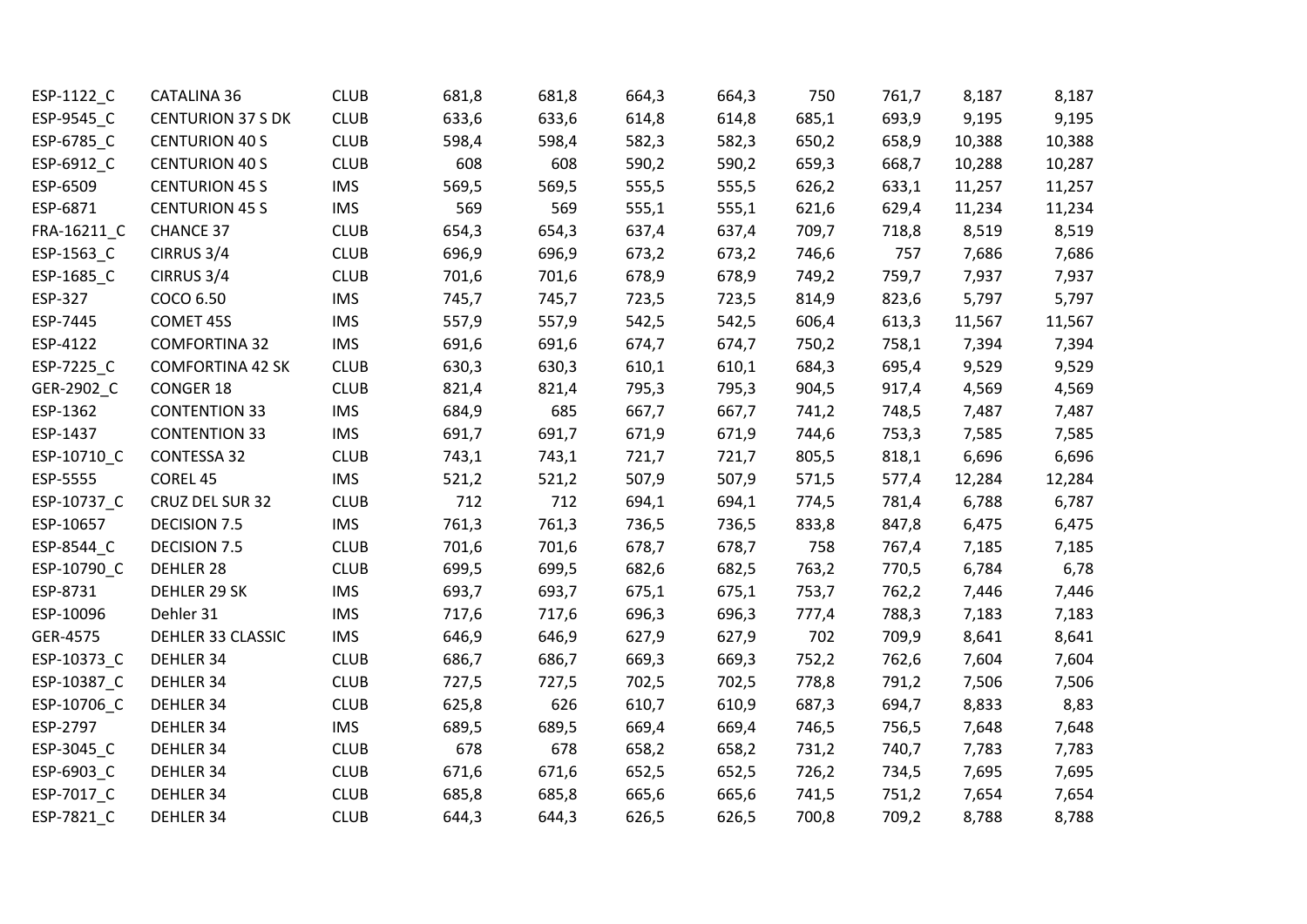| ESP-8632_C      | Dehler 35 CWS      | <b>CLUB</b> | 674,6 | 674,6 | 655,7 | 655,7 | 738,9 | 748,9 | 8,108  | 8,108  |
|-----------------|--------------------|-------------|-------|-------|-------|-------|-------|-------|--------|--------|
| ESP-7088 C      | DEHLER 36 CWS (DK) | <b>CLUB</b> | 655,4 | 655,4 | 637,4 | 637,4 | 717,1 | 727   | 8,442  | 8,442  |
| ESP-9812        | DEHLER 36 CWS (DK) | <b>IMS</b>  | 652,4 | 652,4 | 633,3 | 633,3 | 708,4 | 717,6 | 8,542  | 8,542  |
| ESP-3296_C      | DEHLER 36 CWS JUPP | <b>CLUB</b> | 650,4 | 650,4 | 631,6 | 631,6 | 707   | 716,9 | 8,628  | 8,628  |
| ESP-6933        | DEHLER 36 JV       | <b>IMS</b>  | 621,2 | 621,2 | 604,3 | 604,3 | 673,7 | 681,3 | 9,303  | 9,303  |
| ESP-7686        | DEHLER 36 JV       | <b>IMS</b>  | 640,7 | 640,7 | 622,2 | 622,2 | 696,1 | 704,9 | 8,979  | 8,979  |
| ESP-7875        | DEHLER 36 JV       | <b>IMS</b>  | 619,1 | 619,1 | 603,3 | 603,3 | 673,2 | 680,6 | 9,301  | 9,3    |
| ESP-8111        | DEHLER 36 JV       | <b>IMS</b>  | 631,3 | 631,3 | 615,1 | 615,1 | 689,2 | 696,7 | 8,983  | 8,983  |
| ESP-8118        | DEHLER 36 JV       | <b>IMS</b>  | 627,8 | 627,8 | 610,3 | 610,3 | 680,9 | 689   | 9,216  | 9,216  |
| ESP-8811        | DEHLER 36 JV       | <b>IMS</b>  | 628   | 628   | 611,5 | 611,5 | 684,2 | 692,3 | 9,115  | 9,115  |
| ESP-8737_C      | DEHLER 37 CWS      | <b>CLUB</b> | 663,9 | 663,9 | 643   | 643   | 719,3 | 730,1 | 8,525  | 8,525  |
| GER-0717_C      | DEHLER 38          | <b>CLUB</b> | 650,6 | 650,6 | 630,5 | 630,5 | 702,8 | 713,6 | 8,627  | 8,627  |
| ESP-10634_C     | DEHLER 38 DKB      | <b>CLUB</b> | 607,9 | 608,1 | 589,1 | 589,3 | 657,4 | 666,9 | 9,807  | 9,804  |
| ESP-10660       | DEHLER 38 DKB      | <b>IMS</b>  | 598,8 | 599   | 582,4 | 582,6 | 651,3 | 658,4 | 9,859  | 9,856  |
| ESP-6848        | DEHLER 38 DKB      | <b>IMS</b>  | 597,5 | 597,7 | 582,6 | 582,7 | 652,3 | 659,6 | 9,891  | 9,888  |
| ESP-10356       | DEHLER 38 SKB      | <b>IMS</b>  | 621,2 | 621,4 | 603,2 | 603,4 | 676,7 | 685,6 | 9,574  | 9,571  |
| ESP-10371       | DEHLER 38 SKB      | <b>IMS</b>  | 623,1 | 623,3 | 606   | 606,2 | 683,6 | 692,4 | 9,529  | 9,526  |
| ESP-5430        | DEHLER 39          | <b>IMS</b>  | 610,1 | 610,1 | 593,9 | 593,9 | 665,6 | 673,9 | 9,853  | 9,853  |
| ESP-10372       | DEHLER 39 CWS      | <b>IMS</b>  | 698,8 | 698,8 | 675,4 | 675,4 | 751,6 | 764,2 | 8,62   | 8,62   |
| ESP-8834_C      | Dehler 39 SQ       | <b>CLUB</b> | 623,8 | 623,8 | 609,5 | 609,5 | 690,4 | 700,2 | 9,63   | 9,63   |
| ESP-6426_C      | DEHLER 41 DS       | <b>CLUB</b> | 621,2 | 621,2 | 604,6 | 604,6 | 678,4 | 687   | 9,516  | 9,516  |
| ESP-8093        | DEHLER 42          | <b>IMS</b>  | 587,8 | 587,9 | 570,8 | 571   | 641,2 | 649,2 | 10,709 | 10,705 |
| ESP-8477        | DEHLER 44          | <b>IMS</b>  | 561   | 561   | 545,9 | 545,9 | 611,5 | 619   | 11,582 | 11,582 |
| ESP-8765_C      | DEHLER 44 SQ       | <b>CLUB</b> | 573,5 | 573,5 | 556,8 | 556,8 | 627,4 | 635,1 | 11,506 | 11,505 |
| ESP-9928        | <b>DEHLER 45</b>   | <b>IMS</b>  | 571,1 | 571,3 | 555,3 | 555,5 | 627,8 | 633,8 | 11,208 | 11,205 |
| ESP-10343       | DEHLER 47 SQ       | <b>IMS</b>  | 568,4 | 568,6 | 552,7 | 552,8 | 622,8 | 630,4 | 11,662 | 11,659 |
| ESP-9945        | DELHER 39 SQ       | <b>IMS</b>  | 619,5 | 619,5 | 604,2 | 604,2 | 681,4 | 690,2 | 9,611  | 9,611  |
| ESP-1234        | <b>DK46</b>        | <b>IMS</b>  | 519,4 | 519,4 | 506,2 | 506,2 | 567   | 573,9 | 12,459 | 12,459 |
| <b>HKG-1998</b> | <b>DK46</b>        | <b>IMS</b>  | 525,4 | 525,4 | 512,2 | 512,2 | 572,4 | 579,2 | 12,441 | 12,441 |
| SUI-2012        | <b>DK46</b>        | <b>IMS</b>  | 514,6 | 514,6 | 502,7 | 502,7 | 564,1 | 571   | 12,458 | 12,458 |
| ESP-1784        | DRAC ONE TON       | <b>IMS</b>  | 664,9 | 664,9 | 647,1 | 647,1 | 719,9 | 728,5 | 8,079  | 8,079  |
| ESP-4747_C      | DRAC ONE TON       | <b>CLUB</b> | 671,8 | 671,8 | 652,8 | 652,8 | 725,4 | 734,2 | 7,997  | 7,997  |
| ESP-3560        | <b>DUETTA 94</b>   | <b>IMS</b>  | 730,2 | 730,2 | 709,8 | 709,8 | 798,3 | 809   | 6,815  | 6,815  |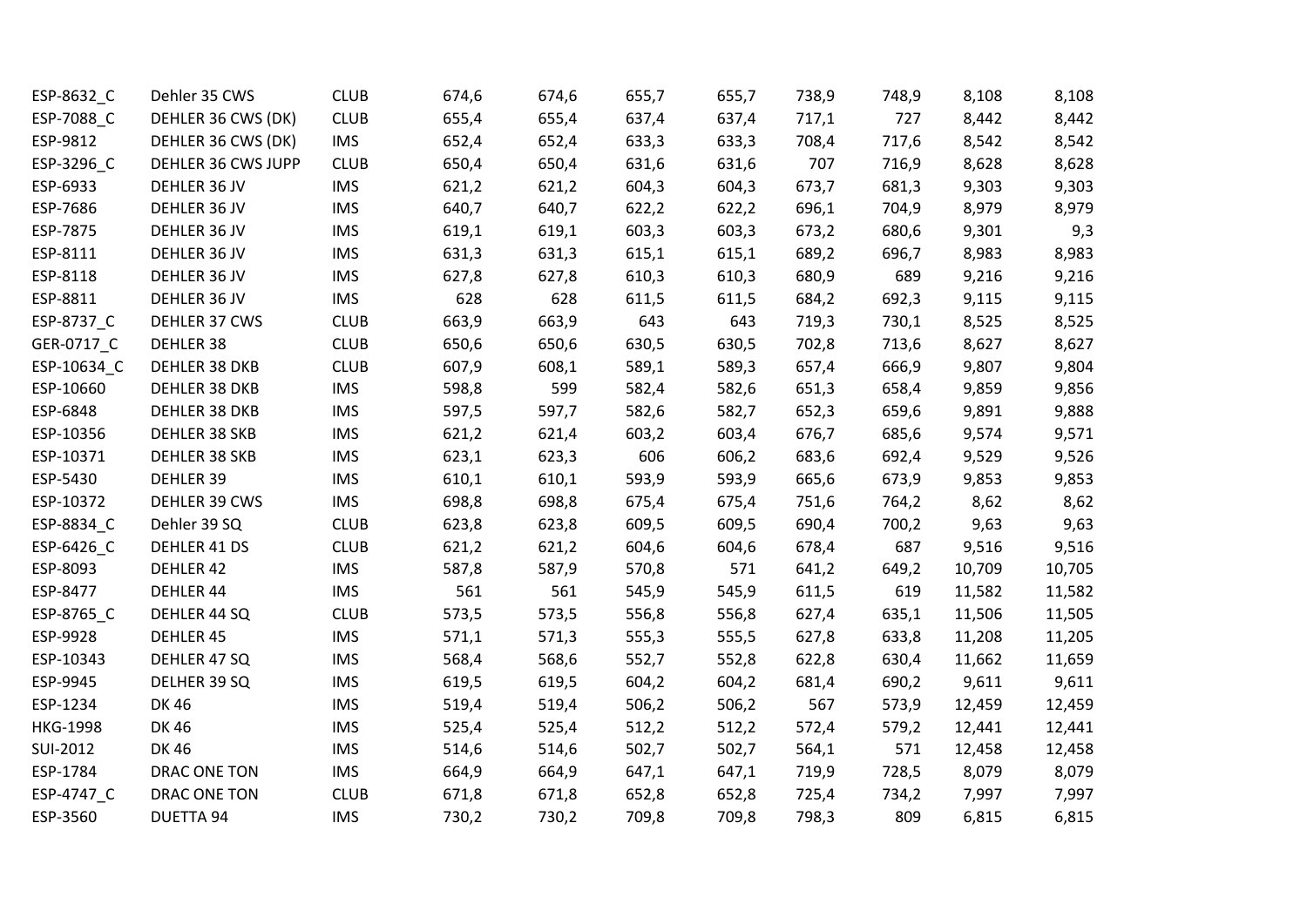| ESP-9936_C  | <b>DUETTA 94</b>         | <b>CLUB</b> | 732,1 | 732,1 | 710,2 | 710,2 | 800,2 | 811,8 | 6,766 | 6,766 |
|-------------|--------------------------|-------------|-------|-------|-------|-------|-------|-------|-------|-------|
| ESP-7627_C  | <b>DUFOUR 28</b>         | <b>CLUB</b> | 746,6 | 746,6 | 722,8 | 722,8 | 802,7 | 815   | 6,445 | 6,445 |
| ESP-9128 C  | DUFOUR 30 CLASSIC        | <b>CLUB</b> | 806,8 | 806,8 | 776,3 | 776,3 | 866,4 | 881,2 | 6,136 | 6,136 |
| ESP-10253_C | DUFOUR 31                | <b>CLUB</b> | 744,1 | 744,1 | 722,6 | 722,6 | 806,8 | 818,2 | 6,612 | 6,612 |
| ESP-9653    | DUFOUR 31                | <b>IMS</b>  | 732,2 | 732,2 | 710,6 | 710,6 | 790,1 | 800,9 | 6,701 | 6,701 |
| ESP-10318_C | DUFOUR 32 CLASSIC        | <b>CLUB</b> | 729,8 | 729,8 | 706,6 | 706,6 | 788,7 | 801,5 | 7,699 | 7,699 |
| ESP-10489_C | DUFOUR 325 GL            | <b>CLUB</b> | 727,9 | 728,1 | 705,5 | 705,7 | 799,3 | 814,7 | 7,181 | 7,179 |
| ESP-5435    | <b>DUFOUR 334 TROPHY</b> | <b>IMS</b>  | 634,2 | 634,2 | 616,8 | 616,8 | 690,3 | 697,6 | 8,793 | 8,793 |
| ESP-7164    | <b>DUFOUR 334 TROPHY</b> | <b>IMS</b>  | 632,5 | 632,5 | 615,5 | 615,5 | 693,9 | 701,2 | 8,761 | 8,761 |
| ESP-10288   | <b>DUFOUR 34</b>         | <b>IMS</b>  | 652,8 | 652,8 | 633,3 | 633,3 | 706,3 | 716   | 8,678 | 8,678 |
| ESP-10314   | <b>DUFOUR 34</b>         | <b>IMS</b>  | 661,8 | 661,8 | 641,7 | 641,7 | 715,9 | 726   | 8,592 | 8,592 |
| ESP-6780_C  | <b>DUFOUR 34</b>         | <b>CLUB</b> | 653,5 | 653,5 | 633,6 | 633,6 | 706,5 | 716,2 | 8,678 | 8,678 |
| ESP-6928    | <b>DUFOUR 34</b>         | <b>IMS</b>  | 645,4 | 645,4 | 627,1 | 627,1 | 698,8 | 707,7 | 8,792 | 8,792 |
| ESP-7071    | <b>DUFOUR 34</b>         | <b>IMS</b>  | 667,6 | 667,6 | 646,9 | 646,9 | 721,9 | 732,6 | 8,553 | 8,553 |
| ESP-7311    | <b>DUFOUR 34</b>         | <b>IMS</b>  | 645,7 | 645,7 | 627,8 | 627,8 | 700,2 | 708,8 | 8,744 | 8,744 |
| ESP-7343    | <b>DUFOUR 34</b>         | <b>IMS</b>  | 660,6 | 660,6 | 640,6 | 640,6 | 715,6 | 725,7 | 8,498 | 8,498 |
| ESP-7387    | <b>DUFOUR 34</b>         | <b>IMS</b>  | 656,2 | 656,2 | 636,9 | 636,9 | 710,6 | 720,2 | 8,662 | 8,662 |
| ESP-7431    | <b>DUFOUR 34</b>         | <b>IMS</b>  | 645,4 | 645,4 | 627,3 | 627,3 | 699,4 | 707,9 | 8,75  | 8,75  |
| ESP-7516    | <b>DUFOUR 34</b>         | <b>IMS</b>  | 657,9 | 657,9 | 638,2 | 638,2 | 712,2 | 722   | 8,629 | 8,629 |
| ESP-7557    | <b>DUFOUR 34</b>         | <b>IMS</b>  | 649,4 | 649,4 | 632   | 632   | 706,5 | 714,8 | 8,546 | 8,546 |
| ESP-7565    | <b>DUFOUR 34</b>         | <b>IMS</b>  | 657,9 | 657,9 | 638   | 638   | 711,7 | 721,6 | 8,638 | 8,638 |
| ESP-7700    | <b>DUFOUR 34</b>         | <b>IMS</b>  | 657,2 | 657,2 | 637,5 | 637,5 | 710,9 | 720,7 | 8,628 | 8,628 |
| ESP-7743    | <b>DUFOUR 34</b>         | <b>IMS</b>  | 662,4 | 662,4 | 642,2 | 642,2 | 716,4 | 726,8 | 8,581 | 8,581 |
| ESP-7846_C  | <b>DUFOUR 34</b>         | <b>CLUB</b> | 649,5 | 649,5 | 629,7 | 629,7 | 701,6 | 711,3 | 8,719 | 8,719 |
| ESP-7977    | <b>DUFOUR 34</b>         | <b>IMS</b>  | 645,3 | 645,3 | 627,3 | 627,3 | 699,5 | 708   | 8,733 | 8,733 |
| ESP-8139    | <b>DUFOUR 34</b>         | <b>IMS</b>  | 652,8 | 652,8 | 633,6 | 633,6 | 710   | 720,2 | 8,686 | 8,686 |
| ESP-8185    | <b>DUFOUR 34</b>         | <b>IMS</b>  | 649,8 | 649,8 | 630,9 | 630,9 | 704,1 | 713,4 | 8,64  | 8,64  |
| ESP-8476    | <b>DUFOUR 34</b>         | <b>IMS</b>  | 656,2 | 656,2 | 636,3 | 636,3 | 708,8 | 718,9 | 8,736 | 8,736 |
| ESP-8869    | <b>DUFOUR 34</b>         | <b>IMS</b>  | 651,5 | 651,5 | 632,4 | 632,4 | 705,1 | 714,6 | 8,719 | 8,719 |
| ESP-9063    | <b>DUFOUR 34</b>         | <b>IMS</b>  | 656,7 | 656,7 | 636,9 | 636,9 | 709,9 | 719,8 | 8,668 | 8,668 |
| ESP-9341    | <b>DUFOUR 34</b>         | <b>IMS</b>  | 643,3 | 643,3 | 626,2 | 626,2 | 698,7 | 706,8 | 8,726 | 8,726 |
| ESP-14      | <b>DUFOUR 34 DKB</b>     | <b>IMS</b>  | 660,9 | 660,9 | 640,4 | 640,4 | 715,5 | 725,8 | 8,545 | 8,545 |
| ESP-10686   | <b>DUFOUR 34 PERF</b>    | <b>IMS</b>  | 657   | 657   | 637,9 | 637,9 | 712,3 | 721,3 | 8,579 | 8,579 |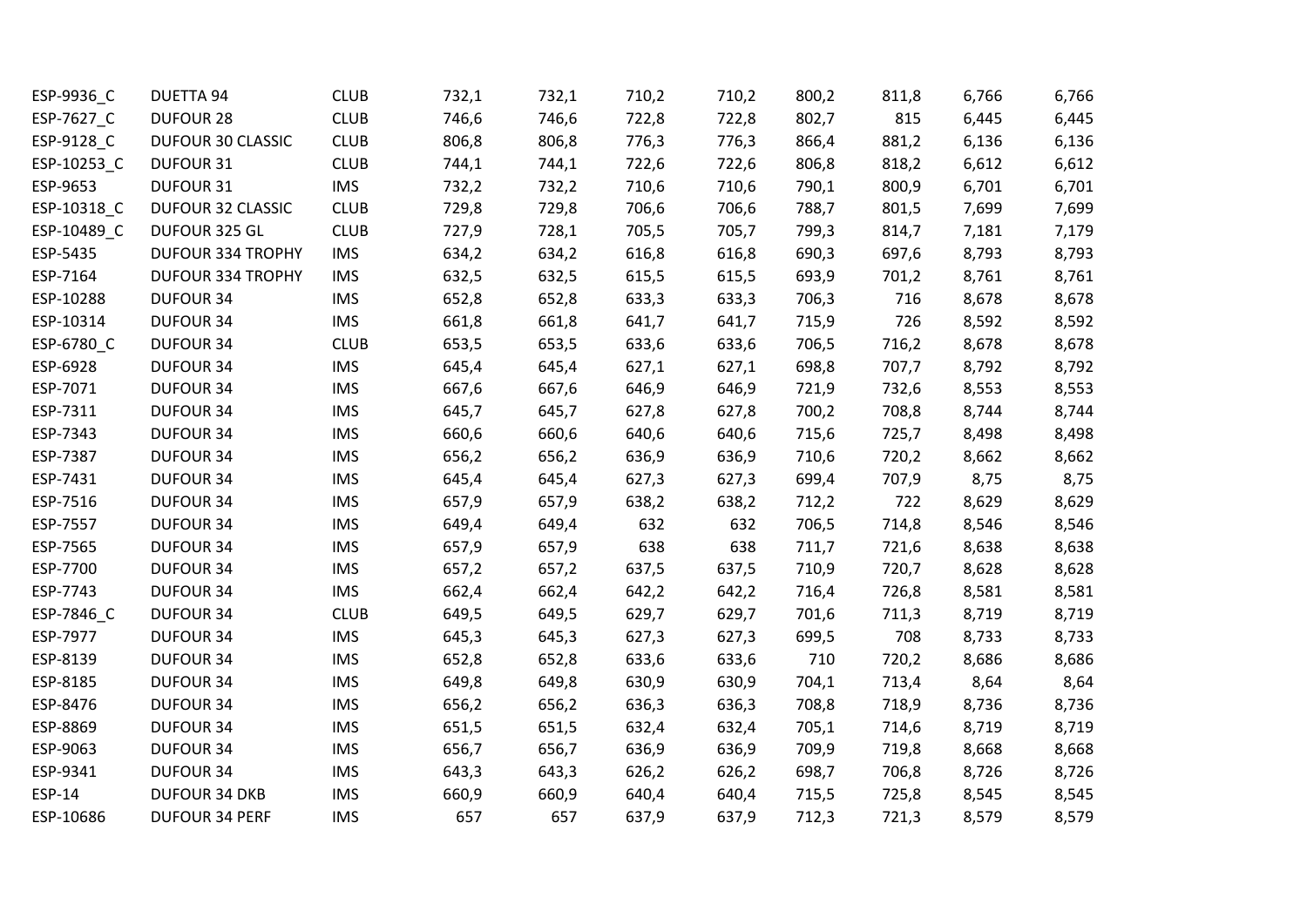| FRA-35545   | <b>DUFOUR 34 PERF</b>    | <b>IMS</b>  | 658,5 | 658,5 | 638,6 | 638,6 | 712,4 | 722,4 | 8,591  | 8,591  |
|-------------|--------------------------|-------------|-------|-------|-------|-------|-------|-------|--------|--------|
| ESP-9898_C  | DUFOUR 34 QB             | <b>CLUB</b> | 655,4 | 655,6 | 635,2 | 635,4 | 709,2 | 719,4 | 8,604  | 8,602  |
| ESP-8147_C  | Dufour 35 Classic        | <b>CLUB</b> | 689,3 | 689,3 | 667,8 | 667,8 | 745,9 | 758,2 | 7,82   | 7,82   |
| ESP-9929_C  | Dufour 35 Classic        | <b>CLUB</b> | 729,9 | 729,9 | 705,3 | 705,3 | 784,8 | 799,5 | 7,849  | 7,849  |
| ESP-1717_C  | <b>DUFOUR 36 CLASSIC</b> | <b>CLUB</b> | 688,3 | 688,3 | 668,2 | 668,2 | 753,1 | 766,9 | 7,981  | 7,981  |
| ESP-10055   | <b>DUFOUR 36 P</b>       | <b>IMS</b>  | 612,2 | 612,4 | 597,9 | 598,1 | 671   | 678,8 | 9,428  | 9,425  |
| ESP-10240   | <b>DUFOUR 36 P</b>       | <b>IMS</b>  | 617,4 | 617,6 | 600   | 600,2 | 675,4 | 683,9 | 9,459  | 9,456  |
| ESP-10741_C | DUFOUR 365 GL            | <b>CLUB</b> | 682,8 | 682,8 | 662,2 | 662,2 | 747,8 | 760,4 | 8,193  | 8,193  |
| ESP-8676_C  | DUFOUR 365 GL            | <b>CLUB</b> | 705,6 | 705,6 | 682,3 | 682,3 | 773,8 | 787   | 8,031  | 8,031  |
| ESP-10134 C | <b>DUFOUR 37 ATOLL</b>   | <b>CLUB</b> | 706,6 | 706,6 | 685,1 | 685,1 | 769,4 | 784,2 | 7,875  | 7,875  |
| ESP-9830_C  | DUFOUR 385               | <b>CLUB</b> | 661,6 | 661,6 | 641,6 | 641,6 | 724,8 | 736,5 | 9,07   | 9,07   |
| ESP-10626_C | DUFOUR 385 GL            | <b>CLUB</b> | 666,5 | 666,5 | 646,1 | 646,1 | 724,8 | 738,7 | 8,499  | 8,499  |
| GBR-4935L_C | DUFOUR 385 GL            | <b>CLUB</b> | 680,6 | 680,6 | 659,7 | 659,7 | 738,7 | 751,3 | 8,89   | 8,89   |
| ESP-10612   | DUFOUR 40                | <b>IMS</b>  | 616,7 | 616,7 | 599,9 | 599,9 | 673,5 | 682,3 | 9,698  | 9,698  |
| ESP-10728_C | DUFOUR 40                | <b>CLUB</b> | 641,5 | 641,5 | 620,5 | 620,5 | 695,2 | 706,7 | 9,416  | 9,416  |
| ESP-18869   | DUFOUR 40                | <b>IMS</b>  | 623   | 623   | 605,1 | 605,1 | 682,8 | 692,3 | 9,7    | 9,7    |
| ESP-6822_C  | DUFOUR 40                | <b>CLUB</b> | 621,3 | 621,3 | 602,8 | 602,8 | 675,7 | 685,4 | 9,719  | 9,719  |
| ESP-7072    | DUFOUR 40                | <b>IMS</b>  | 617,6 | 617,6 | 600,9 | 600,9 | 678,7 | 686,5 | 9,535  | 9,535  |
| ESP-7295_C  | DUFOUR 40                | <b>CLUB</b> | 605,7 | 605,7 | 589,3 | 589,3 | 658,5 | 667,3 | 10,079 | 10,079 |
| ESP-7770    | DUFOUR 40                | <b>IMS</b>  | 613,4 | 613,4 | 595,6 | 595,6 | 666,6 | 675,5 | 9,833  | 9,833  |
| ESP-7991    | <b>DUFOUR 40</b>         | <b>IMS</b>  | 613,4 | 613,4 | 595,8 | 595,8 | 666,1 | 675,3 | 9,881  | 9,881  |
| ESP-8637    | DUFOUR 40                | <b>IMS</b>  | 610,3 | 610,3 | 593,1 | 593,1 | 663,9 | 672,4 | 9,846  | 9,846  |
| ESP-7669    | DUFOUR 40 DK             | <b>IMS</b>  | 606,4 | 606,4 | 591,3 | 591,3 | 664,6 | 672,2 | 9,703  | 9,703  |
| ESP-9568_C  | <b>DUFOUR 40 E</b>       | <b>CLUB</b> | 603,5 | 603,7 | 587,1 | 587,3 | 656,2 | 665   | 10,104 | 10,101 |
| ESP-9709_C  | <b>DUFOUR 40 E</b>       | <b>CLUB</b> | 622,1 | 622,3 | 603,8 | 604   | 680,4 | 690,6 | 9,842  | 9,839  |
| BEL-1231_C  | DUFOUR 40 SK             | <b>CLUB</b> | 648,8 | 648,8 | 631,1 | 631,1 | 718,8 | 729,4 | 9,113  | 9,113  |
| ESP-10619_C | DUFOUR 405 GL            | <b>CLUB</b> | 628   | 628,2 | 609,6 | 609,8 | 687,3 | 698,6 | 9,64   | 9,637  |
| ESP-10774_C | DUFOUR 405 GL            | <b>CLUB</b> | 621,9 | 622,1 | 603,1 | 603,3 | 675   | 686,2 | 9,715  | 9,712  |
| ESP-9215_C  | DUFOUR 405 GL            | <b>CLUB</b> | 697,8 | 698,1 | 672,7 | 672,9 | 749,2 | 764,7 | 8,997  | 8,995  |
| ESP-9686_C  | DUFOUR 405 GL            | <b>CLUB</b> | 621,9 | 622,1 | 603,1 | 603,3 | 675   | 686,2 | 9,715  | 9,712  |
| ESP-6817_C  | <b>DUFOUR 41 CL</b>      | <b>CLUB</b> | 650,1 | 650,1 | 632,4 | 632,4 | 712,2 | 723,1 | 9,071  | 9,071  |
| ESP-7980_C  | DUFOUR 41 CL             | <b>CLUB</b> | 652,3 | 652,3 | 633,8 | 633,8 | 713   | 724,1 | 9,13   | 9,13   |
| ESP-10182 C | DUFOUR 410 GL            | <b>CLUB</b> | 673,5 | 673,7 | 650   | 650,2 | 722,3 | 736,9 | 9,491  | 9,488  |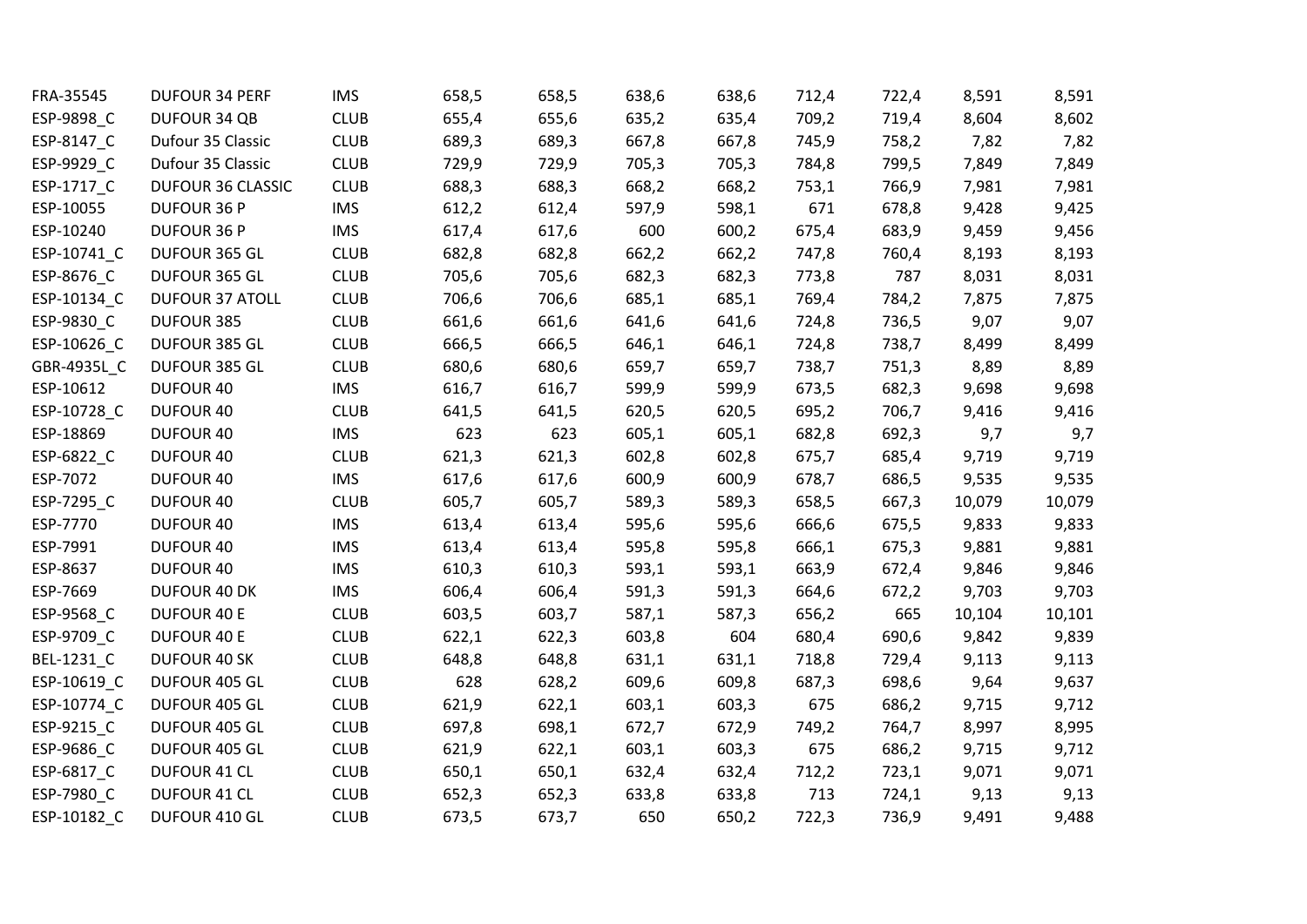| ESP-4868p_C     | DUFOUR 412               | <b>CLUB</b> | 648,6 | 648,8 | 628,6 | 628,8 | 712,2 | 724,3 | 9,233  | 9,23   |
|-----------------|--------------------------|-------------|-------|-------|-------|-------|-------|-------|--------|--------|
| ESP-9795_C      | DUFOUR 425               | <b>CLUB</b> | 625,5 | 625,7 | 605,8 | 606   | 683,8 | 693,4 | 9,905  | 9,902  |
| ESP-8414 C      | DUFOUR 425 GL            | <b>CLUB</b> | 686,6 | 686,8 | 661,7 | 661,9 | 741   | 756,1 | 9,541  | 9,538  |
| ESP-10809_C     | <b>DUFOUR 43 CLASSIC</b> | <b>CLUB</b> | 614,7 | 614,7 | 595,3 | 595,3 | 665,6 | 676,2 | 9,864  | 9,864  |
| ESP-7576_C      | <b>DUFOUR 44 QB</b>      | <b>CLUB</b> | 573,3 | 573,3 | 556,8 | 556,8 | 621,1 | 629,5 | 11,378 | 11,378 |
| ESP-9229        | Dufour 44 Race           | <b>IMS</b>  | 564,9 | 564,9 | 550,2 | 550,2 | 616,4 | 623,3 | 11,149 | 11,149 |
| ESP-10623_C     | <b>DUFOUR 44 SD</b>      | <b>CLUB</b> | 611,8 | 611,8 | 594,6 | 594,6 | 675,3 | 684,5 | 10,293 | 10,293 |
| ESP-10144_C     | Dufour 445 GL            | <b>CLUB</b> | 603,2 | 603,4 | 585,1 | 585,3 | 662,5 | 670,9 | 10,64  | 10,636 |
| POR-4545        | <b>DUFOUR 45 E</b>       | <b>IMS</b>  | 583,7 | 583,9 | 565,5 | 565,7 | 634,3 | 643,5 | 11,189 | 11,186 |
| ESP-9763_C      | <b>DUFOUR 45 E</b>       | <b>CLUB</b> | 582,3 | 582,5 | 564,6 | 564,8 | 638   | 645,9 | 11,081 | 11,077 |
| ESP-10536       | DUFOUR 460 GL            | <b>IMS</b>  | 606,5 | 606,7 | 587   | 587,2 | 665,7 | 676,1 | 10,675 | 10,672 |
| ESP-10416_C     | DUFOUR 500               | <b>CLUB</b> | 611,2 | 611,4 | 593,4 | 593,6 | 678   | 689,9 | 11,024 | 11,022 |
| ESP-10833_C     | Dufour 520 GL            | <b>CLUB</b> | 605,7 | 605,9 | 585,8 | 586   | 667,6 | 678   | 11,586 | 11,583 |
| ESP-10824_C     | E-boat                   | <b>CLUB</b> | 758,1 | 758,1 | 739,5 | 739,5 | 828,3 | 841   | 5,34   | 5,34   |
| ESP-10473_C     | EDEL <sub>6</sub>        | <b>CLUB</b> | 826,8 | 826,8 | 803,4 | 803,4 | 894,1 | 903,1 | 4,916  | 4,916  |
| ITA-15279_C     | ELAN 31                  | <b>CLUB</b> | 692,8 | 693   | 671   | 671,2 | 743,1 | 754,9 | 7,767  | 7,765  |
| ESP-4112        | ELAN 33                  | <b>IMS</b>  | 703,3 | 703,3 | 681,8 | 681,8 | 761,9 | 772,2 | 7,272  | 7,272  |
| ESP-3334_C      | <b>ELAN 331</b>          | <b>CLUB</b> | 669   | 669   | 650,5 | 650,5 | 726,3 | 734,3 | 7,682  | 7,682  |
| ESP-10146       | <b>ELAN 333</b>          | <b>IMS</b>  | 669,7 | 669,7 | 651,6 | 651,6 | 729,4 | 738,1 | 8,143  | 8,143  |
| ESP-1955        | <b>ELAN 333</b>          | <b>IMS</b>  | 665,2 | 665,2 | 647,8 | 647,8 | 727   | 736,6 | 8,429  | 8,429  |
| <b>BEL-21_C</b> | Elan 34                  | <b>CLUB</b> | 697,5 | 697,5 | 675,4 | 675,4 | 754,2 | 765,7 | 7,73   | 7,73   |
| ESP-10712_C     | <b>ELAN 340</b>          | <b>CLUB</b> | 638   | 638,3 | 620,3 | 620,5 | 689,4 | 697,7 | 8,935  | 8,933  |
| ESP-9546        | <b>ELAN 340</b>          | <b>IMS</b>  | 643,8 | 644   | 627,4 | 627,6 | 699,8 | 707   | 8,634  | 8,632  |
| ESP-9874        | <b>ELAN 340</b>          | <b>IMS</b>  | 639,7 | 639,9 | 622,4 | 622,6 | 692,2 | 700,1 | 8,868  | 8,866  |
| <b>NED-8208</b> | <b>ELAN 350 IK</b>       | <b>IMS</b>  | 620,9 | 621,1 | 608,9 | 609,1 | 690,6 | 698,5 | 8,952  | 8,95   |
| ESP-7505        | ELAN 37                  | <b>IMS</b>  | 626,2 | 626,2 | 608,5 | 608,5 | 678   | 686,6 | 9,39   | 9,39   |
| ESP-7861_C      | ELAN 37                  | <b>CLUB</b> | 627,7 | 627,7 | 609,1 | 609,1 | 677,2 | 686,5 | 9,474  | 9,474  |
| ESP-9506        | <b>ELAN 380</b>          | <b>IMS</b>  | 623,2 | 623,4 | 604,9 | 605,1 | 676,1 | 684,8 | 9,641  | 9,638  |
| ESP-6894_C      | ELAN 40                  | <b>CLUB</b> | 610,2 | 610,2 | 592,2 | 592,2 | 658   | 667   | 9,988  | 9,988  |
| ESP-6988_C      | ELAN 40 SD               | <b>CLUB</b> | 620,9 | 620,9 | 603,2 | 603,2 | 676,2 | 685,8 | 9,787  | 9,787  |
| ESP-10331_C     | ELAN 434 Impres.         | <b>CLUB</b> | 673,2 | 673,2 | 653,3 | 653,3 | 748,7 | 760,6 | 9,2    | 9,2    |
| ESP-8065_C      | <b>ELAN 450 R</b>        | <b>CLUB</b> | 565,8 | 566   | 548,6 | 548,8 | 616,7 | 624,5 | 11,648 | 11,644 |
| ESP-10439 C     | ELAN S3 DK               | <b>CLUB</b> | 639,2 | 639,4 | 621,6 | 621,8 | 696,2 | 703,8 | 8,515  | 8,512  |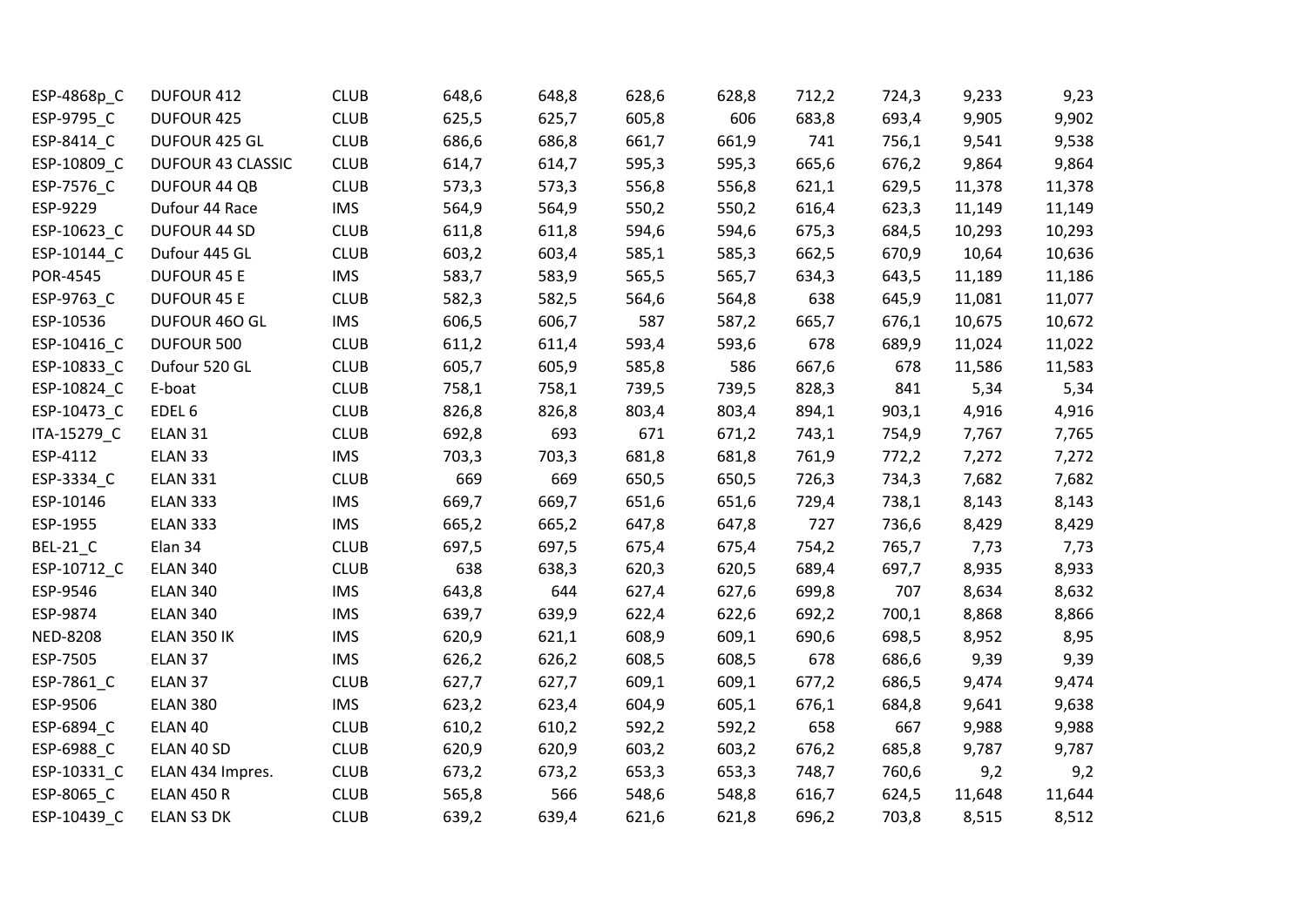| ESP-1495 C  | ELVSTROM 1/2 TON     | <b>CLUB</b> | 706,1 | 706,1 | 687,8 | 687,8 | 763,9 | 770,9 | 6,829  | 6,829  |
|-------------|----------------------|-------------|-------|-------|-------|-------|-------|-------|--------|--------|
| ESP-738_C   | ELVSTROM 1/4 TON     | <b>CLUB</b> | 755,7 | 755,7 | 738,9 | 738,9 | 815,3 | 822,1 | 5,643  | 5,643  |
| ESP-969     | ELVSTROM 30.5 CR     | <b>IMS</b>  | 713,2 | 713,2 | 694,5 | 694,5 | 772,1 | 779,9 | 6,821  | 6,821  |
| ESP-7011    | ESPADA 34            | <b>IMS</b>  | 610,3 | 610,3 | 596,1 | 596,1 | 665,7 | 673,3 | 8,981  | 8,981  |
| ESP-10507_C | FANTASIA 27 DL       | <b>CLUB</b> | 769,4 | 769,4 | 744   | 744   | 824,7 | 836,4 | 6,085  | 6,085  |
| ESP-4664    | FARR 39 ML           | <b>IMS</b>  | 566   | 566   | 550,5 | 550,5 | 615,4 | 621,5 | 10,739 | 10,739 |
| ESP-5906    | <b>FARR 395</b>      | <b>IMS</b>  | 578,1 | 578,1 | 563,1 | 563,1 | 629,4 | 636,5 | 10,386 | 10,386 |
| GER-4012    | <b>FARR 40</b>       | <b>IMS</b>  | 533,1 | 533,1 | 520,1 | 520,1 | 582,7 | 589,5 | 11,203 | 11,203 |
| ESP-6606    | <b>FARR 42</b>       | <b>IMS</b>  | 582,9 | 582,9 | 566,5 | 566,5 | 635,3 | 642,9 | 10,594 | 10,593 |
| ESP-5499    | <b>FARR 50</b>       | <b>IMS</b>  | 511,5 | 511,5 | 497,9 | 497,9 | 556,9 | 563,9 | 13,544 | 13,543 |
| ESP-7007    | <b>FARR 54</b>       | <b>IMS</b>  | 509,4 | 509,4 | 500,7 | 500,7 | 566,1 | 575,8 | 13,809 | 13,808 |
| ESP-25025_C | <b>FARR PLATU 25</b> | <b>CLUB</b> | 656,9 | 656,9 | 640   | 640   | 716,2 | 723   | 7,044  | 7,044  |
| ESP-25069   | <b>FARR PLATU 25</b> | <b>IMS</b>  | 676,7 | 676,7 | 660,4 | 660,4 | 738,7 | 745,2 | 6,869  | 6,869  |
| ESP-25283_C | <b>FARR PLATU 25</b> | <b>CLUB</b> | 685,2 | 685,2 | 667,6 | 667,6 | 747,2 | 753,5 | 7,091  | 7,091  |
| ESP-25364_C | <b>FARR PLATU 25</b> | <b>CLUB</b> | 652,2 | 652,2 | 637,2 | 637,2 | 712,8 | 720,9 | 7,003  | 7,003  |
| ESP-25473   | <b>FARR PLATU 25</b> | <b>IMS</b>  | 681,8 | 681,8 | 666,7 | 666,7 | 744,3 | 752,3 | 6,755  | 6,755  |
| ESP-25509_C | <b>FARR PLATU 25</b> | <b>CLUB</b> | 656   | 656   | 641,5 | 641,5 | 717,8 | 726   | 6,915  | 6,915  |
| ESP-6632_C  | <b>FARR PLATU 25</b> | <b>CLUB</b> | 652,2 | 652,2 | 637,2 | 637,2 | 712,8 | 720,9 | 7,003  | 7,003  |
| ESP-7771    | <b>FARR PLATU 25</b> | <b>IMS</b>  | 672,1 | 672,1 | 657,8 | 657,8 | 734   | 740,6 | 7,022  | 7,022  |
| ESP-7890    | <b>FARR PLATU 25</b> | <b>IMS</b>  | 677,7 | 677,7 | 660,6 | 660,6 | 736,2 | 742,7 | 6,961  | 6,961  |
| GBR-2599R_C | <b>FARR PLATU 25</b> | <b>CLUB</b> | 655   | 655   | 637,9 | 637,9 | 714,2 | 721,1 | 7,095  | 7,095  |
| ESP-086     | FIGARO <sub>2</sub>  | <b>IMS</b>  | 601,9 | 601,9 | 587,2 | 587,2 | 660,3 | 667   | 9,277  | 9,277  |
| ESP-10806_C | <b>FIGARO 2</b>      | <b>CLUB</b> | 576,8 | 576,8 | 560,1 | 560,1 | 629,3 | 635,8 | 9,993  | 9,993  |
| ESP-7198_C  | FINNGULF 31          | <b>CLUB</b> | 681,1 | 681,1 | 666   | 666   | 740,3 | 747,4 | 7,48   | 7,48   |
| ESP-10504_C | <b>FIRST 21.7</b>    | <b>CLUB</b> | 768,7 | 768,7 | 746,9 | 746,9 | 826,8 | 835,9 | 5,654  | 5,654  |
| ESP-10762_C | <b>FIRST 21.7</b>    | <b>CLUB</b> | 745,5 | 745,5 | 725,4 | 725,4 | 801,5 | 808,3 | 5,938  | 5,938  |
| ESP-9824_C  | <b>FIRST 21.7</b>    | <b>CLUB</b> | 773   | 773   | 749,9 | 749,9 | 827,3 | 836,3 | 5,727  | 5,727  |
| ESP-9283_C  | <b>FIRST 211</b>     | <b>CLUB</b> | 785   | 785   | 761,2 | 761,2 | 839,5 | 849,9 | 5,579  | 5,579  |
| ESP-4436_C  | <b>FIRST 235</b>     | <b>CLUB</b> | 770,4 | 770,4 | 749,8 | 749,8 | 836,6 | 845,6 | 5,76   | 5,76   |
| ESP-7174    | <b>FIRST 235</b>     | <b>IMS</b>  | 789,4 | 789,4 | 770,9 | 770,9 | 866   | 875,5 | 5,597  | 5,597  |
| ESP-7479_C  | <b>FIRST 235</b>     | <b>CLUB</b> | 756,7 | 756,7 | 736,7 | 736,7 | 820,6 | 828,8 | 5,881  | 5,881  |
| ESP-8235    | <b>FIRST 235</b>     | <b>IMS</b>  | 768,6 | 768,6 | 748,9 | 748,9 | 836,6 | 844,5 | 5,851  | 5,851  |
| FRA-14124 C | <b>FIRST 235</b>     | <b>CLUB</b> | 784,3 | 784,3 | 762,9 | 762,9 | 851,5 | 861,1 | 5,694  | 5,694  |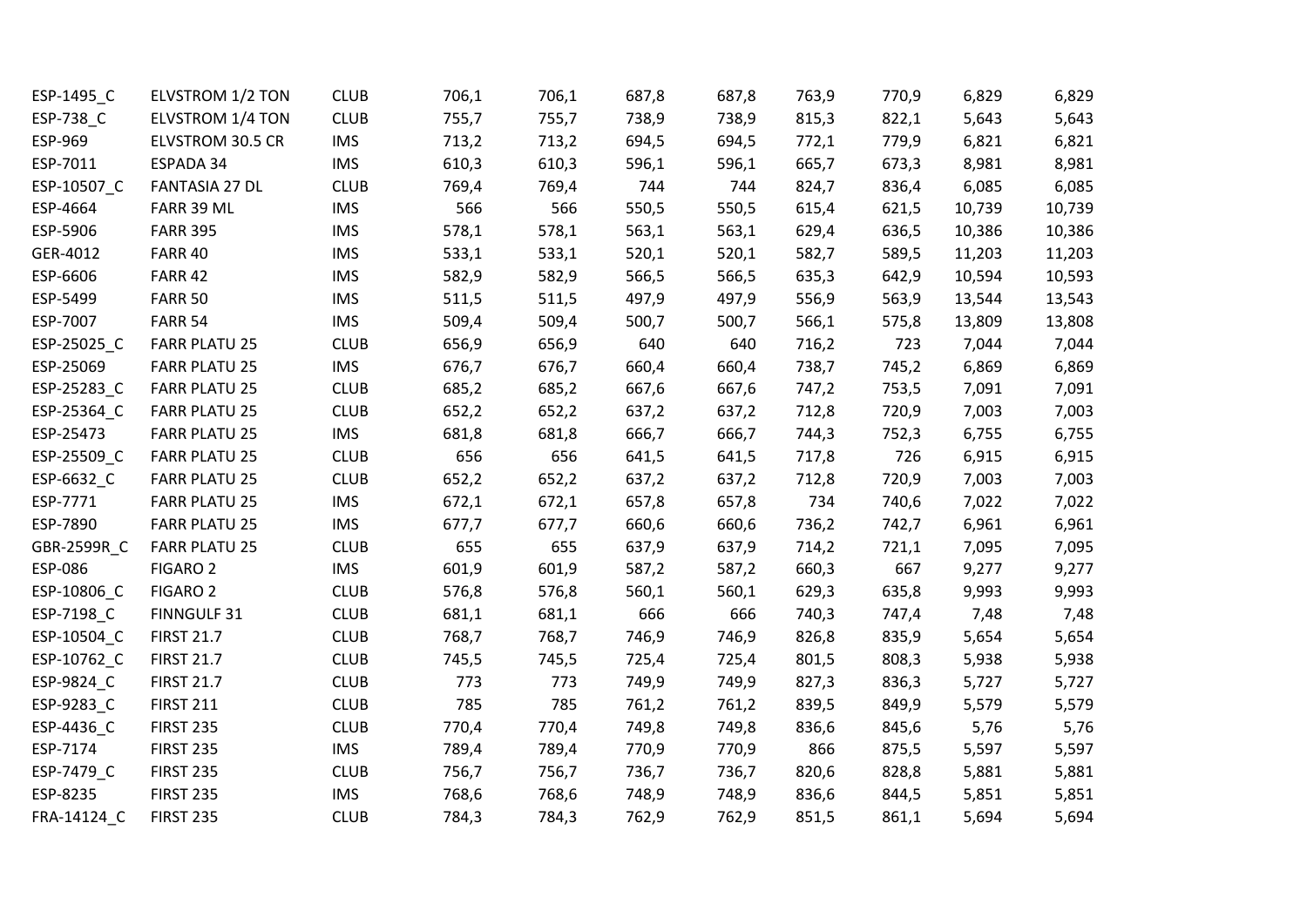| ESP-631_C     | <b>FIRST 235 (LK)</b> | <b>CLUB</b> | 741,3 | 741,3 | 720,9 | 720,9 | 798,3 | 805,6 | 6,085 | 6,085 |
|---------------|-----------------------|-------------|-------|-------|-------|-------|-------|-------|-------|-------|
| ESP-10759_C   | FIRST 24              | <b>CLUB</b> | 747,8 | 747,8 | 729,5 | 729,5 | 815,5 | 823   | 5,986 | 5,986 |
| ESP-8468      | <b>FIRST 25.7</b>     | <b>IMS</b>  | 738,7 | 738,7 | 720   | 720   | 810   | 819,4 | 6,534 | 6,534 |
| ESP-9887      | <b>FIRST 25.7</b>     | <b>IMS</b>  | 741,8 | 741,8 | 720,6 | 720,6 | 805   | 813,9 | 6,492 | 6,492 |
| ESP-8348_C    | <b>FIRST 25.7</b>     | <b>CLUB</b> | 718   | 718   | 700,1 | 700,1 | 783,6 | 791   | 6,68  | 6,679 |
| ESP-4809_C    | FIRST 260 SPIRIT      | <b>CLUB</b> | 758   | 758   | 739,1 | 739,1 | 835,1 | 844,2 | 6,281 | 6,281 |
| ESP-7883_C    | FIRST 260 SPIRIT      | <b>CLUB</b> | 718,7 | 718,6 | 700,8 | 700,8 | 781,8 | 788,7 | 6,739 | 6,738 |
| ESP-6639      | <b>FIRST 27.7</b>     | <b>IMS</b>  | 696,1 | 696,1 | 675,1 | 675,1 | 756,3 | 763,9 | 7,508 | 7,508 |
| ESP-6862      | <b>FIRST 27.7</b>     | <b>IMS</b>  | 694,6 | 694,6 | 672,6 | 672,6 | 752,2 | 760,3 | 7,607 | 7,607 |
| ESP-7177      | <b>FIRST 27.7</b>     | <b>IMS</b>  | 698,4 | 698,4 | 676,6 | 676,6 | 756,8 | 764,9 | 7,551 | 7,551 |
| ESP-7190      | <b>FIRST 27.7</b>     | <b>IMS</b>  | 699,3 | 699,3 | 680,6 | 680,6 | 768,6 | 776,5 | 7,424 | 7,424 |
| FRA-53019     | <b>FIRST 27.7 SD</b>  | <b>IMS</b>  | 700,2 | 700,2 | 681,8 | 681,8 | 765,8 | 774,3 | 7,448 | 7,448 |
| ESP-9829_C    | <b>FIRST 285</b>      | <b>CLUB</b> | 747,9 | 747,9 | 724,4 | 724,4 | 809,9 | 821   | 6,584 | 6,584 |
| ESP-3096_C    | <b>FIRST 285 (WK)</b> | <b>CLUB</b> | 801,2 | 801,2 | 773,1 | 773,1 | 866,4 | 880,5 | 6,3   | 6,3   |
| ESP-10248_C   | FIRST 285 Q.B.        | <b>CLUB</b> | 739,8 | 739,8 | 717,8 | 717,8 | 801,9 | 814,4 | 6,584 | 6,584 |
| ESP-10573_C   | FIRST 285 Q.B.        | <b>CLUB</b> | 730,3 | 730,3 | 709,6 | 709,6 | 793,4 | 803,1 | 6,743 | 6,743 |
| ESP-6618_C    | FIRST 285 Q.B.        | <b>CLUB</b> | 726,2 | 726,2 | 704,2 | 704,2 | 784,8 | 795,1 | 6,859 | 6,858 |
| ESP-8914_C    | FIRST 285 Q.B.        | <b>CLUB</b> | 743,9 | 743,9 | 724,1 | 724,1 | 815,9 | 826,8 | 6,598 | 6,598 |
| ESP-6252      | FIRST 30.5 MOD        | <b>IMS</b>  | 713,5 | 713,5 | 691,6 | 691,6 | 769,1 | 779,7 | 7,139 | 7,139 |
| ESP-10722_C   | FIRST 300 SPIRIT      | <b>CLUB</b> | 687,7 | 687,7 | 666   | 666   | 747,4 | 755,9 | 7,801 | 7,801 |
| ESP-578       | FIRST 300 SPIRIT      | <b>IMS</b>  | 677,1 | 677,1 | 657,7 | 657,7 | 735,1 | 742,5 | 7,917 | 7,917 |
| ESP-10333_C   | <b>FIRST 305</b>      | <b>CLUB</b> | 719,9 | 719,9 | 697,8 | 697,8 | 777,8 | 788,4 | 7,148 | 7,148 |
| <b>AUT-31</b> | <b>FIRST 31.7</b>     | <b>IMS</b>  | 673,7 | 673,7 | 653,8 | 653,8 | 730,1 | 739   | 8,158 | 8,158 |
| ESP-5219      | <b>FIRST 31.7</b>     | <b>IMS</b>  | 673,7 | 673,7 | 652,9 | 652,9 | 728   | 737,5 | 8,256 | 8,256 |
| ESP-5285      | <b>FIRST 31.7</b>     | <b>IMS</b>  | 674   | 674   | 653,4 | 653,4 | 729,7 | 738,9 | 8,172 | 8,172 |
| ESP-5448 C    | <b>FIRST 31.7</b>     | <b>CLUB</b> | 687,1 | 687,1 | 665,9 | 665,9 | 747,4 | 759,1 | 8,138 | 8,138 |
| ESP-5462      | <b>FIRST 31.7</b>     | <b>IMS</b>  | 664,1 | 664,1 | 643,3 | 643,3 | 716,5 | 725,5 | 8,318 | 8,318 |
| ESP-5512_C    | <b>FIRST 31.7</b>     | <b>CLUB</b> | 671,6 | 671,6 | 650,5 | 650,5 | 724,5 | 734,6 | 8,261 | 8,261 |
| ESP-5516      | <b>FIRST 31.7</b>     | <b>IMS</b>  | 670,2 | 670,2 | 649,8 | 649,8 | 724,7 | 733,9 | 8,248 | 8,248 |
| ESP-5685_C    | <b>FIRST 31.7</b>     | <b>CLUB</b> | 672,6 | 672,6 | 651,1 | 651,1 | 725,1 | 735,1 | 8,246 | 8,246 |
| ESP-5734_C    | <b>FIRST 31.7</b>     | <b>CLUB</b> | 671,9 | 671,9 | 651,2 | 651,2 | 726,2 | 735,7 | 8,196 | 8,196 |
| ESP-5746_C    | <b>FIRST 31.7</b>     | <b>CLUB</b> | 664   | 664   | 644,1 | 644,1 | 717,6 | 726,8 | 8,358 | 8,358 |
| ESP-6410 C    | <b>FIRST 31.7</b>     | <b>CLUB</b> | 671,1 | 671,1 | 650,9 | 650,9 | 726,1 | 735,2 | 8,229 | 8,229 |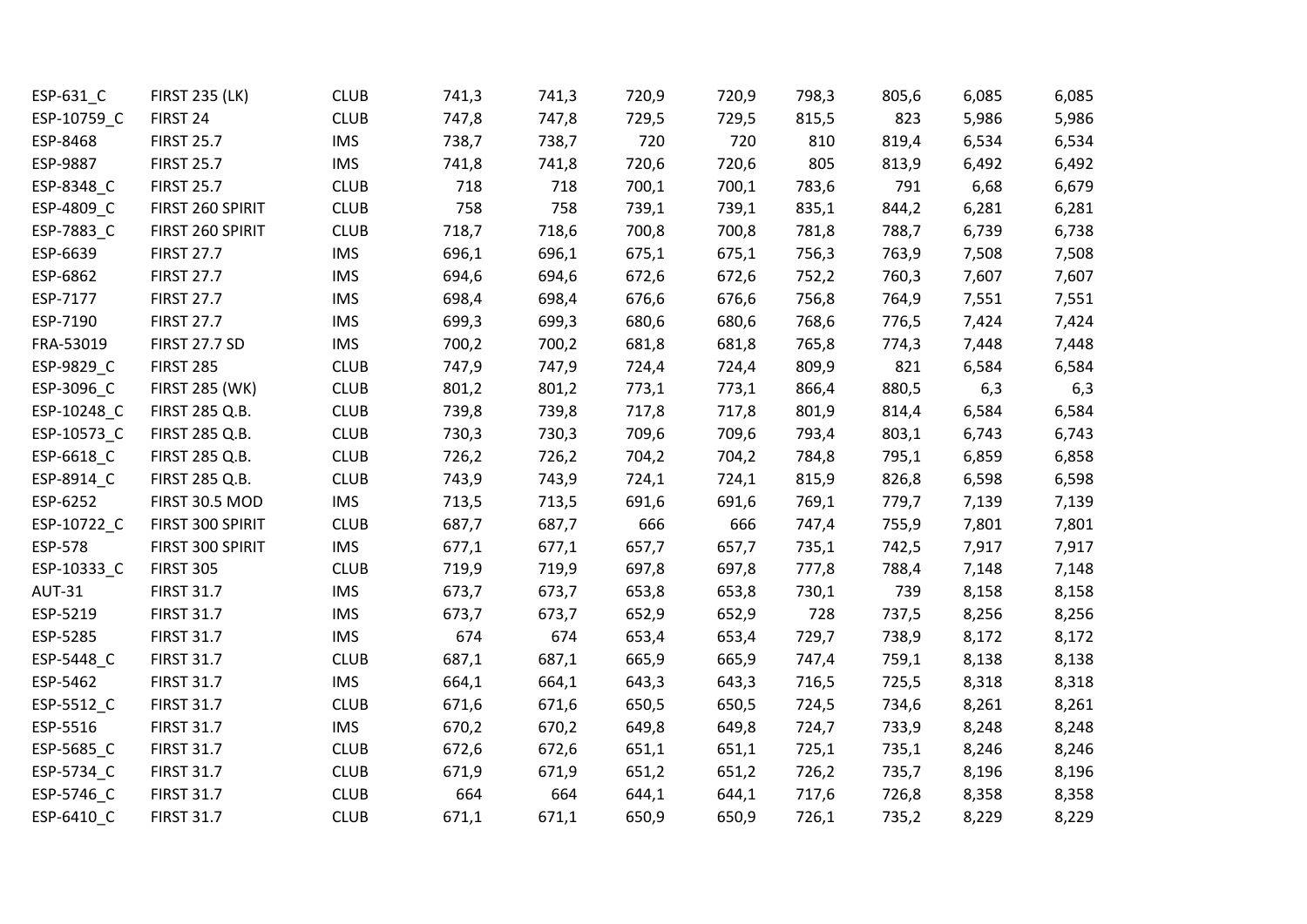| ESP-6841_C  | <b>FIRST 31.7</b>      | <b>CLUB</b> | 677,6 | 677,6 | 657,7 | 657,7 | 735,2 | 744,5 | 8,083 | 8,083 |
|-------------|------------------------|-------------|-------|-------|-------|-------|-------|-------|-------|-------|
| ESP-7145    | <b>FIRST 31.7</b>      | <b>IMS</b>  | 670,3 | 670,3 | 650,8 | 650,8 | 725,6 | 734,2 | 8,235 | 8,235 |
| ESP-7322    | <b>FIRST 31.7</b>      | <b>IMS</b>  | 672,7 | 672,7 | 652,4 | 652,4 | 727,6 | 737,1 | 8,261 | 8,261 |
| ESP-7668 C  | <b>FIRST 31.7</b>      | <b>CLUB</b> | 669,9 | 669,9 | 649,2 | 649,2 | 723,3 | 733,1 | 8,281 | 8,281 |
| ESP-8043_C  | <b>FIRST 31.7</b>      | <b>CLUB</b> | 677,1 | 677,1 | 655,4 | 655,4 | 730,6 | 740,6 | 8,155 | 8,155 |
| ESP-10599 C | FIRST 32               | <b>CLUB</b> | 717,6 | 717,6 | 694   | 694,1 | 777,1 | 788,2 | 7,104 | 7,103 |
| ESP-4407_C  | <b>FIRST 325</b>       | <b>CLUB</b> | 697,7 | 697,7 | 676,8 | 676,8 | 753,5 | 763,8 | 7,485 | 7,485 |
| ESP-5552_C  | <b>FIRST 325</b>       | <b>CLUB</b> | 691,4 | 691,4 | 672,6 | 672,6 | 751,1 | 760,2 | 7,487 | 7,487 |
| ESP-2953_C  | <b>FIRST 32S5 (BK)</b> | <b>CLUB</b> | 686   | 686   | 667,9 | 667,9 | 745   | 754   | 7,637 | 7,637 |
| ESP-3048_C  | <b>FIRST 32S5 (BK)</b> | <b>CLUB</b> | 697,2 | 697,2 | 677,1 | 677,1 | 755,4 | 765,9 | 7,56  | 7,56  |
| ESP-3328 C  | <b>FIRST 32s5 (BK)</b> | <b>CLUB</b> | 691,8 | 691,8 | 671,7 | 671,7 | 748,1 | 758,2 | 7,593 | 7,593 |
| ESP-4828_C  | <b>FIRST 32S5 (BK)</b> | <b>CLUB</b> | 698,6 | 698,6 | 677,9 | 677,9 | 756,3 | 766,8 | 7,448 | 7,448 |
| ESP-4867    | <b>FIRST 32S5 (BK)</b> | <b>IMS</b>  | 694,6 | 694,6 | 678   | 678   | 765,1 | 774,4 | 7,446 | 7,446 |
| ESP-9940    | <b>FIRST 32S5 (BK)</b> | <b>IMS</b>  | 698,7 | 698,7 | 678,3 | 678,3 | 756,9 | 767,2 | 7,605 | 7,605 |
| ESP-2964    | FIRST 32S5 (BK)mod     | <b>IMS</b>  | 690,6 | 690,6 | 670,7 | 670,7 | 747,2 | 756,7 | 7,691 | 7,691 |
| ESP-2855    | <b>FIRST 32S5 (DK)</b> | <b>IMS</b>  | 685,3 | 685,3 | 666,8 | 666,8 | 743,2 | 752,1 | 7,717 | 7,717 |
| ESP-4663    | <b>FIRST 33.7</b>      | <b>IMS</b>  | 659,3 | 659,3 | 639,3 | 639,3 | 711,1 | 719,9 | 8,553 | 8,553 |
| ESP-4769    | <b>FIRST 33.7</b>      | <b>IMS</b>  | 663,4 | 663,4 | 644   | 644   | 717,5 | 726,4 | 8,447 | 8,447 |
| ESP-4840    | <b>FIRST 33.7</b>      | <b>IMS</b>  | 663,1 | 663,1 | 642,7 | 642,7 | 714,4 | 723,6 | 8,524 | 8,524 |
| ESP-4849    | <b>FIRST 33.7</b>      | <b>IMS</b>  | 661,7 | 661,7 | 641,3 | 641,3 | 712,6 | 722   | 8,58  | 8,58  |
| FRA-7611_C  | <b>FIRST 33.7</b>      | <b>CLUB</b> | 652,7 | 652,7 | 632,9 | 632,9 | 703,6 | 712,3 | 8,531 | 8,531 |
| ESP-4626    | <b>FIRST 33.7</b>      | <b>IMS</b>  | 654,1 | 654,1 | 634,4 | 634,4 | 707,8 | 716,9 | 8,654 | 8,654 |
| ESP-6597    | <b>FIRST 33.7</b>      | <b>IMS</b>  | 670,4 | 670,4 | 649   | 649   | 721,7 | 732   | 8,345 | 8,345 |
| ESP-7852    | <b>FIRST 34.7</b>      | <b>IMS</b>  | 635,7 | 635,7 | 618,7 | 618,7 | 688,9 | 695,7 | 8,661 | 8,661 |
| ESP-8129    | <b>FIRST 34.7</b>      | <b>IMS</b>  | 633,6 | 633,6 | 619,6 | 619,6 | 691,4 | 698,4 | 8,61  | 8,61  |
| ESP-8179_C  | <b>FIRST 34.7</b>      | <b>CLUB</b> | 627,2 | 627,2 | 612   | 612   | 686,3 | 692,8 | 8,701 | 8,701 |
| ESP-9645    | <b>FIRST 34.7</b>      | <b>IMS</b>  | 636,5 | 636,5 | 620,7 | 620,7 | 692,7 | 699,7 | 8,553 | 8,553 |
| ITA-16020   | <b>FIRST 34.7</b>      | <b>IMS</b>  | 643   | 643   | 626,7 | 626,7 | 703,8 | 711,1 | 8,495 | 8,495 |
| ESP-10300   | <b>FIRST 34.7</b>      | <b>IMS</b>  | 653,9 | 653,9 | 636,1 | 636,1 | 714,7 | 723,4 | 8,389 | 8,389 |
| ESP-10592   | <b>FIRST 34.7</b>      | <b>IMS</b>  | 650,5 | 650,5 | 633,1 | 633,1 | 711,3 | 719,4 | 8,428 | 8,428 |
| ESP-7981    | <b>FIRST 34.7</b>      | <b>IMS</b>  | 652,5 | 652,5 | 633,4 | 633,4 | 705,2 | 714   | 8,509 | 8,509 |
| ESP-8697    | <b>FIRST 34.7 SD</b>   | <b>IMS</b>  | 653   | 653   | 635,4 | 635,4 | 711,8 | 719,5 | 8,307 | 8,307 |
| ESP-7329 C  | <b>FIRST 345</b>       | <b>CLUB</b> | 695   | 695   | 672,5 | 672,5 | 752,9 | 764,7 | 7,773 | 7,773 |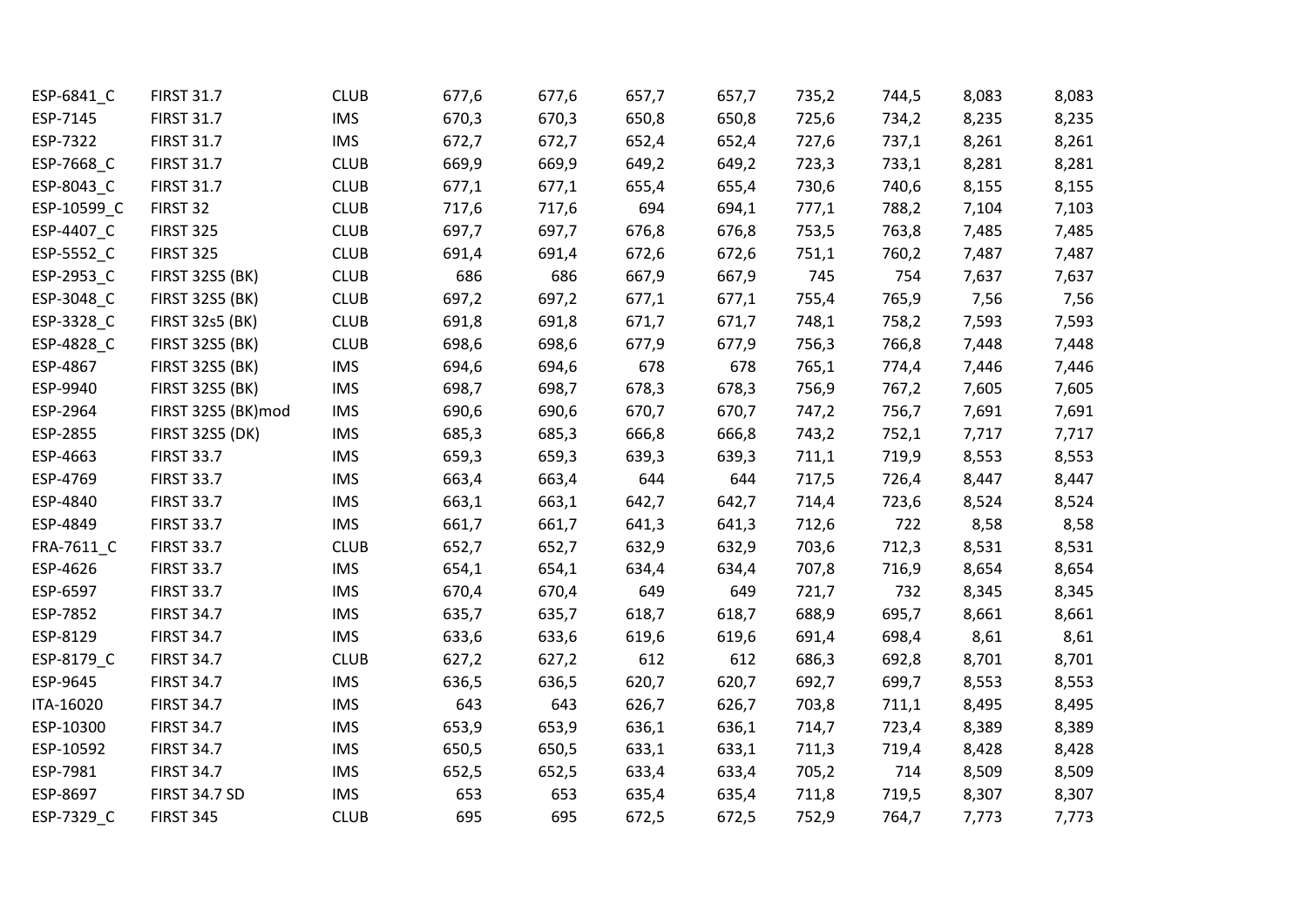| ESP-10085_C | FIRST 35               | <b>CLUB</b> | 686,3 | 686,3 | 662,8 | 662,8 | 739   | 751,3 | 8,148  | 8,148  |
|-------------|------------------------|-------------|-------|-------|-------|-------|-------|-------|--------|--------|
| ESP-10345   | FIRST 35               | <b>IMS</b>  | 626   | 626,2 | 608,3 | 608,5 | 679,2 | 686,7 | 9,054  | 9,051  |
| ESP-10793_C | FIRST 35               | <b>CLUB</b> | 642,8 | 642,8 | 625,3 | 625,3 | 694,4 | 702,8 | 8,683  | 8,683  |
| ESP-7661    | FIRST 35               | <b>IMS</b>  | 667,2 | 667,2 | 646,5 | 646,5 | 719,3 | 729,8 | 8,428  | 8,428  |
| FRA-21716   | FIRST 35 QB            | <b>IMS</b>  | 626,6 | 626,8 | 608,2 | 608,4 | 678,7 | 686,4 | 9,098  | 9,096  |
| ESP-10723_C | <b>FIRST 35S5 (BK)</b> | <b>CLUB</b> | 657,8 | 657,8 | 639,4 | 639,4 | 712,7 | 722,2 | 8,309  | 8,309  |
| ESP-3010    | <b>FIRST 35S5 (BK)</b> | <b>IMS</b>  | 664,7 | 664,7 | 645,7 | 645,7 | 720,8 | 730,6 | 8,15   | 8,15   |
| ESP-4116    | <b>FIRST 35S5 (BK)</b> | <b>IMS</b>  | 683   | 683   | 662,9 | 662,9 | 743,3 | 753,8 | 7,81   | 7,81   |
| ESP-8451_C  | <b>FIRST 35S5 (BK)</b> | <b>CLUB</b> | 664   | 664   | 645,7 | 645,7 | 721,5 | 731   | 8,102  | 8,102  |
| ESP-2937    | <b>FIRST 35S5 (DK)</b> | <b>IMS</b>  | 651,8 | 651,8 | 636,1 | 636,1 | 710,5 | 719,7 | 8,34   | 8,34   |
| ESP-4301_C  | <b>FIRST 35S5 (DK)</b> | <b>CLUB</b> | 652,8 | 652,8 | 634,3 | 634,3 | 705,1 | 714,5 | 8,5    | 8,5    |
| ESP-6288_C  | <b>FIRST 36.7</b>      | <b>CLUB</b> | 628,8 | 628,8 | 611,2 | 611,2 | 680,3 | 688,4 | 9,158  | 9,158  |
| ESP-6527    | <b>FIRST 36.7</b>      | <b>IMS</b>  | 627,9 | 627,9 | 610,9 | 610,9 | 680,1 | 687,5 | 9,071  | 9,071  |
| ESP-6773    | <b>FIRST 36.7</b>      | <b>IMS</b>  | 638,7 | 638,7 | 620   | 620   | 690,7 | 698,7 | 8,93   | 8,93   |
| ESP-6967    | <b>FIRST 36.7</b>      | <b>IMS</b>  | 626,5 | 626,5 | 609,8 | 609,8 | 679,4 | 686,5 | 9,018  | 9,018  |
| ESP-6981    | <b>FIRST 36.7</b>      | <b>IMS</b>  | 629,5 | 629,5 | 612,8 | 612,8 | 682,7 | 690,2 | 9,056  | 9,056  |
| ESP-7238    | <b>FIRST 36.7</b>      | <b>IMS</b>  | 632,5 | 632,5 | 614,9 | 614,9 | 685,1 | 692,9 | 9,028  | 9,028  |
| ESP-7302_C  | <b>FIRST 36.7</b>      | <b>CLUB</b> | 619,6 | 619,6 | 603,3 | 603,3 | 670,8 | 678,2 | 9,218  | 9,218  |
| ESP-7515    | <b>FIRST 36.7</b>      | <b>IMS</b>  | 627,3 | 627,3 | 609,9 | 609,9 | 678,7 | 686,2 | 9,12   | 9,12   |
| ESP-7544    | <b>FIRST 36.7</b>      | <b>IMS</b>  | 626,2 | 626,2 | 610,7 | 610,7 | 685,5 | 693   | 9,029  | 9,029  |
| ESP-7658    | <b>FIRST 36.7</b>      | <b>IMS</b>  | 622,4 | 622,4 | 607   | 607   | 676,8 | 683,7 | 9,029  | 9,029  |
| ESP-7809    | <b>FIRST 36.7</b>      | <b>IMS</b>  | 640,2 | 640,2 | 621   | 621   | 691,9 | 700,3 | 8,903  | 8,903  |
| ESP-5578    | <b>FIRST 38 S5 SD</b>  | <b>IMS</b>  | 641   | 641   | 623,1 | 623,1 | 696,5 | 705   | 8,918  | 8,918  |
| ESP-9689    | FIRST 40 DK            | <b>IMS</b>  | 572,6 | 572,8 | 559,2 | 559,3 | 626   | 633,1 | 10,547 | 10,544 |
| ESP-1669    | FIRST 40 KB            | <b>IMS</b>  | 579,6 | 579,7 | 563,5 | 563,7 | 628,7 | 636,3 | 10,657 | 10,654 |
| ESP-10485   | FIRST 40 SD            | <b>IMS</b>  | 611,4 | 611,6 | 595,8 | 596   | 674,6 | 683,2 | 9,937  | 9,935  |
| ESP-9046    | FIRST 40 SD            | <b>IMS</b>  | 592,6 | 592,8 | 577,7 | 577,9 | 648,6 | 656,6 | 10,211 | 10,208 |
| ESP-10184   | <b>FIRST 40.7</b>      | <b>IMS</b>  | 617,7 | 617,9 | 598,2 | 598,4 | 667,3 | 676,6 | 9,807  | 9,805  |
| ESP-4887_C  | <b>FIRST 40.7</b>      | <b>CLUB</b> | 600,9 | 600,9 | 583,6 | 583,6 | 651   | 658,7 | 10,016 | 10,016 |
| ESP-4959    | <b>FIRST 40.7</b>      | <b>IMS</b>  | 596,7 | 596,7 | 579,9 | 579,9 | 646,7 | 654,4 | 10,14  | 10,14  |
| ESP-4990    | <b>FIRST 40.7</b>      | <b>IMS</b>  | 600,5 | 600,5 | 587,5 | 587,5 | 661,9 | 669,4 | 9,849  | 9,849  |
| ESP-5015    | <b>FIRST 40.7</b>      | <b>IMS</b>  | 599,1 | 599,1 | 581,8 | 581,8 | 649,1 | 656,5 | 10,038 | 10,038 |
| ESP-5029    | <b>FIRST 40.7</b>      | <b>IMS</b>  | 590,6 | 590,6 | 575   | 575   | 641,1 | 648,1 | 10,092 | 10,092 |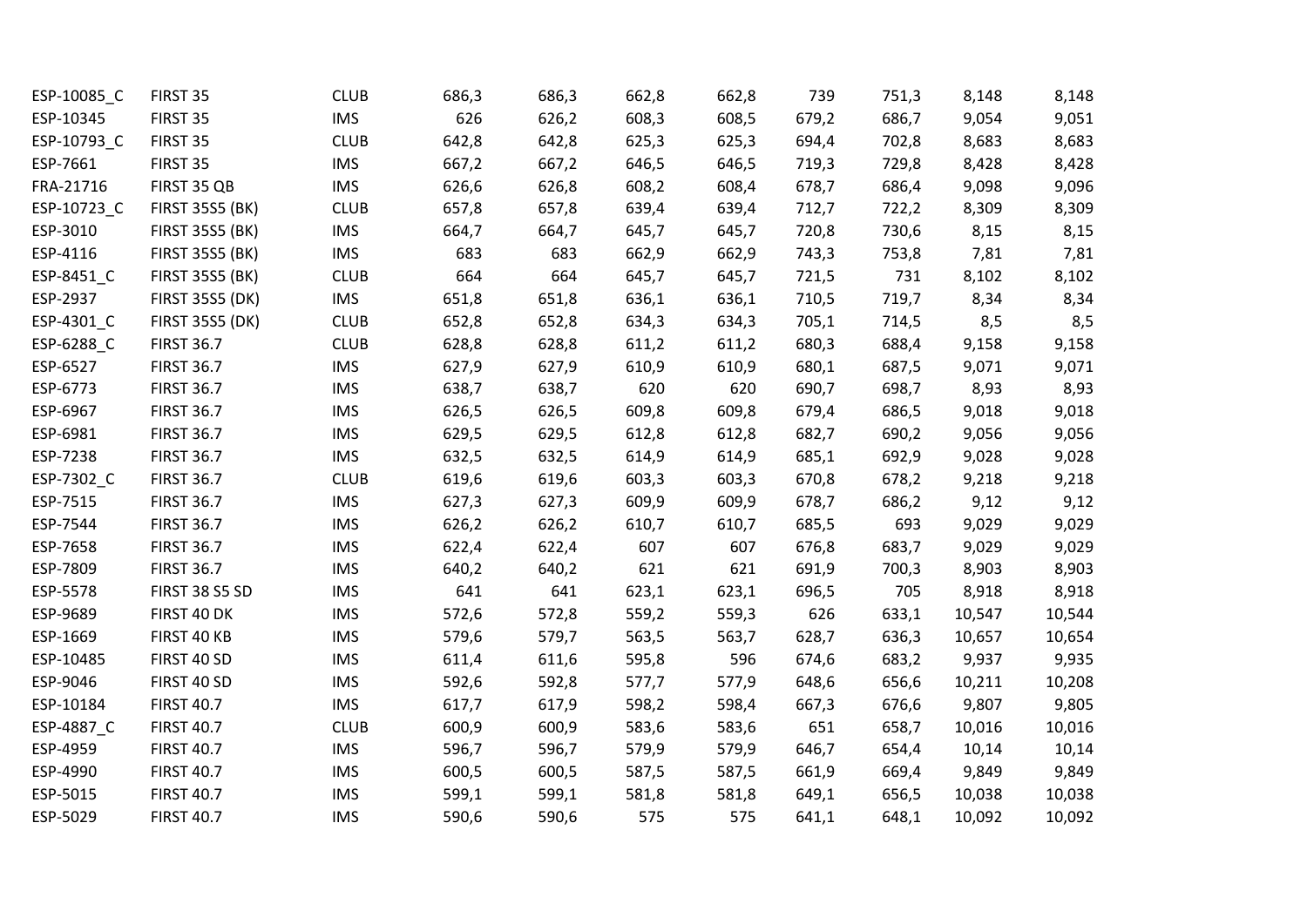| ESP-5073              | <b>FIRST 40.7</b>       | <b>IMS</b>  | 591,1 | 591,1 | 575,6 | 575,6 | 641,3 | 648,8 | 10,22  | 10,22  |
|-----------------------|-------------------------|-------------|-------|-------|-------|-------|-------|-------|--------|--------|
| ESP-5086_C            | <b>FIRST 40.7</b>       | <b>CLUB</b> | 588,9 | 588,9 | 573,2 | 573,2 | 638,7 | 646,2 | 10,227 | 10,227 |
| ESP-5111_C            | <b>FIRST 40.7</b>       | <b>CLUB</b> | 596,8 | 596,8 | 580,8 | 580,8 | 648,3 | 655,8 | 10,041 | 10,041 |
| ESP-5121              | <b>FIRST 40.7</b>       | <b>IMS</b>  | 593,7 | 593,7 | 577,1 | 577,1 | 643,3 | 650,8 | 10,16  | 10,16  |
| ESP-5445              | <b>FIRST 40.7</b>       | <b>IMS</b>  | 595   | 595   | 578,9 | 578,9 | 645,2 | 652,8 | 10,147 | 10,147 |
| ESP-5521_C            | <b>FIRST 40.7</b>       | <b>CLUB</b> | 604,6 | 604,6 | 590,4 | 590,4 | 664,4 | 673   | 9,999  | 9,999  |
| ESP-5670              | <b>FIRST 40.7</b>       | <b>IMS</b>  | 602,6 | 602,6 | 584,3 | 584,3 | 651,1 | 659,2 | 10,068 | 10,068 |
| ESP-5672_C            | <b>FIRST 40.7</b>       | <b>CLUB</b> | 591,9 | 591,9 | 576,3 | 576,3 | 642,6 | 650,1 | 10,155 | 10,155 |
| ESP-5744_C            | <b>FIRST 40.7</b>       | <b>CLUB</b> | 617,9 | 617,9 | 601,7 | 601,7 | 671,1 | 680,3 | 10,083 | 10,083 |
| ESP-6313              | <b>FIRST 40.7</b>       | <b>IMS</b>  | 596,2 | 596,2 | 579,9 | 579,9 | 645,8 | 653,7 | 10,218 | 10,218 |
| ESP-6619              | <b>FIRST 40.7</b>       | <b>IMS</b>  | 589,6 | 589,6 | 574,4 | 574,4 | 640   | 647,2 | 10,228 | 10,228 |
| ESP-6790              | <b>FIRST 40.7</b>       | <b>IMS</b>  | 609,4 | 609,4 | 591,3 | 591,3 | 660   | 668,1 | 9,918  | 9,918  |
| ESP-6977              | <b>FIRST 40.7</b>       | <b>IMS</b>  | 592,4 | 592,4 | 576,9 | 576,9 | 643,4 | 650,6 | 10,127 | 10,127 |
| GBR-3116              | <b>FIRST 40.7</b>       | <b>IMS</b>  | 605,2 | 605,2 | 587   | 587   | 653,8 | 661,8 | 9,995  | 9,995  |
| <b>TUR-2206</b>       | <b>FIRST 40.7</b>       | <b>IMS</b>  | 599,9 | 599,9 | 583,1 | 583,1 | 650,1 | 657,4 | 10,033 | 10,033 |
| ESP-4920              | <b>FIRST 40.7 SD</b>    | <b>IMS</b>  | 611,3 | 611,3 | 595,7 | 595,7 | 669,7 | 677,8 | 9,573  | 9,573  |
| ESP-4956_C            | <b>FIRST 405 SK</b>     | <b>CLUB</b> | 656,8 | 656,8 | 637,3 | 637,3 | 713,8 | 724,6 | 8,711  | 8,711  |
| ESP-10212_C           | <b>FIRST 41S5 (DK)</b>  | <b>CLUB</b> | 626,8 | 626,8 | 609,4 | 609,5 | 683,8 | 693,1 | 9,209  | 9,209  |
| ESP-10772_C           | <b>FIRST 41S5 (DK)</b>  | <b>CLUB</b> | 605,6 | 605,6 | 590,7 | 590,7 | 659,6 | 667,2 | 9,585  | 9,585  |
| ESP-6465              | <b>FIRST 41S5 (DK)</b>  | <b>IMS</b>  | 638,6 | 638,6 | 621,3 | 621,3 | 699,4 | 708,3 | 9,037  | 9,037  |
| ESP-3111_C            | FIRST 41S5 MOD          | <b>CLUB</b> | 618   | 618   | 598,8 | 598,8 | 665,7 | 674,9 | 9,738  | 9,738  |
| ESP-4418 <sub>C</sub> | <b>FIRST 42 S7 (DK)</b> | <b>CLUB</b> | 615   | 615   | 597,7 | 597,7 | 668,5 | 679,4 | 10,109 | 10,109 |
| ESP-10397             | <b>FIRST 42 S7 (WK)</b> | <b>IMS</b>  | 647,5 | 647,5 | 627,9 | 627,9 | 713,6 | 723,7 | 9,337  | 9,337  |
| GBR-5672T_C           | <b>FIRST 42 S7 SK</b>   | <b>CLUB</b> | 630,3 | 630,3 | 611,4 | 611,4 | 687,9 | 698,8 | 9,56   | 9,56   |
| ESP-6946_C            | <b>FIRST 44.7</b>       | <b>CLUB</b> | 606,2 | 606,2 | 589,2 | 589,2 | 657,4 | 666,7 | 11,088 | 11,088 |
| ESP-6969              | <b>FIRST 44.7</b>       | <b>IMS</b>  | 568   | 568   | 552,7 | 552,7 | 618,1 | 625,1 | 11,121 | 11,121 |
| ESP-10321             | FIRST 45                | <b>IMS</b>  | 558,6 | 558,7 | 544,7 | 544,9 | 613,8 | 620,2 | 11,553 | 11,549 |
| ESP-8785              | FIRST 45                | <b>IMS</b>  | 556,5 | 556,7 | 541,5 | 541,7 | 604,2 | 612,1 | 11,741 | 11,738 |
| ITA-15989 C           | FIRST 45 QB             | <b>CLUB</b> | 572,1 | 572,2 | 558,1 | 558,3 | 631,2 | 638,5 | 11,257 | 11,254 |
| ESP4764_C             | <b>FIRST 45F5</b>       | <b>CLUB</b> | 593,3 | 593,3 | 576   | 576   | 642,5 | 652,1 | 10,878 | 10,878 |
| POR-1550              | <b>FIRST 47.7</b>       | <b>IMS</b>  | 557,9 | 557,9 | 542,1 | 542,1 | 606,4 | 614,4 | 11,953 | 11,953 |
| POR-5500              | <b>FIRST 47.7</b>       | <b>IMS</b>  | 565,8 | 565,8 | 548,8 | 548,8 | 614   | 622,4 | 11,77  | 11,77  |
| ESP-8628 C            | FIRST 50                | <b>CLUB</b> | 538,9 | 539   | 525   | 525,2 | 589,1 | 596,9 | 12,41  | 12,406 |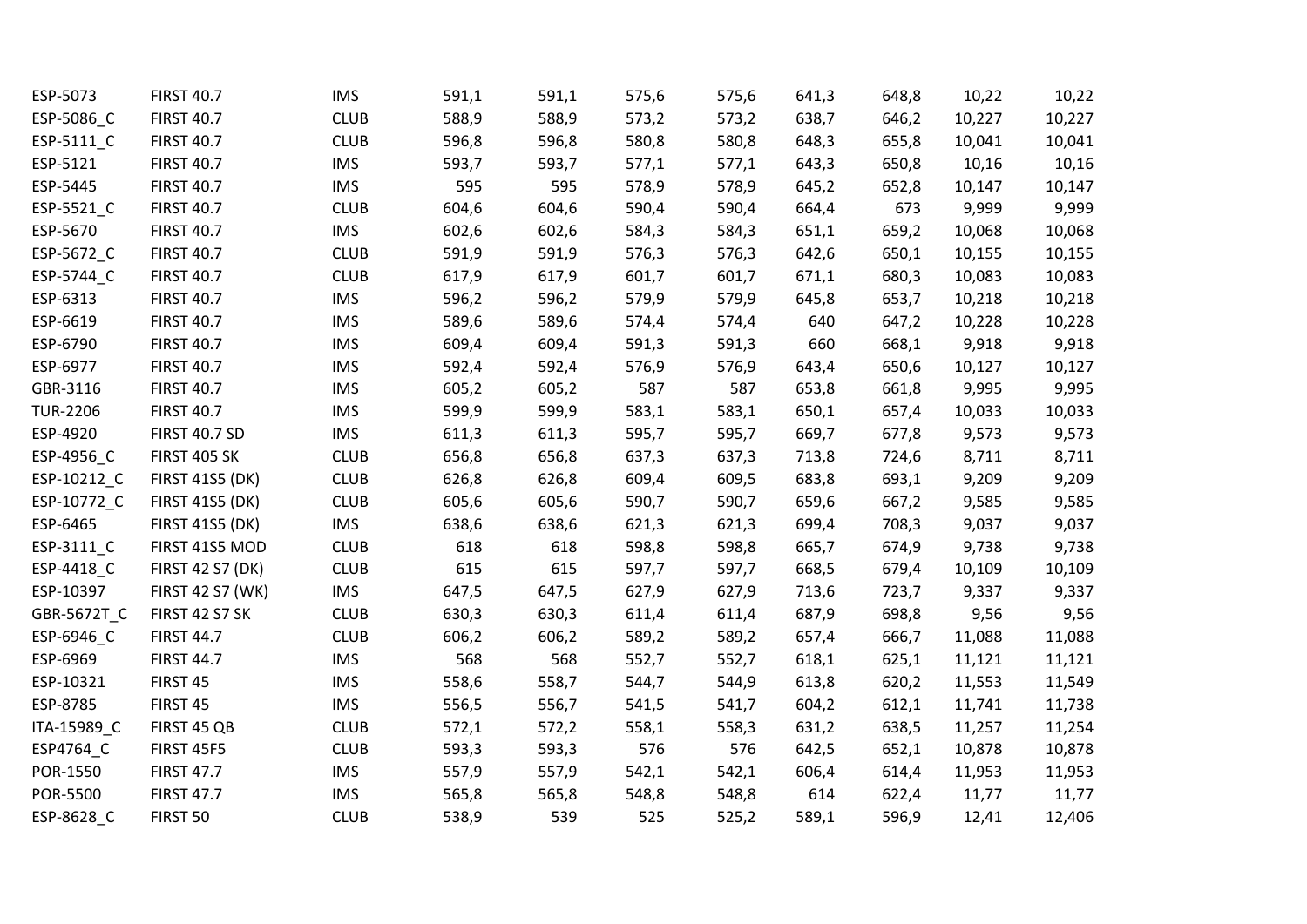| POR-5050         | FIRST 50             | <b>IMS</b>  | 556,8 | 557   | 540,1 | 540,2 | 606,6 | 614,7 | 12,118 | 12,114 |
|------------------|----------------------|-------------|-------|-------|-------|-------|-------|-------|--------|--------|
| MON-16920 C      | FIRST 50 DK Rac Al   | <b>CLUB</b> | 556,2 | 556,4 | 539,5 | 539,7 | 606,2 | 614   | 12,061 | 12,057 |
| ESP-9181         | FIRST 50 SK          | <b>IMS</b>  | 565,2 | 565,4 | 548   | 548,2 | 615,9 | 624,4 | 12,042 | 12,038 |
| ESP-4200 C       | FIRST CL.CHALLENGE   | <b>CLUB</b> | 650,1 | 650,1 | 632,7 | 632,7 | 709   | 715,9 | 8,013  | 8,013  |
| ESP-4515_C       | FIRST CL.CHALLENGE   | <b>CLUB</b> | 650,1 | 650,1 | 632,7 | 632,7 | 709   | 715,9 | 8,013  | 8,013  |
| ESP-4516_C       | FIRST CL.CHALLENGE   | <b>CLUB</b> | 650,1 | 650,1 | 632,7 | 632,7 | 709   | 715,9 | 8,013  | 8,013  |
| ESP-4517_C       | FIRST CL.CHALLENGE   | <b>CLUB</b> | 650,1 | 650,1 | 632,7 | 632,7 | 709   | 715,9 | 8,013  | 8,013  |
| ESP-4518_C       | FIRST CL.CHALLENGE   | <b>CLUB</b> | 650,1 | 650,1 | 632,7 | 632,7 | 709   | 715,9 | 8,013  | 8,013  |
| ESP-5065_C       | FIRST CL.CHALLENGE   | <b>CLUB</b> | 650,1 | 650,1 | 632,7 | 632,7 | 709   | 715,9 | 8,013  | 8,013  |
| FRA-27124        | FIRST CL.CHALLENGE   | <b>IMS</b>  | 646,2 | 646,2 | 627,3 | 627,3 | 701,7 | 708   | 8,103  | 8,103  |
| FRA-27146 C      | FIRST CL.CHALLENGE   | <b>CLUB</b> | 648,5 | 648,5 | 631   | 631   | 712,3 | 719,6 | 8,016  | 8,016  |
| ESP-7259_C       | FIRST CLASS 7.5      | <b>CLUB</b> | 630,2 | 630,2 | 612,2 | 612,2 | 692,7 | 700,6 | 7,716  | 7,716  |
| <b>BEL-985_C</b> | <b>FIRST CLASS 8</b> | <b>CLUB</b> | 681,1 | 681,1 | 663,2 | 663,2 | 738,4 | 745,1 | 6,992  | 6,992  |
| ESP-5323_C       | <b>FIRST CLASS 8</b> | <b>CLUB</b> | 672   | 672,1 | 655   | 655   | 728,4 | 735,6 | 7,084  | 7,084  |
| ESP-715          | <b>FIRST CLASS 8</b> | <b>IMS</b>  | 693,2 | 693,2 | 675,2 | 675,2 | 751,8 | 758,3 | 6,962  | 6,962  |
| ESP-7442_C       | <b>FIRST CLASS 8</b> | <b>CLUB</b> | 683   | 683   | 663,8 | 663,8 | 738   | 744,8 | 7,07   | 7,069  |
| ESP-8889_C       | <b>FIRST CLASS 8</b> | <b>CLUB</b> | 683,1 | 683,1 | 663,3 | 663,3 | 737,2 | 744,2 | 7,062  | 7,062  |
| <b>FRA-313</b>   | <b>FIRST CLASS 8</b> | <b>IMS</b>  | 694,4 | 694,4 | 674,9 | 674,9 | 753,6 | 760,5 | 6,968  | 6,968  |
| FRA-9014         | <b>FIRST CLASS 8</b> | <b>IMS</b>  | 678,4 | 678,4 | 660,9 | 660,9 | 736,1 | 743   | 7,066  | 7,066  |
| FRA-7649         | FIRST CLASS 8 MOD    | <b>IMS</b>  | 667,1 | 667,1 | 650,7 | 650,7 | 733   | 738,5 | 7,191  | 7,191  |
| ESP-4581_C       | <b>FORTUNA 12</b>    | <b>CLUB</b> | 610,1 | 610,1 | 593,5 | 593,5 | 660,2 | 669,3 | 9,938  | 9,938  |
| ESP-4736         | <b>FORTUNA 12</b>    | <b>IMS</b>  | 623,8 | 623,8 | 605,4 | 605,4 | 673,7 | 683,4 | 9,73   | 9,73   |
| ESP-10017_C      | <b>FORTUNA 9</b>     | <b>CLUB</b> | 700,3 | 700,3 | 680,2 | 680,2 | 753,9 | 763,5 | 7,415  | 7,415  |
| ESP-10280_C      | <b>FORTUNA 9</b>     | <b>CLUB</b> | 690,9 | 690,9 | 672,2 | 672,2 | 746,3 | 754,6 | 7,484  | 7,484  |
| ESP-10589 C      | <b>FORTUNA 9</b>     | <b>CLUB</b> | 687   | 687   | 670,1 | 670,1 | 747,3 | 755,6 | 7,598  | 7,598  |
| ESP-10613_C      | <b>FORTUNA 9</b>     | <b>CLUB</b> | 693,7 | 693,7 | 674,7 | 674,7 | 748,1 | 756,9 | 7,495  | 7,495  |
| ESP-3176         | <b>FORTUNA 9</b>     | <b>IMS</b>  | 701   | 701   | 681,8 | 681,8 | 757,7 | 766,5 | 7,312  | 7,312  |
| ESP-9013_C       | <b>FORTUNA 9</b>     | <b>CLUB</b> | 693,2 | 695,3 | 673,2 | 675,5 | 744,9 | 757,2 | 7,532  | 7,492  |
| ESP-9017_C       | <b>FORTUNA 9</b>     | <b>CLUB</b> | 691,5 | 691,5 | 672,1 | 672,1 | 743,9 | 752,7 | 7,552  | 7,552  |
| ESP-9081         | <b>FORTUNA 9</b>     | <b>IMS</b>  | 701   | 701   | 681,4 | 681,4 | 756,9 | 766   | 7,337  | 7,337  |
| ESP-9085         | <b>FORTUNA 9</b>     | <b>IMS</b>  | 694,2 | 694,2 | 675,1 | 675,1 | 748,7 | 757,1 | 7,454  | 7,454  |
| ESP-9118_C       | <b>FORTUNA 9</b>     | <b>CLUB</b> | 698   | 698   | 677,8 | 677,8 | 750,9 | 760,4 | 7,43   | 7,43   |
| ESP-9123         | <b>FORTUNA 9</b>     | <b>IMS</b>  | 698,2 | 698,2 | 679,6 | 679,6 | 754,6 | 763,1 | 7,408  | 7,408  |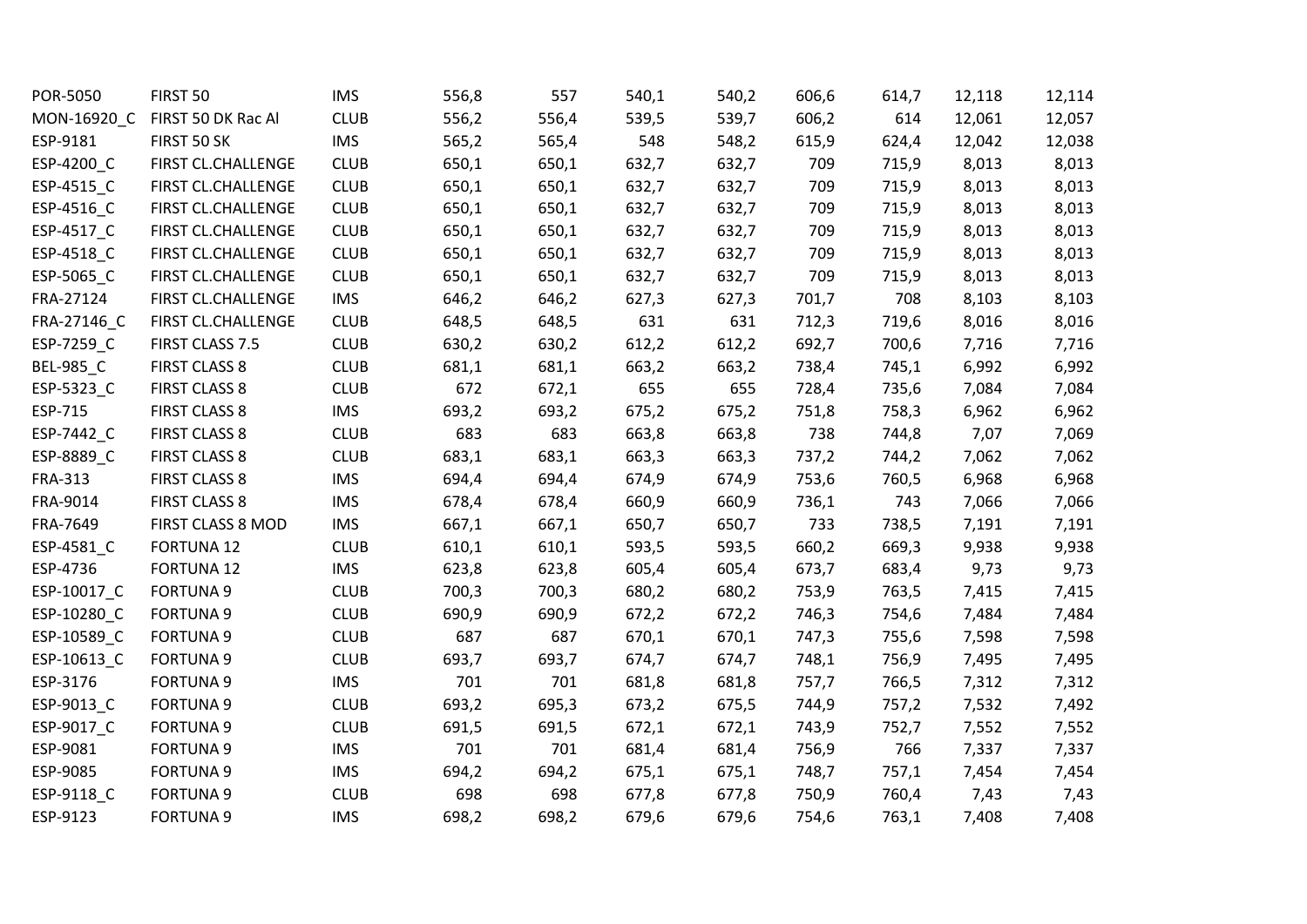| ESP-9124_C      | <b>FORTUNA 9</b>          | <b>CLUB</b> | 687,4 | 687,4 | 669   | 669   | 741,5 | 749,4 | 7,501  | 7,501  |
|-----------------|---------------------------|-------------|-------|-------|-------|-------|-------|-------|--------|--------|
| ESP-9134        | <b>FORTUNA 9</b>          | <b>IMS</b>  | 693   | 693   | 675,6 | 675,6 | 751,2 | 759   | 7,364  | 7,364  |
| <b>GBR-744R</b> | FRERS 45                  | <b>IMS</b>  | 508,2 | 508,2 | 496   | 496   | 558,4 | 565,4 | 12,231 | 12,231 |
| ESP-10364_C     | <b>FURIA 1000</b>         | <b>CLUB</b> | 748,8 | 748,8 | 729,3 | 729,3 | 826,7 | 840   | 6,9    | 6,9    |
| ESP-10198       | <b>FURIA 25</b>           | <b>IMS</b>  | 765,4 | 765,4 | 745   | 745   | 828,9 | 837,1 | 5,928  | 5,928  |
| ESP-10437_C     | FURIA 25                  | <b>CLUB</b> | 788,3 | 788,3 | 763,2 | 763,2 | 850,1 | 861,6 | 5,711  | 5,711  |
| ESP-10171_C     | FURIA 28                  | <b>CLUB</b> | 779   | 779   | 753,3 | 753,4 | 837,9 | 849,9 | 6,403  | 6,403  |
| ESP-10366       | FURIA 28                  | <b>IMS</b>  | 754,3 | 754,3 | 731,5 | 731,5 | 815,1 | 825,6 | 6,28   | 6,28   |
| ESP-2225_C      | FURIA 28                  | <b>CLUB</b> | 761,2 | 761,2 | 738,1 | 738,1 | 821,7 | 833,5 | 6,227  | 6,227  |
| ESP-8711_C      | FURIA 302                 | <b>CLUB</b> | 722,8 | 722,8 | 700,2 | 700,2 | 776,4 | 788,1 | 7,076  | 7,076  |
| ESP-2697_C      | FURIA 32                  | <b>CLUB</b> | 699   | 699   | 677,8 | 677,8 | 752,6 | 762,6 | 7,436  | 7,436  |
| ESP-2825_C      | FURIA 33                  | <b>CLUB</b> | 697,9 | 697,9 | 679,6 | 679,6 | 753,6 | 761,5 | 7,295  | 7,295  |
| ESP-4833_C      | FURIA 332-J               | <b>CLUB</b> | 684,1 | 684,1 | 664,3 | 664,3 | 739,4 | 749   | 7,636  | 7,636  |
| ESP-4970_C      | FURIA 332-J               | <b>CLUB</b> | 708,2 | 708,2 | 686   | 686   | 766,8 | 777,7 | 7,375  | 7,375  |
| ESP-7253_C      | FURIA 332-J               | <b>CLUB</b> | 711,5 | 711,5 | 688,2 | 688,2 | 766,9 | 778,1 | 7,235  | 7,235  |
| ESP-2434_C      | FURIA 37 J                | <b>CLUB</b> | 702,5 | 702,5 | 678,1 | 678,1 | 754,6 | 768   | 8,583  | 8,583  |
| ESP-9603        | FURIA 37 J                | <b>IMS</b>  | 653   | 653   | 634   | 634   | 708,3 | 718,9 | 8,713  | 8,713  |
| ESP-4264_C      | FURIA 382                 | <b>CLUB</b> | 647,3 | 647,3 | 628,3 | 628,3 | 698,4 | 707,9 | 8,724  | 8,724  |
| ESP-10787_C     | FURIA 44                  | <b>CLUB</b> | 596,8 | 596,8 | 581,1 | 581,1 | 646,2 | 654,7 | 10,218 | 10,218 |
| ESP-10699_C     | $G-8$                     | <b>CLUB</b> | 669,2 | 669,5 | 649,6 | 649,8 | 733,5 | 740,6 | 7,844  | 7,841  |
| ESP-7517_C      | GIB SEA 302 SK            | <b>CLUB</b> | 730   | 730   | 706,3 | 706,3 | 787,7 | 801,8 | 6,907  | 6,907  |
| esp-10392_C     | GIB SEA 33                | <b>CLUB</b> | 754,4 | 754,4 | 728,3 | 728,3 | 806,7 | 821,5 | 7,132  | 7,132  |
| ESP-10751_C     | GIB 'SEA 37               | <b>CLUB</b> | 659   | 659   | 639,7 | 639,7 | 720   | 730,7 | 8,527  | 8,527  |
| ESP-1372_C      | <b>GOLDEN SHAMROCK</b>    | <b>CLUB</b> | 721,5 | 721,5 | 699,6 | 699,6 | 774,3 | 783,5 | 6,839  | 6,839  |
| ESP-10048       | GOLFIÑO 7,25              | <b>IMS</b>  | 721,2 | 721,4 | 701   | 701,2 | 780,8 | 788,6 | 6,513  | 6,511  |
| ESP-10049       | GOLFIÑO 7,25              | <b>IMS</b>  | 719,8 | 719,8 | 698,5 | 698,5 | 777,3 | 785,6 | 6,572  | 6,572  |
| ESP-10052       | GOLFIÑO 7,25              | <b>IMS</b>  | 719,3 | 719,6 | 698,4 | 698,7 | 777,5 | 785,8 | 6,559  | 6,557  |
| ESP-9926_C      | GP 26                     | <b>CLUB</b> | 650,7 | 650,9 | 634,5 | 634,7 | 716   | 720,9 | 7,78   | 7,777  |
| ESP-9304_C      | <b>GRANADA 35</b>         | <b>CLUB</b> | 676,2 | 676,2 | 656,6 | 656,6 | 731,2 | 740,6 | 7,915  | 7,915  |
| ESP-10731_C     | <b>GRAND SOLEIL 37 BC</b> | <b>CLUB</b> | 634,6 | 634,8 | 617,6 | 617,8 | 687,6 | 697,3 | 9,765  | 9,762  |
| ESP-7625        | <b>GRAND SOLEIL 37 BC</b> | <b>IMS</b>  | 607,4 | 607,4 | 590,8 | 590,8 | 657,5 | 665,6 | 9,779  | 9,779  |
| ESP-7815        | <b>GRAND SOLEIL 37 BC</b> | <b>IMS</b>  | 615,2 | 615,2 | 597,8 | 597,8 | 665,2 | 673,2 | 9,74   | 9,74   |
| ESP-8493        | <b>GRAND SOLEIL 37 BC</b> | <b>IMS</b>  | 613,7 | 613,7 | 597   | 597   | 665,8 | 673,2 | 9,579  | 9,579  |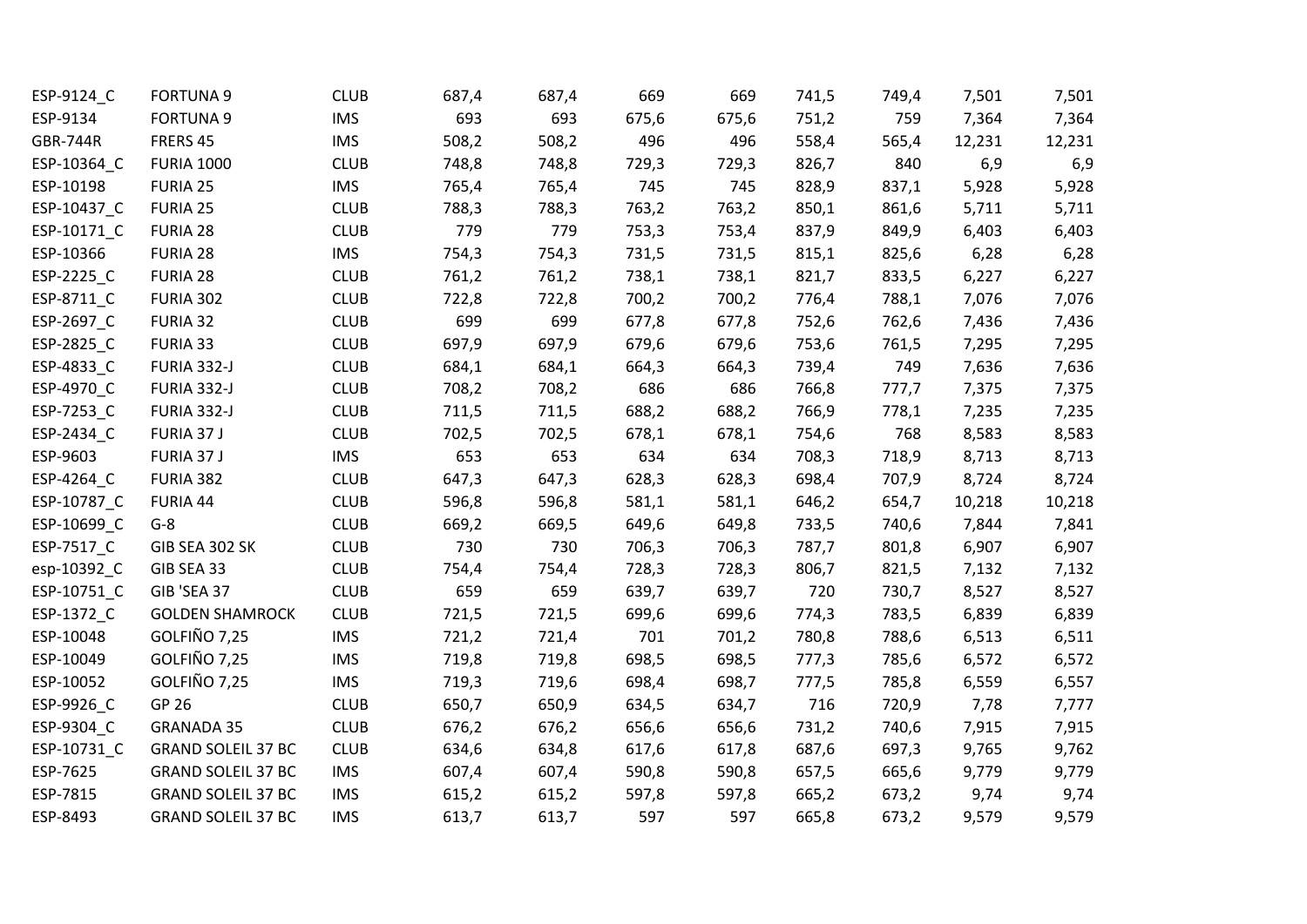| ESP-8878              | <b>GRAND SOLEIL 37 BC</b> | <b>IMS</b>  | 608,9 | 608,9 | 592,2 | 592,2 | 662,3 | 670,3 | 9,775  | 9,775  |
|-----------------------|---------------------------|-------------|-------|-------|-------|-------|-------|-------|--------|--------|
| ESP-9876              | <b>GRAND SOLEIL 37 BC</b> | <b>IMS</b>  | 620,4 | 620,4 | 603,3 | 603,3 | 674,5 | 682,3 | 9,407  | 9,407  |
| GBR-37N               | <b>GRAND SOLEIL 37 BC</b> | <b>IMS</b>  | 610,1 | 610,1 | 593   | 593   | 659,2 | 666,9 | 9,847  | 9,847  |
| GBR-3257L             | <b>GRAND SOLEIL 39</b>    | <b>IMS</b>  | 606,7 | 606,9 | 588,2 | 588,4 | 656   | 664,4 | 9,979  | 9,977  |
| ESP-6318              | <b>GRAND SOLEIL 40</b>    | <b>IMS</b>  | 615   | 615   | 596,3 | 596,3 | 664,9 | 674,4 | 9,967  | 9,967  |
| ESP-8411              | <b>GRAND SOLEIL 40</b>    | <b>IMS</b>  | 605,5 | 605,7 | 587   | 587,2 | 653,2 | 662,6 | 10,264 | 10,261 |
| ESP-8694              | <b>GRAND SOLEIL 40 DK</b> | <b>IMS</b>  | 603   | 603,2 | 585,8 | 586   | 652,8 | 661,5 | 10,243 | 10,24  |
| ESP-6353              | <b>GRAND SOLEIL 40 SD</b> | <b>IMS</b>  | 597,3 | 597,3 | 584   | 584   | 657,1 | 665,6 | 10,194 | 10,194 |
| ESP-8623              | <b>GRAND SOLEIL 40 SD</b> | <b>IMS</b>  | 619,9 | 619,9 | 602,5 | 602,5 | 675,3 | 684,5 | 9,745  | 9,745  |
| ITA-1870              | <b>GRAND SOLEIL 42 R</b>  | <b>IMS</b>  | 565,9 | 565,9 | 549,9 | 549,9 | 614,4 | 621,4 | 10,771 | 10,771 |
| GBR-1513L             | Grand Soleil 43           | <b>IMS</b>  | 566,4 | 566,6 | 550   | 550,2 | 612,1 | 619,3 | 11,291 | 11,288 |
| ESP-7848              | <b>GRAND SOLEIL 43 BC</b> | <b>IMS</b>  | 586   | 586   | 570,1 | 570,1 | 637,9 | 646,3 | 10,867 | 10,867 |
| ESP-9362              | <b>GRAND SOLEIL 43 SD</b> | <b>IMS</b>  | 615,6 | 615,6 | 598,5 | 598,5 | 674,8 | 683   | 9,917  | 9,917  |
| <b>NED-6898</b>       | <b>GRAND SOLEIL 44</b>    | <b>IMS</b>  | 560,2 | 560,2 | 546,2 | 546,2 | 610,4 | 617,6 | 11,119 | 11,118 |
| LUX-1544              | <b>GRAND SOLEIL 44 R</b>  | <b>IMS</b>  | 553   | 553   | 539   | 539   | 601,9 | 608,3 | 11,06  | 11,06  |
| ESP-10432             | <b>GRAND SOLEIL 45</b>    | <b>IMS</b>  | 590,4 | 590,4 | 574,7 | 574,7 | 647,7 | 656   | 10,756 | 10,756 |
| ESP-7260              | <b>GRAND SOLEIL 45</b>    | <b>IMS</b>  | 614,4 | 614,4 | 597,1 | 597,1 | 672,9 | 682   | 10,122 | 10,122 |
| ESP-7566              | <b>GRAND SOLEIL 45</b>    | <b>IMS</b>  | 593   | 593   | 576,4 | 576,4 | 653   | 660,9 | 10,981 | 10,981 |
| ESP-8872              | <b>GRAND SOLEIL 45</b>    | <b>IMS</b>  | 592   | 592   | 574,1 | 574,1 | 643,4 | 653,1 | 11,069 | 11,069 |
| ESP-8744_C            | <b>GRAND SOLEIL 45 SK</b> | <b>CLUB</b> | 587,3 | 587,3 | 569,1 | 569,1 | 637   | 646,6 | 11,238 | 11,238 |
| ESP-10367_C           | <b>GRAND SOLEIL 46 LC</b> | <b>CLUB</b> | 547,4 | 547,6 | 535,2 | 535,4 | 603,2 | 610,3 | 11,897 | 11,893 |
| ANT-606_C             | <b>GRAND SOLEIL 463SK</b> | <b>CLUB</b> | 577,7 | 577,7 | 560,2 | 560,2 | 624,1 | 633,3 | 11,186 | 11,186 |
| ESP-10574_C           | <b>GRAND SOLEIL 48</b>    | <b>CLUB</b> | 601,4 | 601,4 | 583,9 | 583,9 | 657,5 | 666   | 10,745 | 10,745 |
| AND-430 <sub>_C</sub> | <b>GRAND SOLEIL 50 DK</b> | <b>CLUB</b> | 545,9 | 546,9 | 533,3 | 534,2 | 604,8 | 611,9 | 12,429 | 12,409 |
| ESP-9977              | <b>GRAND SOLEIL 50 DK</b> | <b>IMS</b>  | 531   | 531,2 | 516,2 | 516,4 | 576,9 | 584,1 | 12,993 | 12,989 |
| ESP-9699              | <b>GRAND SOLEIL46 S</b>   | <b>IMS</b>  | 546,1 | 546,2 | 533,8 | 534   | 601,5 | 607,4 | 11,82  | 11,817 |
| ESP-5598              | <b>GRAND SURPRISE</b>     | <b>IMS</b>  | 618,8 | 618,8 | 601,5 | 601,5 | 674,3 | 680,4 | 8,854  | 8,854  |
| ESP-6887_C            | <b>GRAND SURPRISE</b>     | <b>CLUB</b> | 610   | 610   | 592,5 | 592,5 | 666,1 | 672,4 | 9,113  | 9,113  |
| ESP-7101              | <b>GRAND SURPRISE</b>     | <b>IMS</b>  | 618,5 | 618,5 | 603   | 603   | 676,5 | 682,7 | 8,968  | 8,968  |
| ESP-7543_C            | <b>GRAND SURPRISE</b>     | <b>CLUB</b> | 622,7 | 622,7 | 606,1 | 606,1 | 685,5 | 691,9 | 8,689  | 8,689  |
| <b>ESP-46</b>         | GS46 S (B&C) 2.99         | <b>IMS</b>  | 548,3 | 548,5 | 533,9 | 534,1 | 597,1 | 603,9 | 11,854 | 11,85  |
| FRA-8358              | HALF <sub>82</sub>        | <b>IMS</b>  | 665,8 | 665,8 | 650,7 | 650,7 | 727,5 | 734,3 | 7,211  | 7,211  |
| ESP-10136 C           | <b>HALLBERG RASSY 34</b>  | <b>CLUB</b> | 701,2 | 701,2 | 688,3 | 688,3 | 780,6 | 788,6 | 7,12   | 7,12   |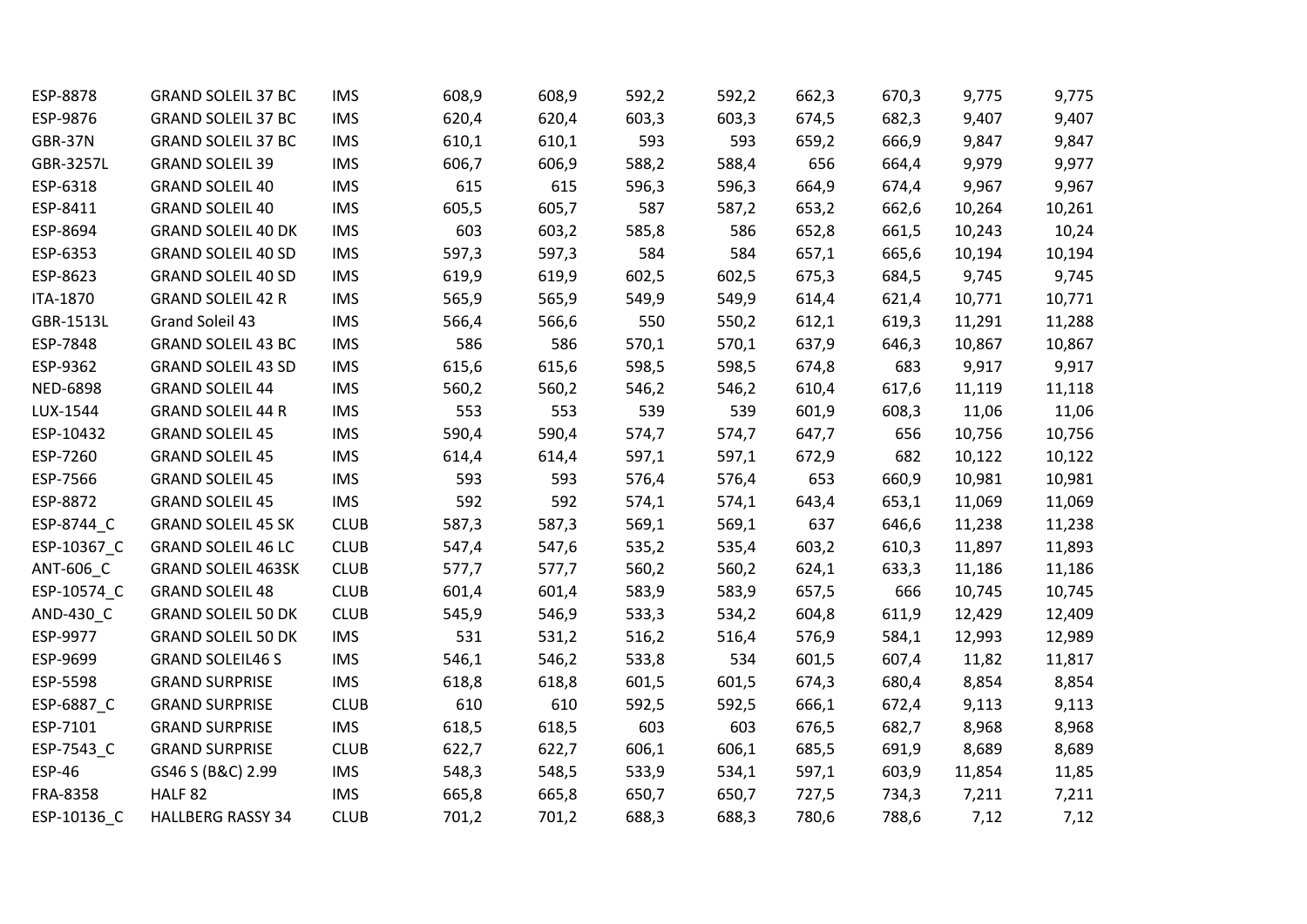| ESP-8590 C            | <b>HALLBERG RASSY 34</b>  | <b>CLUB</b> | 697,3 | 697,3 | 677   | 677   | 752,7 | 762,9 | 7,452  | 7,452  |
|-----------------------|---------------------------|-------------|-------|-------|-------|-------|-------|-------|--------|--------|
| ESP-7265_C            | <b>HALLBERG RASSY 34E</b> | <b>CLUB</b> | 716,8 | 716,8 | 696,9 | 696,9 | 773,1 | 783,3 | 7,167  | 7,167  |
| ESP-10692_C           | <b>HALLBERG RASSY 412</b> | <b>CLUB</b> | 610,7 | 610,9 | 598,9 | 599,1 | 679,3 | 689,8 | 10,079 | 10,077 |
| ESP-10783_C           | HALLBERG-RASSY 41         | <b>CLUB</b> | 671,4 | 671,4 | 651,2 | 651,2 | 734,8 | 746,6 | 8,818  | 8,817  |
| ESP-7678_C            | HANSE 301                 | <b>CLUB</b> | 703,8 | 703,8 | 684,7 | 684,7 | 765,4 | 775,4 | 7,426  | 7,426  |
| ESP-10594 C           | HANSE 342                 | <b>CLUB</b> | 717   | 717   | 692,6 | 692,6 | 771,2 | 783,4 | 8,025  | 8,025  |
| ESP-10704_C           | Hanse 342                 | <b>CLUB</b> | 669,3 | 669,3 | 651   | 651   | 733,2 | 743,3 | 8,228  | 8,228  |
| LAT-165_C             | HANSE 342                 | <b>CLUB</b> | 662,6 | 662,6 | 644   | 644   | 721,4 | 729,9 | 8,212  | 8,212  |
| ESP-10517             | Hanse 400 (QB)            | <b>IMS</b>  | 609,6 | 609,8 | 593,3 | 593,5 | 669,9 | 679   | 10,025 | 10,022 |
| ESP-10749_C           | <b>HANSE 418</b>          | <b>CLUB</b> | 604,3 | 604,5 | 589,9 | 590,1 | 663,8 | 673,8 | 10,376 | 10,373 |
| ESP-10729_C           | HANSE 445 T-KEEL          | <b>CLUB</b> | 610,4 | 610,6 | 590,3 | 590,5 | 671,2 | 681,1 | 10,452 | 10,449 |
| ESP-7979_C            | HANSE 461 DK              | <b>CLUB</b> | 565,2 | 565,2 | 550,2 | 550,2 | 616,8 | 624,7 | 11,637 | 11,637 |
| ESP-10551_C           | HANSE 470 DS              | <b>CLUB</b> | 568,2 | 568,5 | 554,4 | 554,7 | 628,8 | 636,7 | 11,465 | 11,497 |
| ESP-8260              | HANSE 470 E               | <b>IMS</b>  | 568,4 | 568,6 | 555,1 | 555,3 | 628,6 | 635,7 | 11,54  | 11,537 |
| ESP-10752_C           | HANSE 495 SD              | <b>CLUB</b> | 590,5 | 590,7 | 576,2 | 576,4 | 660,6 | 668,9 | 11,064 | 11,061 |
| ESP-10677_C           | HUNTER 340                | <b>CLUB</b> | 668   | 668   | 658   | 658   | 739,1 | 745,9 | 7,538  | 7,538  |
| ESP-3219_C            | <b>HUNTER MARATON</b>     | <b>CLUB</b> | 783,5 | 783,5 | 760,3 | 760,3 | 840,5 | 851   | 6,082  | 6,082  |
| ESP-10767_C           | <b>ICE 62</b>             | <b>CLUB</b> | 468,5 | 468,7 | 456,6 | 456,7 | 517,6 | 523,2 | 15,946 | 15,94  |
| FRA-17871             | <b>ILC 30</b>             | <b>IMS</b>  | 642   | 642   | 620,9 | 620,9 | 692,8 | 701,1 | 8,539  | 8,539  |
| ESP-4793_C            | <b>IMS 50</b>             | <b>CLUB</b> | 506,8 | 506,8 | 493,9 | 493,9 | 558,9 | 566   | 12,975 | 12,975 |
| DEN-1266              | <b>IMX 38</b>             | <b>IMS</b>  | 604,1 | 604,1 | 590,1 | 590,1 | 660,8 | 667,4 | 9,207  | 9,207  |
| ESP-4510 <sub>C</sub> | <b>IMX 38</b>             | <b>CLUB</b> | 606,6 | 606,6 | 589,1 | 589,1 | 656,9 | 663,6 | 9,46   | 9,46   |
| ESP-4638              | <b>IMX 38</b>             | <b>IMS</b>  | 616   | 616   | 597   | 597   | 664,4 | 672,8 | 9,507  | 9,507  |
| ESP-5711              | <b>IMX 40</b>             | <b>IMS</b>  | 580,1 | 580,1 | 564,8 | 564,8 | 630,1 | 637   | 10,386 | 10,386 |
| ESP-5880              | <b>IMX 40</b>             | <b>IMS</b>  | 586   | 586   | 570,8 | 570,8 | 637,1 | 644   | 10,225 | 10,225 |
| ESP-6316              | <b>IMX 40</b>             | <b>IMS</b>  | 582,2 | 582,2 | 567,4 | 567,4 | 633,8 | 640,5 | 10,219 | 10,219 |
| FRA-28549             | IMX 40 DK                 | <b>IMS</b>  | 584,9 | 584,9 | 569,9 | 569,9 | 636,6 | 643,3 | 10,259 | 10,259 |
| <b>BEL-1450</b>       | <b>IMX 45</b>             | <b>IMS</b>  | 558,3 | 558,3 | 542,6 | 542,6 | 605,6 | 612,7 | 11,633 | 11,633 |
| ESP-8045              | <b>IMX 45</b>             | <b>IMS</b>  | 554,5 | 554,5 | 543,1 | 543,2 | 609,5 | 615,7 | 11,149 | 11,149 |
| GER-7740              | <b>IMX 45</b>             | <b>IMS</b>  | 550,1 | 550,1 | 536,8 | 536,8 | 604,3 | 610,9 | 11,316 | 11,316 |
| RUS-7                 | IMX 45 BDK                | <b>IMS</b>  | 548,9 | 548,9 | 535,5 | 535,5 | 598,6 | 606,2 | 11,434 | 11,434 |
| GRE-8                 | <b>IMX-40</b>             | <b>IMS</b>  | 586,7 | 586,7 | 570,3 | 570,3 | 636,5 | 643,1 | 10,228 | 10,228 |
| ESP-8244 C            | <b>ISLANDER 36</b>        | <b>CLUB</b> | 678,7 | 678,7 | 658,5 | 658,5 | 731,1 | 741,3 | 8,013  | 8,013  |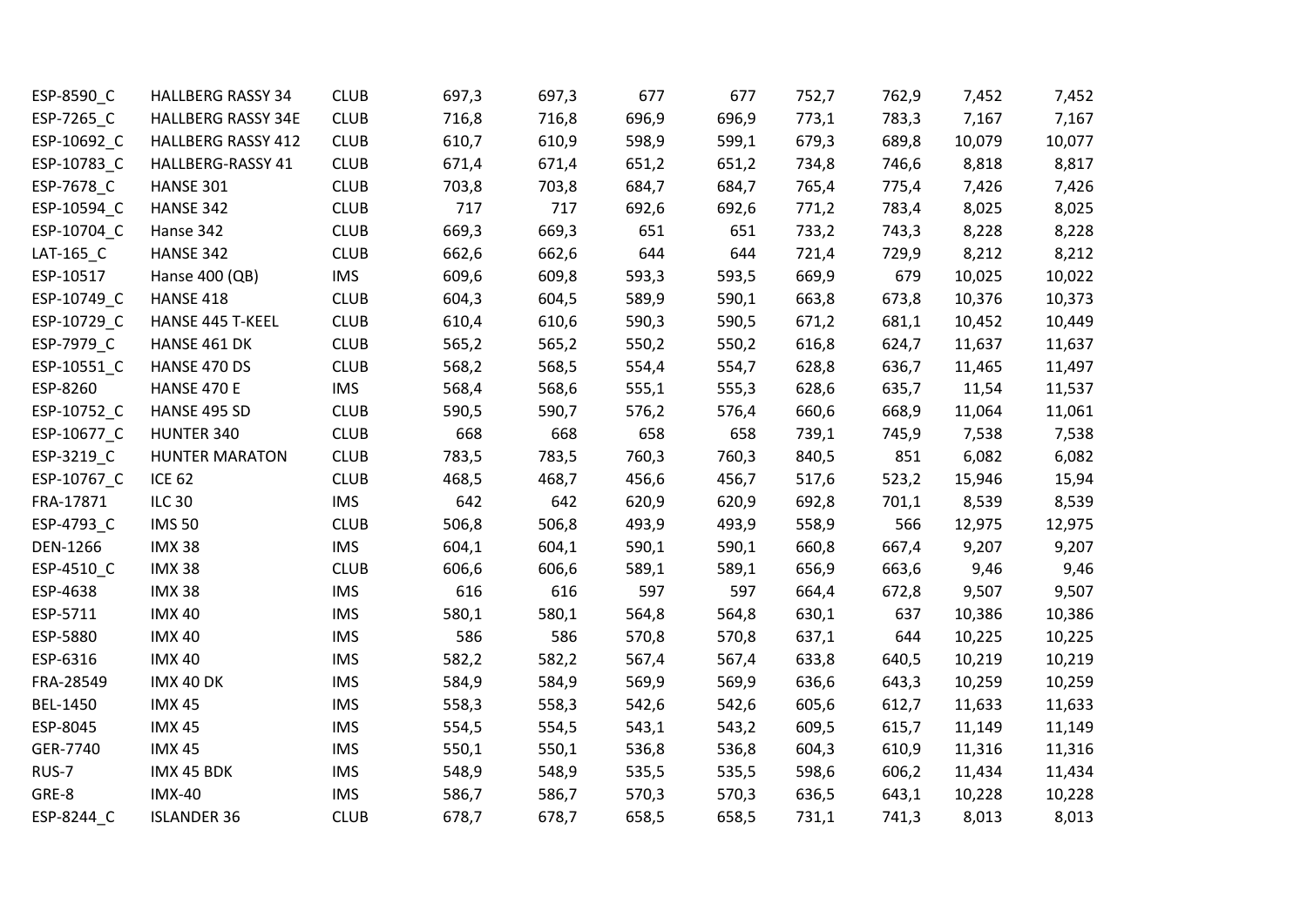| ESP-10084       | J 109     | <b>IMS</b>  | 614,8 | 614,8 | 599,3 | 599,3 | 673   | 680,3 | 9,156  | 9,156  |
|-----------------|-----------|-------------|-------|-------|-------|-------|-------|-------|--------|--------|
| ESP-7366        | J 109     | <b>IMS</b>  | 625,8 | 625,8 | 609,7 | 609,7 | 684,8 | 691,8 | 8,937  | 8,937  |
| GBR-3135L       | $J$ 109   | <b>IMS</b>  | 617,5 | 617,5 | 602   | 602   | 676,6 | 684   | 9,148  | 9,148  |
| GBR-9109L       | $J$ 109   | <b>IMS</b>  | 621,4 | 621,4 | 604,6 | 604,6 | 678,4 | 685,7 | 9,129  | 9,129  |
| FRA-53040       | J121      | <b>IMS</b>  | 560,5 | 560,7 | 546,1 | 546,2 | 616,4 | 621,9 | 11,103 | 11,1   |
| <b>CHI-122</b>  | J 122 DKB | <b>IMS</b>  | 576,6 | 576,8 | 563,9 | 564,1 | 635,7 | 642,1 | 10,378 | 10,375 |
| FRA-37001_C     | J 122 DKB | <b>CLUB</b> | 590,4 | 590,6 | 574   | 574,2 | 647,2 | 653,6 | 10,121 | 10,118 |
| ESP-2396        | J29       | <b>IMS</b>  | 665,4 | 665,4 | 646,8 | 646,8 | 718,3 | 725,7 | 7,74   | 7,74   |
| NED-6977_C      | J35       | <b>CLUB</b> | 620,8 | 620,8 | 603,4 | 603,4 | 669   | 676,4 | 9,101  | 9,101  |
| ESP-1466J_C     | J 70      | <b>CLUB</b> | 671,9 | 671,9 | 651,4 | 651,4 | 740,9 | 748,6 | 6,742  | 6,722  |
| ESP-1018        | J80       | <b>IMS</b>  | 667,7 | 667,9 | 652,2 | 652,4 | 736,6 | 741,3 | 7,092  | 7,09   |
| ESP-1043_C      | J80       | <b>CLUB</b> | 662,3 | 662,6 | 647   | 647,2 | 731,7 | 737,2 | 7,033  | 7,031  |
| ESP-1044        | J80       | <b>IMS</b>  | 672,1 | 672,1 | 655,8 | 655,8 | 739,7 | 744,2 | 7,155  | 7,155  |
| ESP-10707       | J 80      | <b>IMS</b>  | 671,4 | 671,4 | 656,4 | 656,4 | 742,3 | 747,6 | 6,935  | 6,935  |
| ESP-1103        | J80       | <b>IMS</b>  | 666,5 | 666,7 | 651,1 | 651,3 | 735,4 | 740,4 | 7,131  | 7,128  |
| ESP-1115        | J80       | <b>IMS</b>  | 666   | 666   | 649,8 | 649,8 | 732,8 | 738,1 | 7,105  | 7,105  |
| ESP-1127        | J80       | <b>IMS</b>  | 667,6 | 667,6 | 651,5 | 651,5 | 736   | 740   | 7,146  | 7,146  |
| ESP-1379_C      | J80       | <b>CLUB</b> | 652,9 | 653,1 | 638,3 | 638,5 | 722,4 | 728,2 | 7,149  | 7,147  |
| ESP-324         | J80       | <b>IMS</b>  | 664,5 | 664,5 | 649   | 649   | 734,2 | 739,4 | 7,034  | 7,034  |
| ESP-417         | J80       | <b>IMS</b>  | 664,3 | 664,6 | 647,6 | 647,8 | 731,2 | 735,8 | 7,243  | 7,241  |
| ESP-707         | J 80      | <b>IMS</b>  | 669,8 | 669,8 | 653,7 | 653,7 | 738,4 | 742,7 | 7,116  | 7,116  |
| <b>ESP-707J</b> | J 80      | <b>IMS</b>  | 668,1 | 668,1 | 651,7 | 651,7 | 735,9 | 740,3 | 7,166  | 7,166  |
| ESP-983_C       | J80       | <b>CLUB</b> | 660,7 | 660,7 | 644,9 | 644,9 | 729,2 | 734,1 | 7,103  | 7,103  |
| ESP-984         | J80       | <b>IMS</b>  | 662,7 | 662,7 | 644,8 | 644,8 | 727,6 | 732,7 | 7,338  | 7,338  |
| ESP-994_C       | J 80      | <b>CLUB</b> | 655,8 | 656   | 639,8 | 640   | 723,7 | 728,3 | 7,195  | 7,192  |
| ESP-997         | J80       | <b>IMS</b>  | 667,5 | 667,5 | 651,6 | 651,6 | 736,7 | 740,7 | 7,117  | 7,117  |
| ESP-998         | J 80      | <b>IMS</b>  | 672,9 | 673,1 | 658,1 | 658,3 | 743,7 | 749,3 | 6,93   | 6,928  |
| GBR-777_C       | J 88      | <b>CLUB</b> | 623,1 | 623,3 | 606,5 | 606,7 | 681,8 | 687,7 | 8,402  | 8,4    |
| ESP-7376        | J 92 S    | <b>IMS</b>  | 647,1 | 647,1 | 630,7 | 630,7 | 705,8 | 712   | 8,025  | 8,025  |
| GBR-7897R       | J 97 E    | <b>IMS</b>  | 651,2 | 651,4 | 633,6 | 633,8 | 712,2 | 719,8 | 8,109  | 8,106  |
| ESP-10693_C     | J 99      | <b>CLUB</b> | 618,5 | 618,7 | 602,5 | 602,7 | 677,7 | 684,3 | 8,738  | 8,735  |
| ESP-10769_C     | J 99      | <b>CLUB</b> | 618,9 | 619,1 | 602,4 | 602,6 | 677,7 | 684,5 | 8,782  | 8,779  |
| ESP-10812_C     | J 99      | <b>CLUB</b> | 632,2 | 632,4 | 619,4 | 619,6 | 701,5 | 708,8 | 8,395  | 8,392  |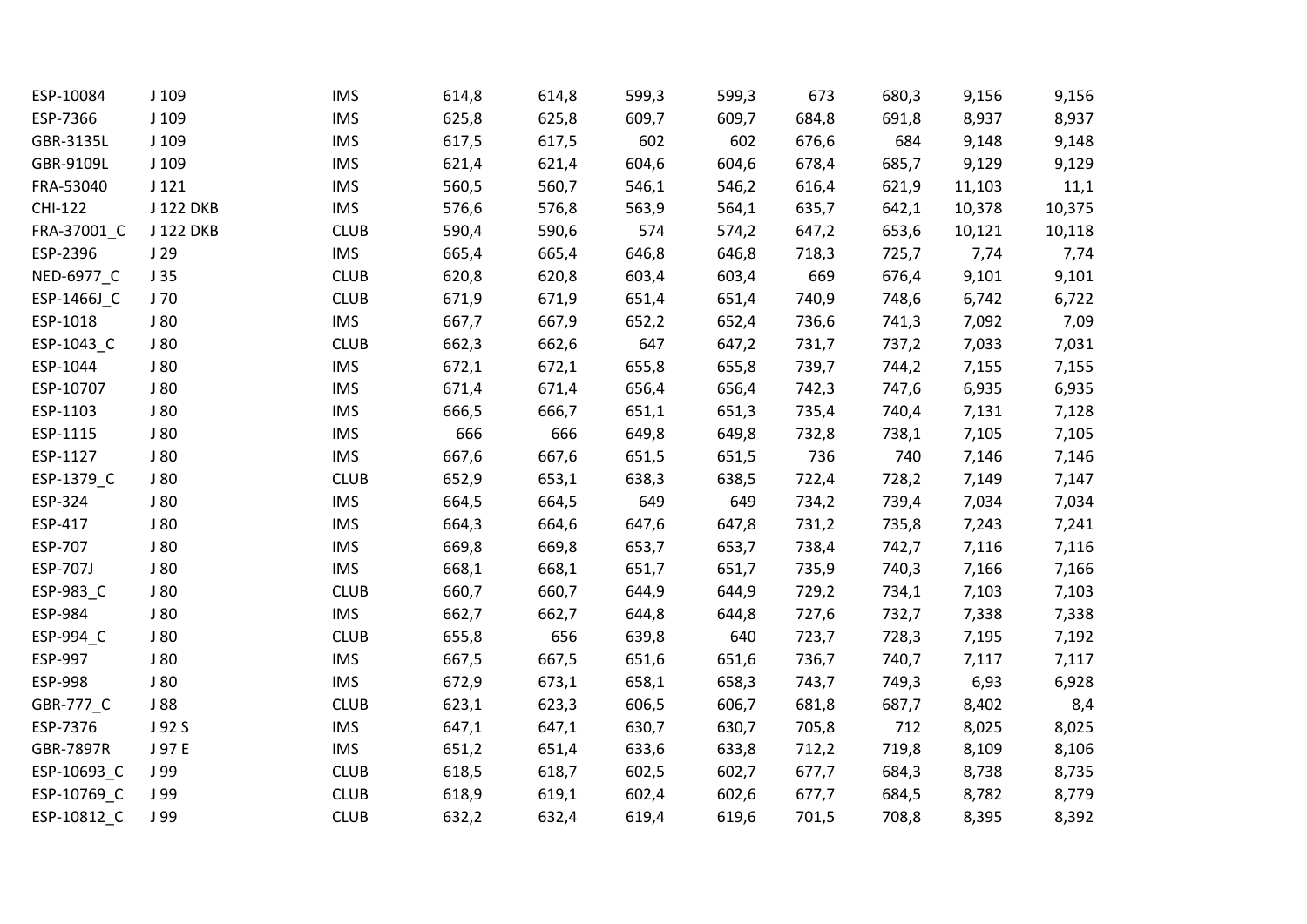| FRA-53218      | J 99 DK            | <b>IMS</b>  | 612,2 | 612,4 | 595,1 | 595,3 | 662,6 | 669,1 | 9,032  | 9,029  |
|----------------|--------------------|-------------|-------|-------|-------|-------|-------|-------|--------|--------|
| ESP-10798_C    | J.O.D. 24          | <b>CLUB</b> | 724,7 | 724,7 | 702,8 | 702,8 | 780,7 | 789,7 | 6,579  | 6,579  |
| ESP-4354_C     | J.O.D. 24          | <b>CLUB</b> | 724,7 | 724,7 | 702,8 | 702,8 | 780,7 | 789,7 | 6,579  | 6,579  |
| ESP-6783_C     | J.O.D. 24          | <b>CLUB</b> | 733,1 | 733,1 | 713,5 | 713,5 | 800,2 | 809   | 6,413  | 6,413  |
| ESP-15028_C    | J.O.D.35           | <b>CLUB</b> | 622,1 | 622,1 | 605,3 | 605,3 | 679,3 | 687,1 | 9,095  | 9,095  |
| ESP-2992       | J.O.D.35           | <b>IMS</b>  | 622,5 | 622,5 | 606,6 | 606,6 | 679,7 | 687,6 | 9,171  | 9,171  |
| ESP-4223_C     | J.O.D.35           | <b>CLUB</b> | 622,9 | 622,9 | 606,8 | 606,8 | 682   | 689,7 | 9,013  | 9,013  |
| ESP-4224       | J.O.D.35           | <b>IMS</b>  | 622,1 | 622,1 | 604,7 | 604,7 | 677,9 | 685,3 | 9,126  | 9,126  |
| ESP-5888       | J.O.D.35           | <b>IMS</b>  | 621,2 | 621,2 | 604,8 | 604,8 | 676,9 | 684,5 | 9,238  | 9,238  |
| ESP-6300       | J.O.D.35           | <b>IMS</b>  | 624,4 | 624,4 | 607,9 | 607,9 | 680,5 | 688,3 | 9,138  | 9,138  |
| <b>FRA-030</b> | J.O.D.35           | <b>IMS</b>  | 616,5 | 616,5 | 601,1 | 601,1 | 672,9 | 680,5 | 9,229  | 9,229  |
| ESP-8910       | $J-35$             | <b>IMS</b>  | 648,2 | 648,2 | 631,2 | 631,2 | 705,8 | 713,6 | 8,516  | 8,516  |
| ESP-1156_C     | <b>J80</b>         | <b>CLUB</b> | 666,7 | 667   | 651,7 | 652   | 736,7 | 742   | 6,975  | 6,972  |
| ESP-10054_C    | JOUET 33 FANDANGO  | <b>CLUB</b> | 735,4 | 735,4 | 711,8 | 711,8 | 792,8 | 806,4 | 6,795  | 6,795  |
| <b>AUT-070</b> | JV 49              | <b>IMS</b>  | 512,8 | 512,8 | 501,2 | 501,2 | 561,9 | 569,3 | 12,919 | 12,919 |
| ESP-7434_C     | KALIK 33           | <b>CLUB</b> | 703   | 703,1 | 683,5 | 683,6 | 762,3 | 772,2 | 7,423  | 7,427  |
| ESP-10077_C    | <b>KARATE 33</b>   | <b>CLUB</b> | 778,2 | 778,2 | 749,1 | 749,1 | 833,3 | 848,4 | 7,02   | 7,02   |
| ESP-10157      | KAYTERET 770       | <b>IMS</b>  | 788,2 | 788,2 | 762,9 | 762,9 | 847,1 | 859,3 | 6,073  | 6,073  |
| ESP-9411_C     | KELT <sub>8</sub>  | <b>CLUB</b> | 759   | 759   | 735,3 | 735,3 | 816,7 | 827,1 | 5,972  | 5,972  |
| ESP-4442       | KELT 8.0 MOD       | <b>IMS</b>  | 729,3 | 729,3 | 707,2 | 707,2 | 791,5 | 801,6 | 6,928  | 6,928  |
| ESP-6283_C     | <b>LEGEND 40.5</b> | <b>CLUB</b> | 662,4 | 662,4 | 644,3 | 644,3 | 730,2 | 742,2 | 9,221  | 9,221  |
| <b>NED-122</b> | LIGHTWAVE 395      | <b>IMS</b>  | 606,5 | 606,5 | 587,6 | 587,6 | 652,7 | 661,6 | 10,138 | 10,138 |
| GBR-5538_C     | LIGHTWAVE 48       | <b>CLUB</b> | 587,7 | 587,7 | 573,5 | 573,5 | 651,4 | 659,2 | 10,785 | 10,785 |
| ESP-10095      | MALBEC 240         | <b>IMS</b>  | 723,2 | 723,2 | 703   | 703   | 782,5 | 789,9 | 6,465  | 6,465  |
| ESP-7876_C     | MALBEC 290 QB      | <b>CLUB</b> | 686,3 | 686,3 | 666,8 | 666,8 | 742   | 750,3 | 7,56   | 7,56   |
| ESP-9417_C     | MALBEC 360         | <b>CLUB</b> | 624   | 624,2 | 604,2 | 604,4 | 673,5 | 682,9 | 9,335  | 9,332  |
| ESP-8748       | MALBEC 360 QB      | <b>IMS</b>  | 624,4 | 624,6 | 606   | 606,2 | 676,1 | 684   | 9,194  | 9,192  |
| ESP-8271       | MALBEC 360 R       | <b>IMS</b>  | 612,2 | 612,4 | 594,8 | 595   | 661,1 | 668,7 | 9,548  | 9,545  |
| ESP-10255_C    | MANZANITA          | <b>CLUB</b> | 729,7 | 729,7 | 707,8 | 707,8 | 783,9 | 792,9 | 6,377  | 6,377  |
| ESP-1672       | MANZANITA          | <b>IMS</b>  | 747,1 | 747,1 | 726,1 | 726,1 | 809,6 | 817,4 | 6,011  | 6,011  |
| ESP-2749_C     | MANZANITA          | <b>CLUB</b> | 746,8 | 746,8 | 723,9 | 723,9 | 803,5 | 813,7 | 6,116  | 6,116  |
| <b>ESP-828</b> | MANZANITA          | <b>IMS</b>  | 749,9 | 749,9 | 730   | 730   | 810,9 | 818,7 | 6,196  | 6,196  |
| NED-1583 C     | MARIEHOLM 26       | <b>CLUB</b> | 824,9 | 824,9 | 798,9 | 798,9 | 893,6 | 907,6 | 5,309  | 5,309  |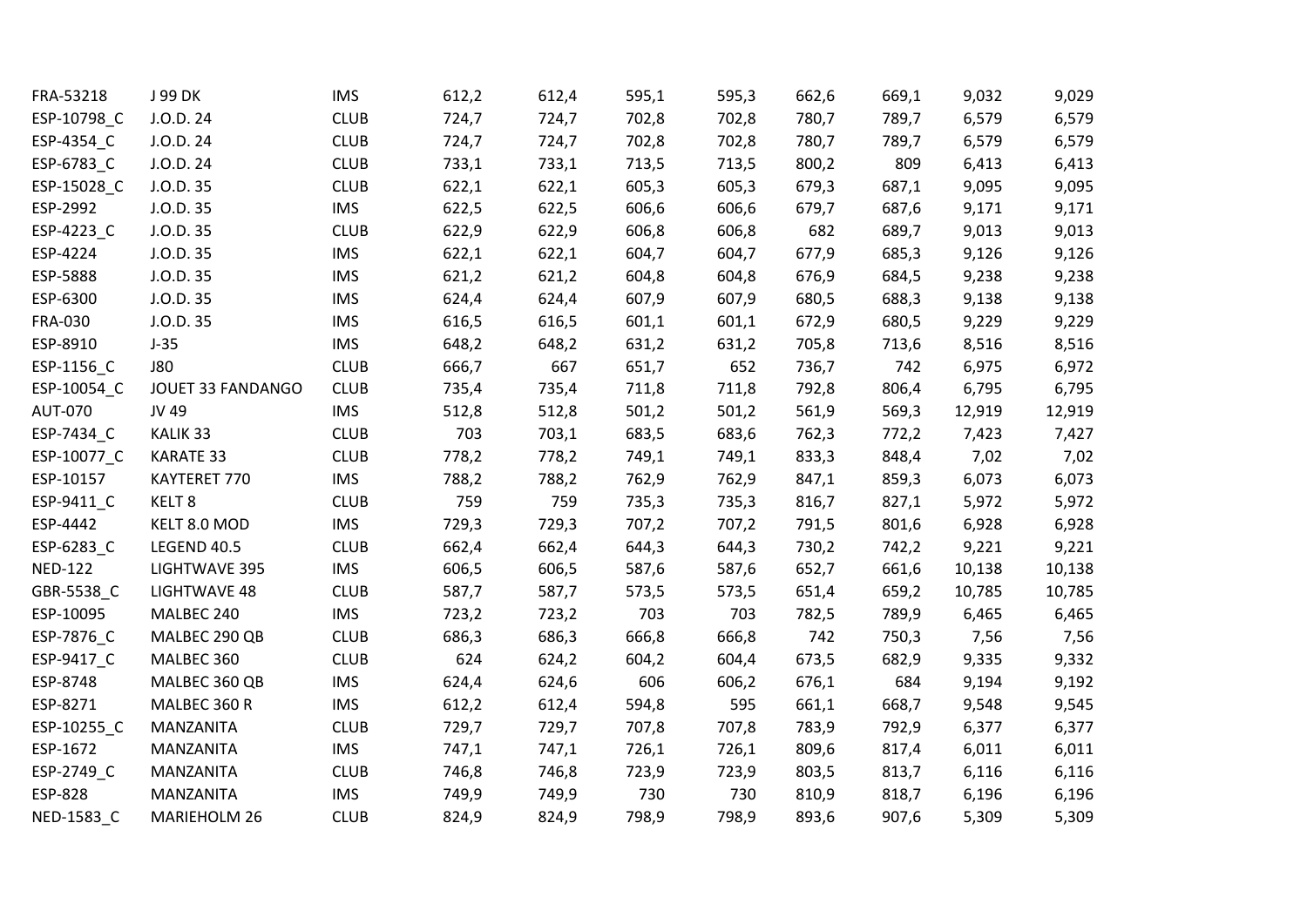| NED-8012        | MAT 1245              | <b>IMS</b>  | 566,1 | 566,1 | 551,3 | 551,3 | 614,9 | 622   | 10,626 | 10,626 |
|-----------------|-----------------------|-------------|-------|-------|-------|-------|-------|-------|--------|--------|
| ESP-9336_C      | MAXI 95               | <b>CLUB</b> | 748,3 | 748,3 | 727,8 | 727,8 | 819,8 | 833,5 | 6,898  | 6,898  |
| ESP-4803        | <b>MEAN MARINE 32</b> | <b>IMS</b>  | 630,9 | 630,9 | 615,3 | 615,3 | 688,2 | 695,2 | 8,44   | 8,44   |
| ESP-10572_C     | MEIRA V-900           | <b>CLUB</b> | 721,7 | 721,7 | 699,2 | 699,2 | 776,9 | 788,1 | 7,131  | 7,131  |
| ESP-9560_C      | MEIRA V-900           | <b>CLUB</b> | 709,7 | 709,7 | 687,5 | 687,5 | 761,9 | 773,1 | 7,272  | 7,272  |
| ESP-171         | MELGES 24             | <b>IMS</b>  | 643,7 | 643,7 | 627   | 627   | 711,3 | 719   | 7,153  | 7,153  |
| <b>POR-210</b>  | MELGES 24             | <b>IMS</b>  | 647,3 | 647,3 | 630,6 | 630,6 | 717,6 | 725,3 | 7,176  | 7,176  |
| ESP-3173_C      | <b>MELODY</b>         | <b>CLUB</b> | 679   | 679   | 660,6 | 660,6 | 735,9 | 744,6 | 7,738  | 7,738  |
| ESP-450_C       | MINI ZERO 650         | <b>CLUB</b> | 699   | 699   | 682,8 | 682,8 | 776   | 780   | 6,413  | 6,413  |
| ESP-9331_C      | MISTRESS 32 HR        | <b>CLUB</b> | 752,6 | 752,6 | 727   | 727   | 804,1 | 816,7 | 6,5    | 6,5    |
| RSA-1808_C      | MOUNT GAY 30          | <b>CLUB</b> | 626,6 | 626,9 | 610,6 | 610,8 | 683,6 | 690,4 | 8,446  | 8,469  |
| <b>BEL-5550</b> | MUMM 30               | <b>IMS</b>  | 610,5 | 610,5 | 593,8 | 593,8 | 664,6 | 670,7 | 8,903  | 8,903  |
| ESP-10753_C     | MUMM 30               | <b>CLUB</b> | 587,3 | 587,3 | 573,8 | 573,8 | 643,4 | 651,8 | 8,775  | 8,795  |
| GBR-302         | MUMM 30               | <b>IMS</b>  | 603,4 | 603,4 | 589,8 | 589,8 | 661,4 | 667,1 | 8,951  | 8,951  |
| POR-2000        | MUMM 30               | <b>IMS</b>  | 619,7 | 619,7 | 602,8 | 602,8 | 673,4 | 679,2 | 8,849  | 8,849  |
| ESP-505_C       | <b>MUSCADET</b>       | <b>CLUB</b> | 820,2 | 820,2 | 799,4 | 799,4 | 893,9 | 900,9 | 4,986  | 4,986  |
| ESP-10290_C     | NADIR 22              | <b>CLUB</b> | 799,5 | 799,8 | 778   | 778,3 | 875   | 890   | 5,423  | 5,422  |
| ESP-10825_C     | NADIR 22              | <b>CLUB</b> | 759   | 759,2 | 736,2 | 736,4 | 817,4 | 828,4 | 5,84   | 5,838  |
| ESP-8177_C      | <b>NADIR 33.5</b>     | <b>CLUB</b> | 682,1 | 682,1 | 659   | 659   | 731,7 | 743,7 | 8,279  | 8,279  |
| ESP-9692_C      | NAJA 30               | <b>CLUB</b> | 733,1 | 733,1 | 707,1 | 707,1 | 789,3 | 802,5 | 7,02   | 7,02   |
| ESP-10794_C     | NAJAD 360             | <b>CLUB</b> | 695,3 | 695,4 | 677,8 | 677,8 | 758,9 | 768,9 | 7,534  | 7,534  |
| ESP-5725        | <b>NAUTATEC 42</b>    | <b>IMS</b>  | 585   | 585   | 567,6 | 567,6 | 640,5 | 647   | 10,623 | 10,623 |
| ESP-4666        | <b>NAUTATECH 32</b>   | <b>IMS</b>  | 641,1 | 641,1 | 623,8 | 623,8 | 698,6 | 705,4 | 8,362  | 8,362  |
| ESP-10608_C     | NICHOLSON 35          | <b>CLUB</b> | 703,1 | 703,1 | 682,5 | 682,5 | 765,9 | 778,8 | 7,568  | 7,568  |
| ESP-10779_C     | NICHOLSON 44          | <b>CLUB</b> | 641,1 | 641,1 | 623,4 | 623,4 | 694,4 | 703,7 | 8,874  | 8,874  |
| ESP-5003_C      | NORTH WIND 40         | <b>CLUB</b> | 690   | 690   | 666,4 | 666,5 | 744,5 | 757,5 | 8,092  | 8,092  |
| ESP-10734_C     | NORTH WIND 435        | <b>CLUB</b> | 624,7 | 624,7 | 613,2 | 613,2 | 692,1 | 700,3 | 8,996  | 8,996  |
| ESP-7331_C      | <b>NORTHWIND 35</b>   | <b>CLUB</b> | 712,3 | 712,3 | 693,2 | 693,2 | 782,6 | 796,7 | 7,391  | 7,391  |
| ESP-10679_C     | NORTHWIND 47          | <b>CLUB</b> | 661,8 | 661,8 | 640,1 | 640,1 | 719   | 732,5 | 10,053 | 10,053 |
| ESP-10486_C     | OCEANIS 31 DK         | <b>CLUB</b> | 718   | 718,2 | 696,5 | 696,8 | 784,2 | 798,3 | 7,535  | 7,533  |
| ESP-9077_C      | OCEANIS 31 DK         | <b>CLUB</b> | 696,5 | 696,7 | 676,9 | 677,1 | 761,4 | 773   | 7,764  | 7,762  |
| ESP-10811_C     | OCEANIS 311           | <b>CLUB</b> | 683,2 | 683,2 | 664,5 | 664,5 | 748,4 | 759,5 | 7,859  | 7,859  |
| ESP-10711 C     | OCEANIS 323           | <b>CLUB</b> | 681,7 | 681,7 | 668,8 | 668,8 | 754,1 | 761,1 | 7,318  | 7,318  |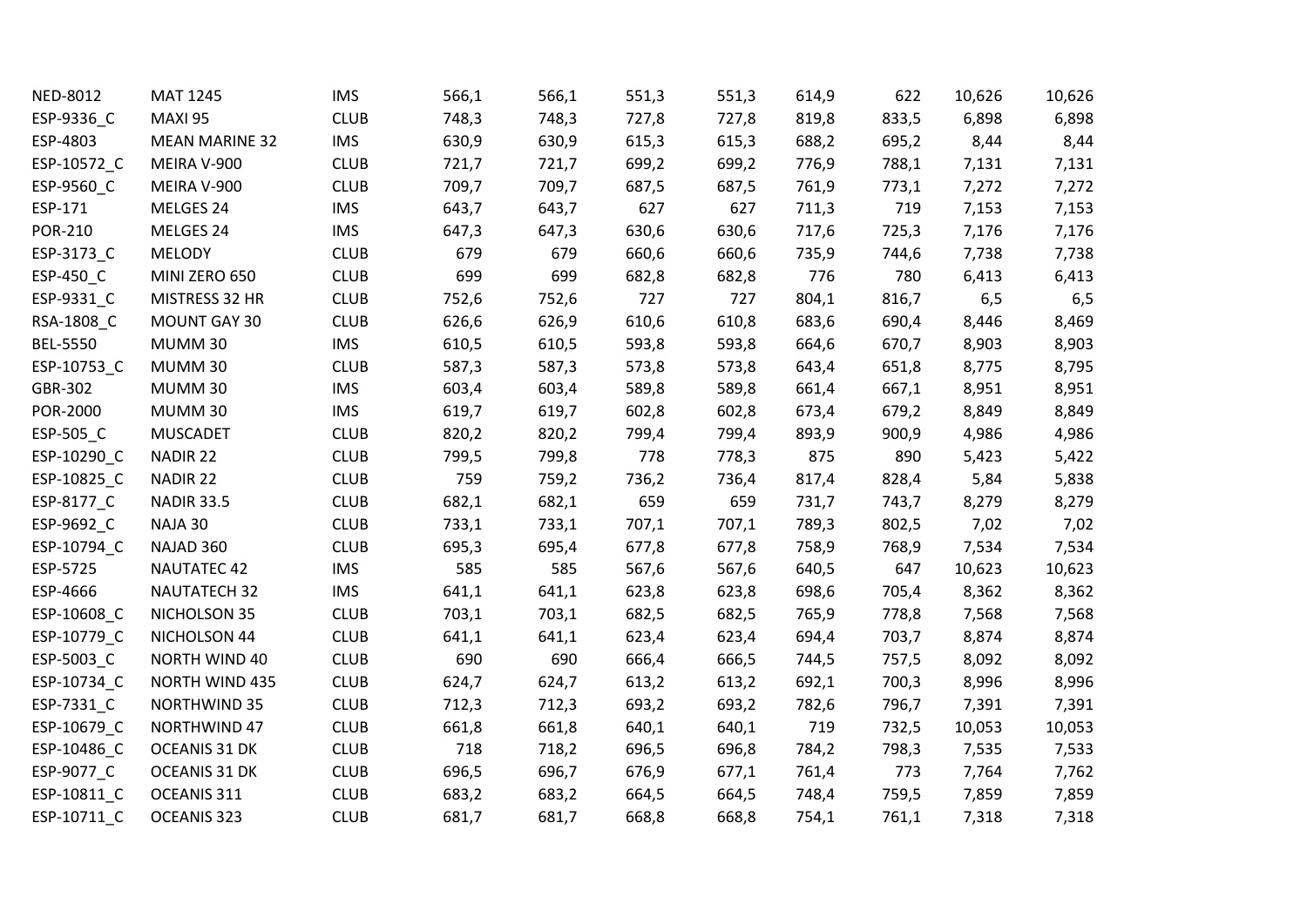| ESP-10770_C | OCEANIS 331               | <b>CLUB</b> | 662,8 | 662,8 | 646,6 | 646,6 | 722,7 | 730,7 | 8,121  | 8,12   |
|-------------|---------------------------|-------------|-------|-------|-------|-------|-------|-------|--------|--------|
| ESP-6387_C  | OCEANIS 331               | <b>CLUB</b> | 694,3 | 694,3 | 675,8 | 675,8 | 762,9 | 774,4 | 7,825  | 7,825  |
| ESP-10195 C | OCEANIS 343 CLIPP         | <b>CLUB</b> | 674   | 674,2 | 653,1 | 653,3 | 731,8 | 741,9 | 8,287  | 8,285  |
| ESP-7843    | OCEANIS 343 CLIPP         | <b>IMS</b>  | 698,5 | 698,7 | 678,2 | 678,4 | 768   | 780,1 | 8,169  | 8,166  |
| ESP-10725_C | OCEANIS 350               | <b>CLUB</b> | 753,7 | 753,7 | 728   | 728   | 814,7 | 829,5 | 7,447  | 7,447  |
| ESP-10796_C | OCEANIS 350               | <b>CLUB</b> | 674,2 | 674,2 | 655,6 | 655,6 | 734,7 | 744   | 7,796  | 7,796  |
| ESP-10797_C | OCEANIS 350               | <b>CLUB</b> | 674,2 | 674,2 | 655,6 | 655,6 | 734,7 | 744   | 7,796  | 7,796  |
| ESP-10755_C | OCEANIS 351               | <b>CLUB</b> | 674,7 | 674,7 | 656,4 | 656,4 | 738,7 | 749,3 | 8,166  | 8,166  |
| ESP-6309_C  | <b>OCEANIS 361Clipper</b> | <b>CLUB</b> | 731,1 | 731,1 | 704,3 | 704,3 | 785,3 | 801   | 8,395  | 8,395  |
| ESP-8497_C  | OCEANIS 361Clipper        | <b>CLUB</b> | 671,3 | 671,3 | 651,2 | 651,2 | 737,2 | 748   | 8,66   | 8,66   |
| ESP-9988_C  | <b>OCEANIS 361Clipper</b> | <b>CLUB</b> | 667,4 | 667,4 | 645,7 | 645,7 | 724,1 | 736,1 | 8,724  | 8,724  |
| ESP-10732 C | Oceanis 38.1              | <b>CLUB</b> | 642,4 | 642,6 | 621,5 | 621,7 | 702,7 | 714,4 | 9,521  | 9,518  |
| ESP-10453_C | OCEANIS 393               | <b>CLUB</b> | 671,4 | 671,4 | 651,2 | 651,2 | 739,8 | 750,6 | 8,868  | 8,868  |
| ESP-10760_C | OCEANIS 393               | <b>CLUB</b> | 646,7 | 646,8 | 628,5 | 628,5 | 706,9 | 717,2 | 9,145  | 9,145  |
| ESP-6661_C  | OCEANIS 393               | <b>CLUB</b> | 651,1 | 651,1 | 632,7 | 632,7 | 712,8 | 723,2 | 9,054  | 9,054  |
| ESP-10051_C | OCEANIS 40                | <b>CLUB</b> | 652,4 | 652,6 | 637,9 | 638,1 | 725,4 | 737,3 | 9,15   | 9,147  |
| ESP-10771_C | <b>OCEANIS 40(1.90)</b>   | <b>CLUB</b> | 638,4 | 638,6 | 619   | 619,2 | 695   | 706,7 | 9,482  | 9,479  |
| ESP-10837_C | <b>OCEANIS 40(1.90)</b>   | <b>CLUB</b> | 649,3 | 649,5 | 628,7 | 628,9 | 706,8 | 719,1 | 9,33   | 9,328  |
| ESP-8078 C  | <b>OCEANIS 40(1.90)</b>   | <b>CLUB</b> | 647,5 | 647,7 | 628,6 | 628,8 | 711,3 | 723,4 | 9,391  | 9,388  |
| ESP-5472_C  | OCEANIS 400               | <b>CLUB</b> | 678,1 | 678,1 | 658   | 658   | 752,5 | 763,9 | 8,592  | 8,592  |
| ESP-10404_C | OCEANIS 41 SK             | <b>CLUB</b> | 672,5 | 672,7 | 651   | 651,2 | 745,8 | 757   | 9,133  | 9,131  |
| ESP-6457_C  | OCEANIS 411               | <b>CLUB</b> | 652,8 | 652,8 | 634,4 | 634,4 | 714,7 | 727   | 9,572  | 9,572  |
| ESP-8539_C  | OCEANIS 411               | <b>CLUB</b> | 654   | 654   | 634,6 | 634,6 | 721,5 | 732   | 9,306  | 9,306  |
| ESP-10720_C | OCEANIS 411               | <b>CLUB</b> | 660,6 | 660,6 | 641,7 | 641,7 | 723,5 | 735,8 | 9,536  | 9,536  |
| ESP-8760_C  | Oceanis 42 CC             | <b>CLUB</b> | 629   | 629   | 610,5 | 610,5 | 687,6 | 698   | 9,77   | 9,77   |
| ESP-7267_C  | OCEANIS 423               | <b>CLUB</b> | 632,9 | 632,9 | 614,2 | 614,2 | 695,3 | 705   | 9,79   | 9,79   |
| ESP-10828_C | OCEANIS 440               | <b>CLUB</b> | 611,8 | 612   | 595,6 | 595,8 | 675,8 | 685,2 | 9,952  | 9,95   |
| ESP-10058_C | OCEANIS <sub>46</sub>     | <b>CLUB</b> | 621,1 | 621,3 | 601,2 | 601,4 | 680,5 | 691   | 10,392 | 10,389 |
| ESP-10566_C | OCEANIS <sub>46</sub>     | <b>CLUB</b> | 633,3 | 633,5 | 615,3 | 615,5 | 692,5 | 703,8 | 10,528 | 10,525 |
| ESP-10588 C | OCEANIS <sub>46</sub>     | <b>CLUB</b> | 667,2 | 667,4 | 644   | 644,2 | 723,3 | 737,4 | 10,2   | 10,197 |
| ESP-10820_C | OCEANIS 46.1              | <b>CLUB</b> | 564,8 | 564,9 | 546,6 | 546,8 | 619,2 | 626,9 | 11,963 | 11,959 |
| ESP-10621_C | OCEANIS 50                | <b>CLUB</b> | 645,3 | 645,5 | 624,3 | 624,5 | 707,5 | 720,6 | 11,124 | 11,122 |
| ESP-651 C   | OCEANIS 523               | <b>CLUB</b> | 534,4 | 534,4 | 520,4 | 520,4 | 584,9 | 592,3 | 12,99  | 12,989 |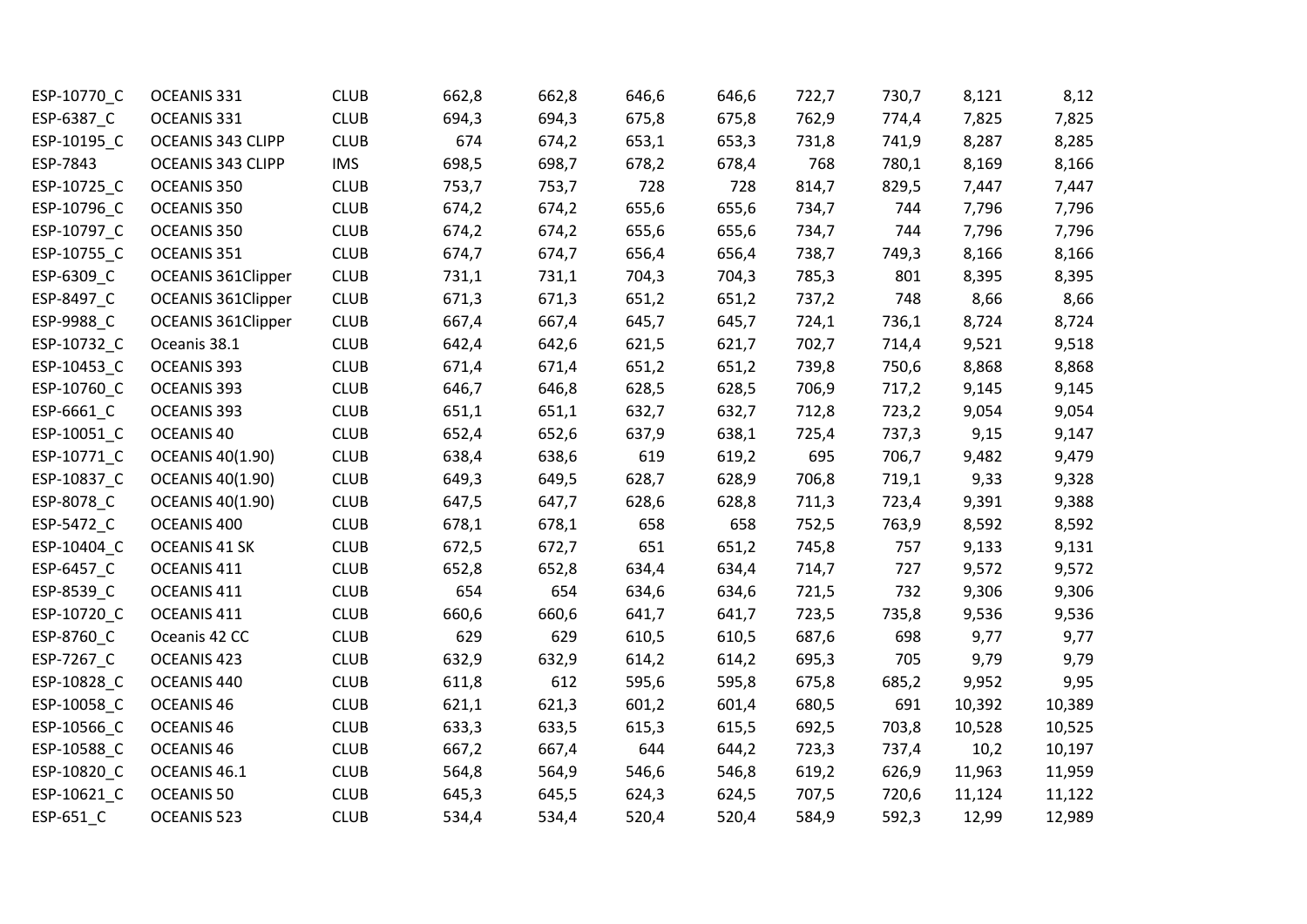| ANT-104     | OLSON 30 O.D. (MOD) | <b>IMS</b>  | 624,7 | 624,9 | 609,6 | 609,8 | 685,5 | 693,4 | 8,329  | 8,327  |
|-------------|---------------------|-------------|-------|-------|-------|-------|-------|-------|--------|--------|
| GER-1909    | ONE TONNER 50       | <b>IMS</b>  | 532,2 | 532,2 | 520,4 | 520,4 | 579,6 | 586,5 | 12,232 | 12,232 |
| ESP-10804 C | <b>OPEN 5.70</b>    | <b>CLUB</b> | 724,4 | 724,4 | 705,6 | 705,6 | 798   | 804,4 | 5,433  | 5,433  |
| ESP-3108_C  | OPTIMA 101          | <b>CLUB</b> | 686,7 | 686,7 | 666,4 | 666,4 | 742,3 | 752   | 7,65   | 7,65   |
| ESP-10124_C | OPTIMA 106          | <b>CLUB</b> | 675,4 | 675,4 | 659,4 | 659,4 | 739,3 | 747,4 | 7,792  | 7,792  |
| ESP-4386_C  | <b>PHOENIX</b>      | <b>CLUB</b> | 571,3 | 571,3 | 556,1 | 556,1 | 626   | 633,3 | 11,275 | 11,275 |
| ITA-14089   | PICCO 38' C/R       | <b>IMS</b>  | 597,5 | 597,5 | 579,4 | 579,4 | 644,9 | 653   | 10,439 | 10,439 |
| ESP-10534_C | <b>POGO 30</b>      | <b>CLUB</b> | 628,2 | 628,4 | 609,6 | 609,8 | 690,2 | 700   | 8,736  | 8,733  |
| ESP-311_C   | POGO 6.5            | <b>CLUB</b> | 711   | 711   | 692,5 | 692,5 | 772   | 778,5 | 6,349  | 6,349  |
| ESP-5570    | PROTO 40            | <b>IMS</b>  | 576   | 576   | 559,4 | 559,4 | 626,3 | 632,7 | 10,35  | 10,35  |
| ESP-2322    | PROTO IOR 1/2 TON   | <b>IMS</b>  | 668,5 | 668,5 | 650,1 | 650,1 | 722   | 729   | 7,458  | 7,458  |
| ESP-2325    | PROTO IOR 1/2 TON   | <b>IMS</b>  | 679,3 | 679,3 | 661,7 | 661,7 | 740,1 | 746,7 | 7,12   | 7,12   |
| ITA-6453    | Proto Madera        | <b>IMS</b>  | 681,3 | 681,3 | 661,4 | 661,4 | 743,7 | 754,6 | 8,004  | 8,004  |
| ESP-3004_C  | PROTOTIPO 1/4 TON   | <b>CLUB</b> | 688,4 | 688,4 | 669,9 | 669,9 | 742,5 | 749,3 | 6,929  | 6,929  |
| ESP-2903_C  | PROTOTIPO 3/4 TON   | <b>CLUB</b> | 626,3 | 626,3 | 612,2 | 612,2 | 680,4 | 686,9 | 8,149  | 8,149  |
| ESP-3000    | PROTOTIPO 3/4 TON   | <b>IMS</b>  | 636   | 636   | 621,2 | 621,2 | 692,9 | 699,7 | 7,955  | 7,955  |
| ESP-7777    | PROTOTIPO IMS 45    | <b>IMS</b>  | 539,3 | 539,3 | 524,1 | 524,1 | 590,1 | 597,5 | 11,342 | 11,342 |
| ESP-2525    | PROTOTIPO TWO TON   | <b>IMS</b>  | 567,6 | 567,6 | 552,1 | 552,1 | 616   | 623,3 | 10,808 | 10,808 |
| ESP-10646_C | PUMA 23-J           | <b>CLUB</b> | 778,5 | 778,5 | 755,3 | 755,3 | 843,4 | 853,7 | 5,735  | 5,735  |
| ESP-10630_C | PUMA 26             | <b>CLUB</b> | 746,9 | 746,9 | 727,2 | 727,2 | 806   | 814,4 | 6,145  | 6,145  |
| ESP-6340 C  | PUMA 26             | <b>CLUB</b> | 825   | 825   | 802,2 | 802,2 | 904,1 | 920,2 | 5,514  | 5,514  |
| ESP-2517_C  | PUMA 27             | <b>CLUB</b> | 753,8 | 753,8 | 732,1 | 732,1 | 812,1 | 821,5 | 6,157  | 6,157  |
| ESP-313_C   | PUMA 27             | <b>CLUB</b> | 763,4 | 763,4 | 741   | 741   | 823,1 | 833,4 | 6,052  | 6,052  |
| ESP-9778 C  | PUMA 27             | <b>CLUB</b> | 759,8 | 759,8 | 737   | 737   | 819,1 | 829,8 | 6,086  | 6,086  |
| ESP-10570_C | PUMA 29             | <b>CLUB</b> | 720,9 | 720,9 | 699,6 | 699,6 | 775,2 | 785,1 | 6,952  | 6,952  |
| ESP-10789_C | PUMA 29             | <b>CLUB</b> | 713,7 | 713,7 | 693,2 | 693,2 | 767,3 | 776,8 | 7,035  | 7,035  |
| ESP-5581    | Puma 29 J           | <b>IMS</b>  | 720,7 | 720,7 | 697,2 | 697,2 | 773,2 | 784,2 | 7,119  | 7,119  |
| ESP-10298_C | PUMA 32             | <b>CLUB</b> | 809,1 | 809,1 | 776,9 | 776,9 | 862,1 | 877,4 | 6,531  | 6,531  |
| ESP-2471_C  | PUMA 34             | <b>CLUB</b> | 681,3 | 681,3 | 662,5 | 662,5 | 736,3 | 744,5 | 7,515  | 7,515  |
| ESP-3036    | PUMA 34             | <b>IMS</b>  | 685,5 | 685,5 | 666,9 | 666,9 | 742   | 750,5 | 7,455  | 7,455  |
| ESP-5318_C  | PUMA 34             | <b>CLUB</b> | 683,6 | 683,6 | 664,1 | 664,1 | 736,2 | 744,8 | 7,487  | 7,487  |
| ESP-6540    | PUMA 34             | <b>IMS</b>  | 687,7 | 687,7 | 669,5 | 669,5 | 746,1 | 754,2 | 7,329  | 7,329  |
| ESP-2198    | PUMA 38             | <b>IMS</b>  | 658,8 | 658,8 | 639,9 | 639,9 | 713,5 | 722,6 | 8,392  | 8,392  |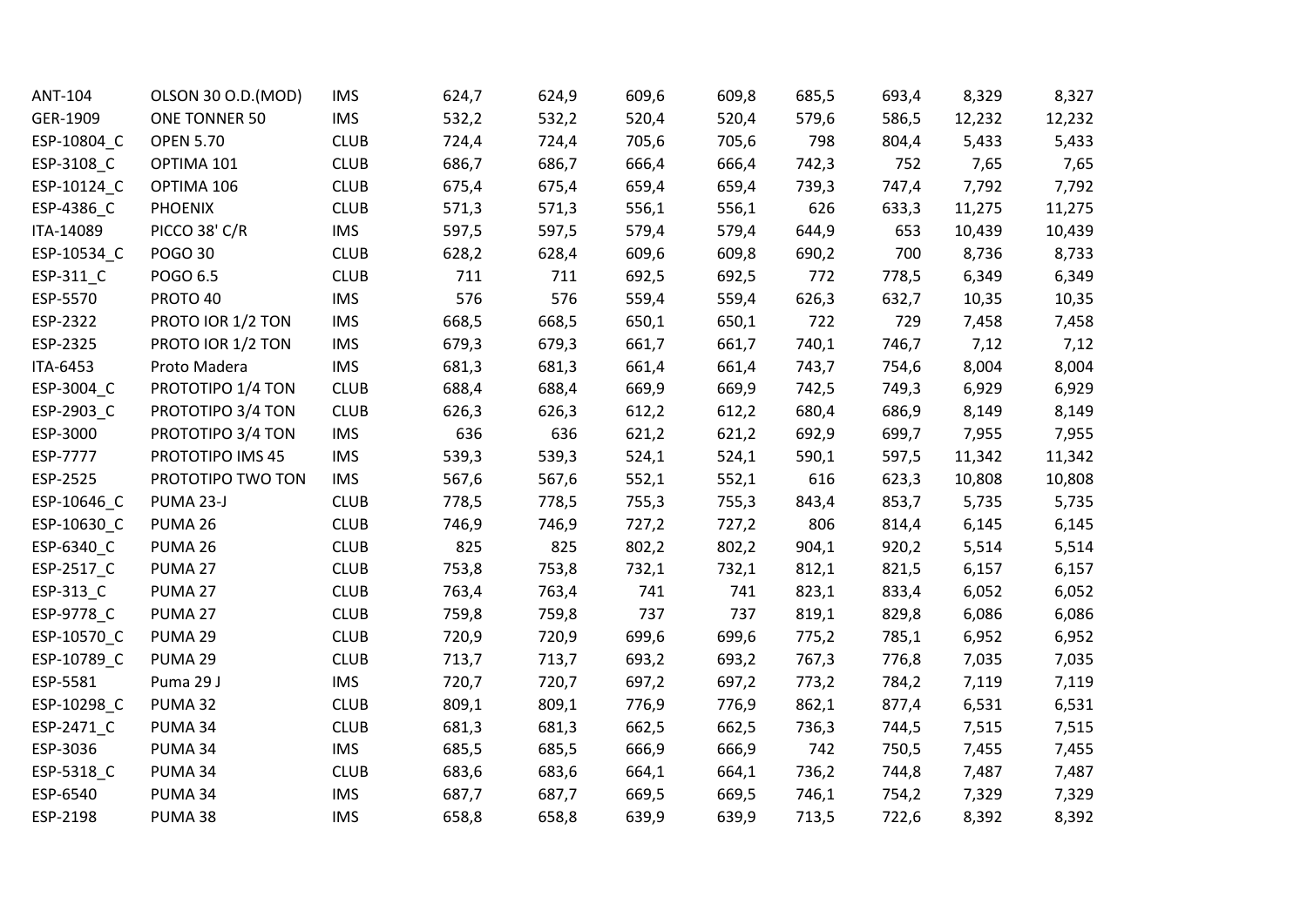| IRL-8164_C       | <b>QUARTER TON</b> | <b>CLUB</b> | 696,7 | 696,7 | 678,8 | 678,8 | 752,9 | 759,7 | 6,311  | 6,311  |
|------------------|--------------------|-------------|-------|-------|-------|-------|-------|-------|--------|--------|
| <b>BEL-197_C</b> | RAIDER 34          | <b>CLUB</b> | 739,2 | 739,3 | 720,2 | 720,2 | 814,7 | 826,4 | 6,639  | 6,639  |
| ESP-5158         | RANGER 32          | <b>IMS</b>  | 707,1 | 707,1 | 686,1 | 686,1 | 762,2 | 772,8 | 7,428  | 7,428  |
| ESP-10813_C      | RM 10.50 Twin Keel | <b>CLUB</b> | 642,3 | 642,3 | 619,1 | 619,1 | 689   | 700,5 | 8,851  | 8,851  |
| ESP-10814_C      | RO 265             | <b>CLUB</b> | 759,6 | 759,6 | 742,6 | 742,7 | 836,2 | 845,3 | 6,242  | 6,242  |
| ESP-10028 C      | RO 300             | <b>CLUB</b> | 708,9 | 708,9 | 690,2 | 690,2 | 772   | 782,2 | 7,249  | 7,249  |
| ESP-10492_C      | RO 300             | <b>CLUB</b> | 738,6 | 738,6 | 719   | 719   | 808,4 | 821,9 | 6,942  | 6,942  |
| ESP-5159_C       | RO 300             | <b>CLUB</b> | 704,6 | 704,6 | 684,2 | 684,2 | 759,2 | 768,7 | 7,304  | 7,304  |
| ESP-7354         | RO 300             | <b>IMS</b>  | 712,4 | 712,4 | 691,7 | 691,7 | 768,9 | 779,1 | 7,214  | 7,214  |
| ESP-5635         | RO 330 (DK)        | <b>IMS</b>  | 680,1 | 680,1 | 658,5 | 658,5 | 730,9 | 741   | 7,865  | 7,865  |
| ESP-7117 C       | RO 330 (DK)        | <b>CLUB</b> | 666,5 | 666,5 | 645,3 | 645,3 | 716,7 | 725,6 | 8,064  | 8,064  |
| ESP-10041        | RO 330 (SD)        | <b>IMS</b>  | 686,7 | 686,7 | 666,4 | 666,4 | 744,4 | 754,2 | 7,676  | 7,676  |
| ESP-10656_C      | RO 330 (SD)        | <b>CLUB</b> | 675   | 675   | 655,2 | 655,2 | 730,9 | 740   | 7,773  | 7,773  |
| ESP-5692_C       | RO 330 (SD)        | <b>CLUB</b> | 678,7 | 678,7 | 657,9 | 657,9 | 733,6 | 743,1 | 7,728  | 7,728  |
| ESP-5997         | RO 330 (SD)        | <b>IMS</b>  | 676   | 676   | 657,2 | 657,2 | 734,4 | 743   | 7,741  | 7,741  |
| ESP-6962_C       | RO 330 (SD)        | <b>CLUB</b> | 698   | 698   | 675   | 675   | 755,8 | 767,1 | 7,573  | 7,573  |
| ESP-7013         | RO 330 (SD)        | <b>IMS</b>  | 685,9 | 685,9 | 665,7 | 665,7 | 744   | 753,4 | 7,663  | 7,663  |
| ESP-7836         | RO 330 (SD)        | <b>IMS</b>  | 686,1 | 686,1 | 667,6 | 667,6 | 747,3 | 756,1 | 7,578  | 7,578  |
| ESP-8502         | RO 330 (SD)        | <b>IMS</b>  | 685,2 | 685,2 | 665,5 | 665,5 | 744,7 | 753,9 | 7,611  | 7,611  |
| ESP-9043         | RO 330 (SD)        | <b>IMS</b>  | 675,5 | 675,5 | 656,2 | 656,2 | 732,2 | 741,2 | 7,8    | 7,8    |
| ITA-2781_C       | RO 330 (SD)        | <b>CLUB</b> | 668,9 | 668,9 | 649,4 | 649,4 | 723,7 | 732,5 | 7,857  | 7,857  |
| ESP-7430_C       | RO 330 SD          | <b>CLUB</b> | 672,7 | 672,7 | 653,4 | 653,4 | 729,2 | 737,8 | 7,789  | 7,789  |
| ESP-9121         | RO 330 SD          | <b>IMS</b>  | 680   | 680   | 660,3 | 660,3 | 737,6 | 746,8 | 7,706  | 7,706  |
| ESP-10495_C      | RO 340             | <b>CLUB</b> | 670   | 670   | 648,7 | 648,7 | 720,5 | 730,8 | 8,191  | 8,191  |
| ESP-9203         | RO 340             | <b>IMS</b>  | 669,8 | 669,8 | 649,2 | 649,2 | 721,5 | 731,1 | 8,245  | 8,245  |
| ESP-10098 C      | RO 400 (SK)        | <b>CLUB</b> | 626,3 | 626,3 | 607,6 | 607,6 | 685,9 | 695,6 | 9,532  | 9,532  |
| ESP-10150_C      | RO 400 (SK)        | <b>CLUB</b> | 662,7 | 662,7 | 640,7 | 640,7 | 716,2 | 728,9 | 9,556  | 9,556  |
| ESP-10205        | RODMAN 42 MOD.     | <b>IMS</b>  | 587,9 | 587,9 | 572,7 | 572,7 | 639,6 | 646,6 | 10,237 | 10,236 |
| ESP-2311         | RUSH 31 SK         | <b>IMS</b>  | 716,9 | 716,9 | 698,9 | 698,9 | 784,2 | 792,1 | 6,737  | 6,737  |
| <b>GBR-296L</b>  | S&S 45             | <b>IMS</b>  | 627,7 | 627,7 | 609,6 | 609,6 | 680,2 | 690,9 | 9,747  | 9,747  |
| ESP-10739_C      | Saffier SE33       | <b>CLUB</b> | 632,7 | 632,9 | 617,4 | 617,6 | 697,8 | 705,9 | 8,254  | 8,251  |
| ESP-8440         | SALONA 37          | <b>IMS</b>  | 620,6 | 620,6 | 602,9 | 602,9 | 672,9 | 681,1 | 9,532  | 9,532  |
| ESP-3709         | SALONA 37 DK       | <b>IMS</b>  | 612   | 612   | 594,2 | 594,2 | 661,6 | 669,2 | 9,718  | 9,718  |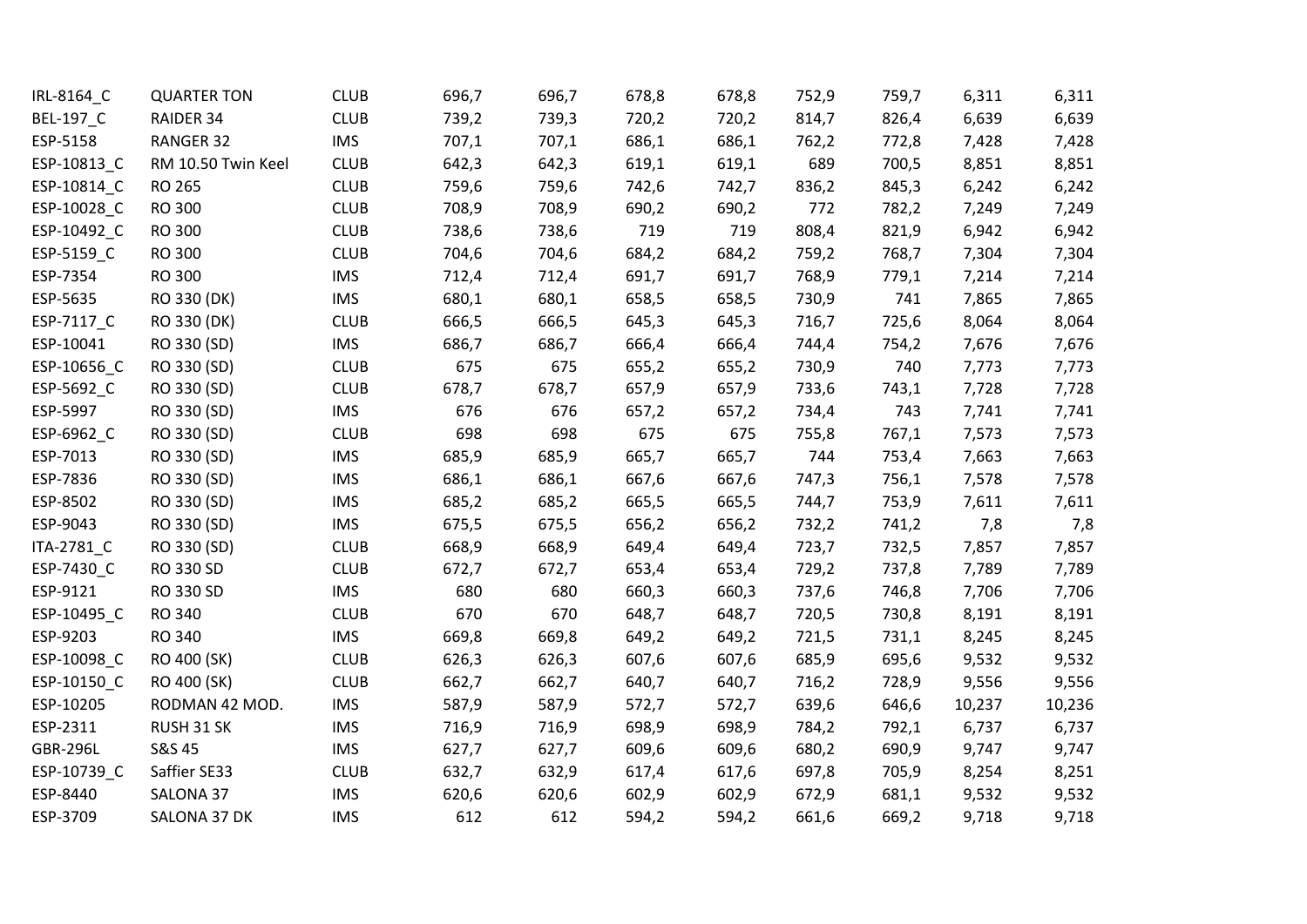| ESP-8028      | SALONA 37 LK       | <b>IMS</b>  | 616,2 | 616,2 | 601,8 | 601,8 | 674   | 681,6 | 9,436  | 9,436  |
|---------------|--------------------|-------------|-------|-------|-------|-------|-------|-------|--------|--------|
| ESP-8413      | SALONA 37 LK       | <b>IMS</b>  | 625,9 | 625,9 | 609,8 | 609,8 | 684,5 | 692,7 | 9,259  | 9,259  |
| ESP-8736      | SALONA 37 LK       | <b>IMS</b>  | 622,1 | 622,1 | 605,1 | 605,1 | 677,7 | 685,3 | 9,37   | 9,37   |
| ESP-10021_C   | SALONA 41          | <b>CLUB</b> | 574,9 | 575,1 | 559,4 | 559,6 | 629,3 | 636,7 | 10,702 | 10,699 |
| ESP-9278      | SALONA 45 LK       | <b>IMS</b>  | 578,9 | 578,9 | 561,6 | 561,6 | 627,5 | 636,2 | 11,509 | 11,509 |
| GBR-3450_C    | <b>SB 20</b>       | <b>CLUB</b> | 700,5 | 700,5 | 682,5 | 682,5 | 769,4 | 777,1 | 5,983  | 5,983  |
| ESP-7912_C    | <b>SEAEAGLE II</b> | <b>CLUB</b> | 750,4 | 750,4 | 724,5 | 724,5 | 803,4 | 817,3 | 7,227  | 7,227  |
| ESP-2406      | SELECTION 37       | <b>IMS</b>  | 650   | 650   | 631,6 | 631,6 | 710,2 | 718,3 | 8,533  | 8,533  |
| ESP-10003_C   | SERVIOLA 23        | <b>CLUB</b> | 750   | 750   | 730,5 | 730,5 | 809,1 | 818,2 | 5,971  | 5,971  |
| ESP-10256_C   | SERVIOLA 23        | <b>CLUB</b> | 756,9 | 756,9 | 735,4 | 735,4 | 813,6 | 822,5 | 5,949  | 5,949  |
| ESP-10471_C   | SERVIOLA 23        | <b>CLUB</b> | 756,1 | 756,1 | 732,9 | 732,9 | 808,4 | 818,6 | 5,96   | 5,96   |
| ESP-5496      | <b>SHE 31</b>      | <b>IMS</b>  | 730,9 | 730,9 | 710,3 | 710,3 | 790,7 | 799,7 | 6,583  | 6,583  |
| ESP-10206     | SINERGIA 40 Mod.   | <b>IMS</b>  | 588,7 | 588,7 | 573,4 | 573,4 | 642,2 | 648,6 | 10,052 | 10,051 |
| <b>GBR-66</b> | SINERGIA 40 MOD.   | <b>IMS</b>  | 590,9 | 590,9 | 575,1 | 575,1 | 641,7 | 648,7 | 10,03  | 10,03  |
| ESP-1351_C    | SIROCCO MK 2       | <b>CLUB</b> | 817,3 | 817,3 | 786,2 | 786,2 | 869,3 | 885,5 | 6,093  | 6,093  |
| ESP-2762      | SIROCCO MK 2       | <b>IMS</b>  | 719,9 | 719,9 | 699,7 | 699,7 | 774,7 | 783   | 6,723  | 6,723  |
| ESP-1308      | SIROCCO MK II      | <b>IMS</b>  | 729,3 | 729,3 | 708,1 | 708,1 | 786,1 | 794,3 | 6,503  | 6,503  |
| ESP-10386_C   | SKY SAIL 28        | <b>CLUB</b> | 745,7 | 745,7 | 725,2 | 725,2 | 806,9 | 815,6 | 6,429  | 6,429  |
| ESP-17        | <b>SLY 47</b>      | <b>IMS</b>  | 523,9 | 523,9 | 509,4 | 509,4 | 573,8 | 579,3 | 12,607 | 12,607 |
| EUR-36002 C   | SOLARIS 36 OD      | <b>CLUB</b> | 561,3 | 561,3 | 546,7 | 546,7 | 615,8 | 621,7 | 10,333 | 10,333 |
| ESP-9981      | SOLARIS ONE 44     | <b>IMS</b>  | 568,3 | 568,5 | 551,5 | 551,7 | 621,6 | 629   | 11,655 | 11,651 |
| ITA-16548 C   | SOLARIS ONE 48     | <b>CLUB</b> | 547,5 | 547,6 | 531,8 | 532   | 601,5 | 608,3 | 12,887 | 12,883 |
| GBR-172_C     | SOLING             | <b>CLUB</b> | 699,4 | 699,4 | 680,4 | 680,4 | 763,7 | 771,9 | 6,517  | 6,516  |
| ESP-2025      | <b>SOMO 23</b>     | <b>IMS</b>  | 810,4 | 810,4 | 786,3 | 786,3 | 876,3 | 888,3 | 5,35   | 5,35   |
| ESP-02_C      | SONAR 23           | <b>CLUB</b> | 733,6 | 733,6 | 712   | 712   | 800,4 | 809,6 | 5,921  | 5,921  |
| ESP-551_C     | SONAR 23           | <b>CLUB</b> | 724,6 | 724,6 | 703,5 | 703,5 | 792   | 801,1 | 5,943  | 5,943  |
| FRA-1122      | SPRINT 95          | <b>IMS</b>  | 659,3 | 659,3 | 638,7 | 638,7 | 712,3 | 720,4 | 8,316  | 8,316  |
| ESP-2647_C    | STAG 24            | <b>CLUB</b> | 758   | 758   | 737,2 | 737,2 | 821,4 | 830,5 | 5,421  | 5,421  |
| ESP-7432      | STAG 24            | <b>IMS</b>  | 753,9 | 753,9 | 734,2 | 734,2 | 817,3 | 825,1 | 5,78   | 5,78   |
| FRA-29864_C   | STARLIGHT 29       | <b>CLUB</b> | 722,6 | 722,6 | 703,9 | 703,9 | 783,2 | 790,9 | 6,694  | 6,694  |
| ESP-10472_C   | <b>SUN 2000</b>    | <b>CLUB</b> | 780,2 | 780,2 | 758,2 | 758,2 | 843,6 | 854,3 | 5,616  | 5,616  |
| ESP-10714_C   | <b>SUN 2000</b>    | <b>CLUB</b> | 792,8 | 792,8 | 769,9 | 769,9 | 857   | 867,3 | 5,446  | 5,446  |
| ESP-6458 C    | <b>SUN 2000</b>    | <b>CLUB</b> | 791,3 | 791,3 | 768,1 | 768,1 | 854   | 866,2 | 5,498  | 5,498  |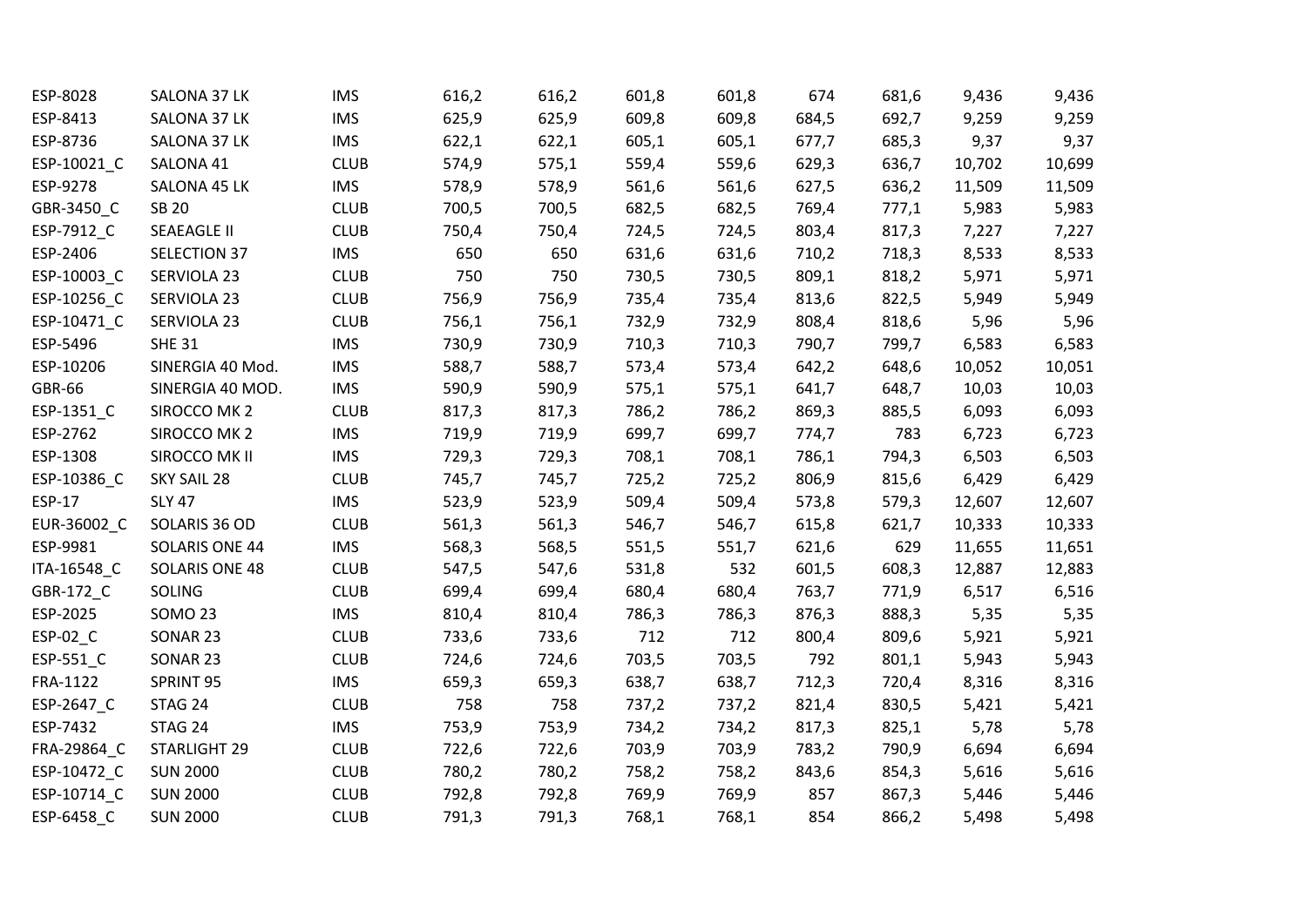| ESP-8273_C  | <b>SUN 2000</b>       | <b>CLUB</b> | 794,2 | 794,2 | 771,5 | 771,5 | 858,9 | 870   | 5,406 | 5,406 |
|-------------|-----------------------|-------------|-------|-------|-------|-------|-------|-------|-------|-------|
| ESP-4044 C  | SUN DREAM 28 (CB)     | <b>CLUB</b> | 747,3 | 747,3 | 720,1 | 720,1 | 798,9 | 813,1 | 6,802 | 6,802 |
| ESP-10611_C | SUN FAST 26           | <b>CLUB</b> | 765,2 | 765,2 | 745,6 | 745,6 | 840   | 850   | 6,165 | 6,165 |
| ESP-7673_C  | SUN FAST 26           | <b>CLUB</b> | 761,5 | 761,5 | 742,2 | 742,2 | 835,8 | 845,2 | 6,17  | 6,17  |
| ESP-10805   | SUN FAST 32 (DK)      | <b>IMS</b>  | 679,9 | 679,9 | 659,3 | 659,3 | 732,2 | 741,7 | 7,869 | 7,869 |
| ESP-4634_C  | SUN FAST 32 (DK)      | <b>CLUB</b> | 679,4 | 679,4 | 660,2 | 660,2 | 735   | 743,6 | 7,761 | 7,761 |
| ESP-4767_C  | SUN FAST 32 (DK)      | <b>CLUB</b> | 679,1 | 679,1 | 659,2 | 659,2 | 733,3 | 742,4 | 7,821 | 7,821 |
| ESP-8688_C  | SUN FAST 32 (DK)      | <b>CLUB</b> | 682,3 | 682,3 | 662,2 | 662,2 | 737,3 | 746,2 | 7,702 | 7,702 |
| ESP-6281    | SUN FAST 32 I         | <b>IMS</b>  | 682,5 | 682,5 | 661,6 | 661,6 | 737,1 | 747,1 | 8,05  | 8,05  |
| ESP-7120    | SUN FAST 32 I         | <b>IMS</b>  | 685,1 | 685,1 | 663,8 | 663,8 | 738,5 | 749,2 | 8,069 | 8,069 |
| ESP-9019    | SUN FAST 3200 Sdt     | <b>IMS</b>  | 638,1 | 638,3 | 619,2 | 619,4 | 695,1 | 702,5 | 8,568 | 8,565 |
| FRA-35815   | SUN FAST 3200 sdt     | <b>IMS</b>  | 639,6 | 639,9 | 620   | 620,2 | 694,5 | 703,9 | 8,725 | 8,722 |
| GBR-4485L   | SUN FAST 3200 Sdt     | <b>IMS</b>  | 629,9 | 630,1 | 609,5 | 609,7 | 682,3 | 690,4 | 8,831 | 8,828 |
| BEL-3501_C  | SUN FAST 35 (2.15)    | <b>CLUB</b> | 637,5 | 637,5 | 621,6 | 621,6 | 695,1 | 703,9 | 9,014 | 9,014 |
| ESP-2008    | SUN FAST 36 (IK)      | <b>IMS</b>  | 649,9 | 649,9 | 630,5 | 630,5 | 705,5 | 715   | 8,835 | 8,835 |
| ESP-7065    | SUN FAST 36 (IK)      | <b>IMS</b>  | 645   | 645   | 626,5 | 626,5 | 700,4 | 709,8 | 8,965 | 8,965 |
| ESP-9882    | SUN FAST 36 (IK)      | <b>IMS</b>  | 651,4 | 651,4 | 631,6 | 631,6 | 706   | 716,3 | 8,932 | 8,932 |
| FRA-16591   | SUN FAST 36 (IK)      | <b>IMS</b>  | 649,7 | 649,7 | 630,7 | 630,7 | 706,3 | 715,6 | 8,82  | 8,82  |
| GBR-6338    | SUN FAST 36 (IK)      | <b>IMS</b>  | 644,6 | 644,6 | 626,1 | 626,1 | 700   | 709,5 | 8,964 | 8,964 |
| ESP-5729_C  | SUN FAST 36 (LK)      | <b>CLUB</b> | 637,9 | 637,9 | 620,6 | 620,6 | 696,9 | 706,3 | 9,069 | 9,069 |
| ESP-8626    | SUN FAST 36 MOD       | <b>IMS</b>  | 639,9 | 639,9 | 621   | 621   | 693,1 | 702,7 | 9,146 | 9,146 |
| ESP-10640   | SUN FAST 3600         | <b>IMS</b>  | 601,6 | 601,8 | 583,9 | 584   | 655,2 | 662,4 | 9,578 | 9,575 |
| GER-7265    | SUN FAST 3600         | <b>IMS</b>  | 600,7 | 600,9 | 584,6 | 584,8 | 660,6 | 668,9 | 9,66  | 9,657 |
| ESP-5727_C  | SUN FAST 37           | <b>CLUB</b> | 641,3 | 641,3 | 621,2 | 621,2 | 690,5 | 700,6 | 9,061 | 9,061 |
| ESP-6010    | SUN FAST 37           | <b>IMS</b>  | 648,2 | 648,2 | 628,4 | 628,4 | 700,5 | 710,6 | 8,985 | 8,985 |
| ESP-6289    | SUN FAST 37           | <b>IMS</b>  | 649   | 649   | 628,4 | 628,4 | 699,2 | 709,8 | 8,968 | 8,968 |
| ESP-6920_C  | <b>SUN FAST 37</b>    | <b>CLUB</b> | 639   | 639   | 619,5 | 619,5 | 688,9 | 698,7 | 9,151 | 9,151 |
| ESP-5477    | SUN FAST 40 (SK)      | <b>IMS</b>  | 618,7 | 618,7 | 602,9 | 602,9 | 676,3 | 685,4 | 9,574 | 9,574 |
| ESP-10177   | SUN FAST 40 DK        | <b>IMS</b>  | 620,4 | 620,4 | 601,2 | 601,2 | 669,7 | 679,2 | 9,738 | 9,738 |
| ESP-7613_C  | SUN FAST 40.3         | <b>CLUB</b> | 627,5 | 627,5 | 608,1 | 608,1 | 678,1 | 688,4 | 9,611 | 9,611 |
| ESP-10768_C | SUN LEGENDE 41        | <b>CLUB</b> | 644   | 644   | 628,2 | 628,2 | 700,2 | 710,2 | 9,537 | 9,537 |
| ESP-10662_C | <b>SUN LIBERTY 34</b> | <b>CLUB</b> | 707,6 | 707,6 | 684,7 | 684,7 | 776,2 | 788,7 | 7,743 | 7,743 |
| ESP-9292 C  | <b>SUN LIBERTY 34</b> | <b>CLUB</b> | 695,2 | 695,2 | 673,7 | 673,7 | 762,5 | 774,6 | 7,954 | 7,954 |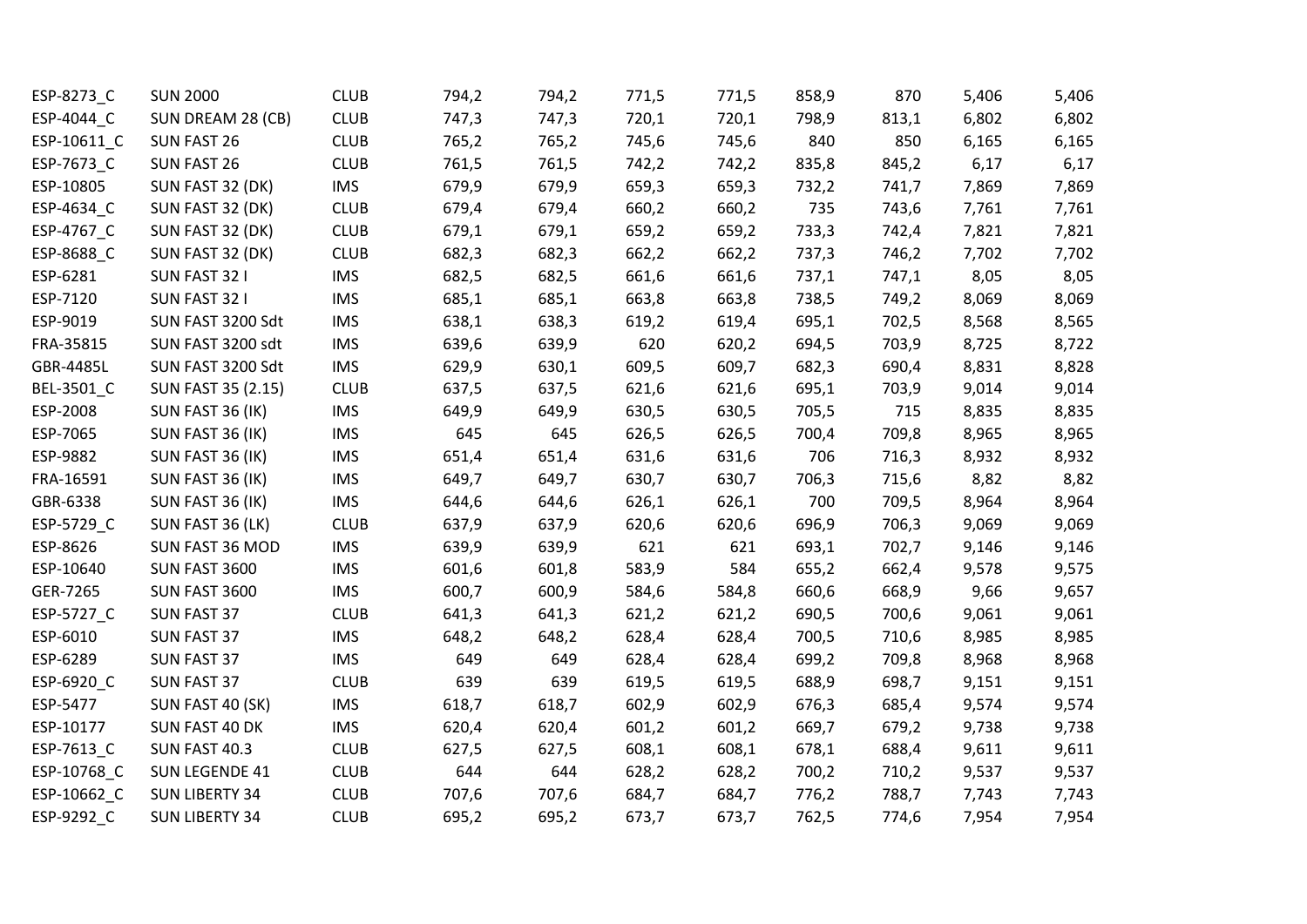| ESP-9315_C            | <b>SUN LIGHT 30</b>       | <b>CLUB</b> | 716,1 | 716,1 | 695,5 | 695,5 | 777,8 | 787,1 | 6,896 | 6,896 |
|-----------------------|---------------------------|-------------|-------|-------|-------|-------|-------|-------|-------|-------|
| ESP-5889              | SUN LIGHT 31 SQ           | <b>IMS</b>  | 726   | 726   | 707,2 | 707,2 | 799,7 | 810,4 | 6,922 | 6,922 |
| ESP-10130_C           | SUN ODYSSEY 29.2          | <b>CLUB</b> | 742,6 | 742,6 | 719,7 | 719,7 | 806,1 | 817,8 | 6,646 | 6,646 |
| ESP-10224_C           | SUN ODYSSEY 30 i          | <b>CLUB</b> | 706   | 706,3 | 689,7 | 689,9 | 773,4 | 782,4 | 7,202 | 7,2   |
| ESP-9877_C            | SUN ODYSSEY 30 i          | <b>CLUB</b> | 708,6 | 708,9 | 693   | 693,3 | 780,2 | 792,1 | 7,291 | 7,289 |
| ESP-10237_C           | SUN ODYSSEY 32 DK         | <b>CLUB</b> | 689,1 | 689,3 | 667,5 | 667,7 | 742,2 | 752,3 | 7,748 | 7,745 |
| ESP-10840_C           | SUN ODYSSEY 32 L          | <b>CLUB</b> | 691,9 | 692   | 677,6 | 677,6 | 768,9 | 776,8 | 7,265 | 7,265 |
| ESP-9634_C            | <b>SUN ODYSSEY 32.IDK</b> | <b>CLUB</b> | 730,1 | 730,1 | 704,3 | 704,3 | 779,7 | 793   | 7,594 | 7,594 |
| ESP-10569_C           | SUN ODYSSEY 33            | <b>CLUB</b> | 733,2 | 733,2 | 709,5 | 709,5 | 798,7 | 813,7 | 7,327 | 7,327 |
| ESP-10761_C           | SUN ODYSSEY 33 I          | <b>CLUB</b> | 656,8 | 657   | 639,3 | 639,6 | 717,9 | 727,8 | 8,622 | 8,619 |
| GER-22966_C           | SUN ODYSSEY 34.2          | <b>CLUB</b> | 735,5 | 735,5 | 710,4 | 710,4 | 798,1 | 811,1 | 7,687 | 7,687 |
| <b>ITA-48_C</b>       | SUN ODYSSEY 34.2          | <b>CLUB</b> | 684,4 | 684,4 | 666,1 | 666,1 | 749,2 | 761,1 | 7,765 | 7,765 |
| ESP-10721_C           | Sun Odyssey 349 TR        | <b>CLUB</b> | 698,5 | 698,4 | 678,1 | 678   | 759,9 | 770,4 | 8,173 | 8,171 |
| ESP-10821_C           | Sun Odyssey 349 TR        | <b>CLUB</b> | 679,3 | 679,5 | 662,8 | 663   | 751   | 760,6 | 8,033 | 8,03  |
| ESP-10839_C           | Sun Odyssey 349 TR        | <b>CLUB</b> | 653,9 | 654,1 | 638,6 | 638,8 | 717,5 | 725,8 | 8,513 | 8,511 |
| ESP-10215 C           | SUN ODYSSEY 35            | <b>CLUB</b> | 694,9 | 694,9 | 674,6 | 674,6 | 765,1 | 776,6 | 8,069 | 8,069 |
| ESP-6778_C            | SUN ODYSSEY 35            | <b>CLUB</b> | 719,1 | 719,1 | 696,2 | 696,2 | 793   | 805,3 | 7,869 | 7,869 |
| ESP-9823              | SUN ODYSSEY 36 i P        | <b>IMS</b>  | 650,1 | 650,3 | 629,3 | 629,5 | 703,9 | 714,1 | 8,946 | 8,943 |
| ESP-10390             | SUN ODYSSEY 36.i          | <b>IMS</b>  | 652,4 | 652,6 | 634,3 | 634,5 | 713   | 722,6 | 8,752 | 8,75  |
| ESP-10602_C           | SUN ODYSSEY 36.i          | <b>CLUB</b> | 696,7 | 697   | 671,6 | 671,8 | 748,5 | 762   | 8,755 | 8,753 |
| ESP-10395_C           | SUN ODYSSEY 36.i P        | <b>CLUB</b> | 640,8 | 641   | 623,1 | 623,3 | 700,6 | 710,5 | 9,157 | 9,154 |
| ESP-8049_C            | SUN ODYSSEY 37            | <b>CLUB</b> | 684,4 | 684,4 | 660,3 | 660,3 | 734,7 | 747,8 | 8,831 | 8,831 |
| ESP-8949_C            | SUN ODYSSEY 37            | <b>CLUB</b> | 683,7 | 683,7 | 664,4 | 664,4 | 751   | 764,1 | 8,538 | 8,538 |
| ESP-8856              | SUN ODYSSEY 37.1          | <b>IMS</b>  | 721   | 721   | 696,7 | 696,7 | 791,1 | 806,1 | 8,003 | 8,003 |
| GBR-3551 L_C          | SUN ODYSSEY 379           | <b>CLUB</b> | 659,8 | 661,4 | 640,9 | 642,3 | 721,5 | 734,5 | 8,771 | 8,754 |
| ESP-10292_C           | SUN ODYSSEY 39 DS         | <b>CLUB</b> | 649,4 | 649,6 | 628,3 | 628,5 | 708,7 | 720,1 | 9,474 | 9,472 |
| ESP-8674_C            | Sun Odyssey 39i           | <b>CLUB</b> | 628,7 | 628,9 | 608,9 | 609,1 | 683,6 | 693,1 | 9,496 | 9,494 |
| ESP-9084              | SUN ODYSSEY 39i DK        | <b>IMS</b>  | 627,8 | 628   | 607,3 | 607,5 | 680,2 | 690,3 | 9,734 | 9,731 |
| ESP-10629_C           | SUN ODYSSEY 40            | <b>CLUB</b> | 661,2 | 661,2 | 639,9 | 639,9 | 726,1 | 735,6 | 8,902 | 8,902 |
| ESP-5750 <sub>C</sub> | SUN ODYSSEY 40            | <b>CLUB</b> | 656,5 | 656,5 | 636,1 | 636,1 | 719,7 | 730,5 | 9,126 | 9,126 |
| ESP-6274_C            | SUN ODYSSEY 40            | <b>CLUB</b> | 647,7 | 647,7 | 627,7 | 627,7 | 708,9 | 719,4 | 9,255 | 9,255 |
| ESP-9623              | SUN ODYSSEY 40            | <b>IMS</b>  | 660,4 | 660,4 | 638,9 | 638,9 | 717,3 | 729,8 | 8,886 | 8,886 |
| ESP-8852 C            | SUN ODYSSEY 40 DS         | <b>CLUB</b> | 692,6 | 692,6 | 668,2 | 668,2 | 747,3 | 761,3 | 9,041 | 9,041 |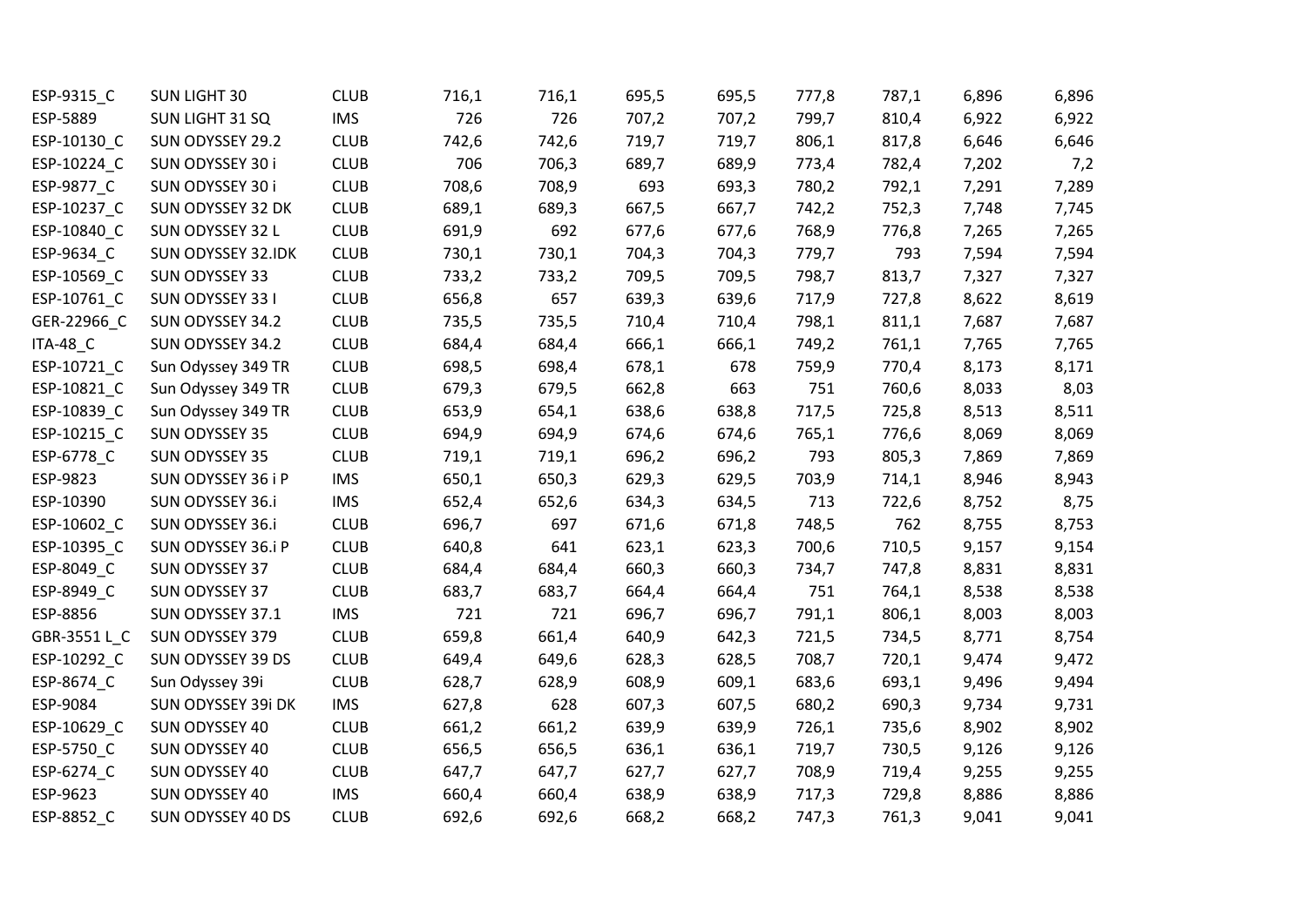| ESP-7884_C    | SUN ODYSSEY 40.3   | <b>CLUB</b> | 628,1 | 628,1 | 610,6 | 610,6 | 688,2 | 697,9 | 9,573  | 9,573  |
|---------------|--------------------|-------------|-------|-------|-------|-------|-------|-------|--------|--------|
| ESP-10791_C   | SUN ODYSSEY 409 DK | <b>CLUB</b> | 590,3 | 590,5 | 573,5 | 573,7 | 641,3 | 649,8 | 10,378 | 10,375 |
| ESP-9772_C    | SUN ODYSSEY 409 DK | <b>CLUB</b> | 618,1 | 618,3 | 603,3 | 603,5 | 684,5 | 694,2 | 9,906  | 9,903  |
| ESP-10782_C   | SUN ODYSSEY 42 DS  | <b>CLUB</b> | 592,8 | 593,3 | 576,2 | 576,6 | 646,2 | 655,6 | 10,702 | 10,696 |
| ESP-8899_C    | SUN ODYSSEY 42 DS  | <b>CLUB</b> | 609,9 | 610,1 | 590,9 | 591,1 | 668,6 | 677,5 | 10,278 | 10,275 |
| ESP-9814_C    | SUN ODYSSEY 42 I   | <b>CLUB</b> | 632   | 632,2 | 611   | 611,2 | 691,4 | 702,5 | 9,984  | 9,982  |
| ESP-5601_C    | SUN ODYSSEY 42.2   | <b>CLUB</b> | 633,1 | 633,1 | 617,6 | 617,6 | 702,2 | 710,7 | 8,877  | 8,877  |
| ESP-10778_C   | SUN ODYSSEY 42.I   | <b>CLUB</b> | 598,8 | 599   | 580,7 | 580,9 | 651   | 661   | 10,685 | 10,681 |
| ESP-8009_C    | SUN ODYSSEY 421    | <b>CLUB</b> | 629,1 | 629,3 | 608,7 | 608,9 | 690,2 | 700   | 9,992  | 9,99   |
| ESP-7527_C    | SUN ODYSSEY 43     | <b>CLUB</b> | 619,3 | 619,3 | 599,6 | 599,6 | 672   | 682,8 | 10,295 | 10,295 |
| ESP-8826_C    | SUN ODYSSEY 43     | <b>CLUB</b> | 672,8 | 672,8 | 649,9 | 649,9 | 728,9 | 742,6 | 10,011 | 10,011 |
| ESP-10717_C   | SUN ODYSSEY 439    | <b>CLUB</b> | 613,2 | 613,4 | 594,4 | 594,6 | 671   | 680,9 | 10,18  | 10,177 |
| ESP-10510_C   | SUN ODYSSEY 45     | <b>CLUB</b> | 617,3 | 617,3 | 598,9 | 598,9 | 680,6 | 690   | 10,086 | 10,086 |
| ESP-10785_C   | SUN ODYSSEY 45     | <b>CLUB</b> | 587,3 | 587,3 | 570,7 | 570,7 | 641,9 | 651   | 10,444 | 10,444 |
| ESP-10647_C   | SUN ODYSSEY 49 DS  | <b>CLUB</b> | 595   | 595   | 578   | 578   | 655,5 | 664,3 | 11,103 | 11,103 |
| ESP-10786_C   | SUN ODYSSEY 49 DS  | <b>CLUB</b> | 585,2 | 585,2 | 568,2 | 568,2 | 639   | 648,8 | 11,261 | 11,261 |
| ESP-10691_C   | SUN ODYSSEY 509    | <b>CLUB</b> | 582,2 | 582,4 | 566,6 | 566,7 | 647,3 | 656   | 12,041 | 12,038 |
| ESP-10050_C   | SUN ODYSSEY 52.2   | <b>CLUB</b> | 657,7 | 657,7 | 634,4 | 634,4 | 711,1 | 726,2 | 10,632 | 10,632 |
| ESP-10738_C   | SUN ODYSSEY 52.2   | <b>CLUB</b> | 672,1 | 672,1 | 647,8 | 647,8 | 727,8 | 743,1 | 10,447 | 10,447 |
| ESP-10777 C   | SUN ODYSSEY 54.9   | <b>CLUB</b> | 546,3 | 546,5 | 530,3 | 530,5 | 596,7 | 605,8 | 13,117 | 13,113 |
| ESP-10219_C   | <b>SUNSHINE 36</b> | <b>CLUB</b> | 737   | 737   | 709,9 | 709,9 | 791,2 | 805,8 | 7,849  | 7,849  |
| ESP-5881_C    | <b>SUNSHINE 38</b> | <b>CLUB</b> | 658,7 | 658,7 | 637,5 | 637,5 | 709,8 | 720,6 | 8,439  | 8,439  |
| ESP-10299_C   | SUPER DAIMIO 28    | <b>CLUB</b> | 795,9 | 795,9 | 775,7 | 775,7 | 869,2 | 879,3 | 5,57   | 5,57   |
| ESP-5684_C    | SUPERDORADA        | <b>CLUB</b> | 898,1 | 898,1 | 870,3 | 870,3 | 975,6 | 985,8 | 4,615  | 4,615  |
| ESP-10715_C   | SWAN 36            | <b>CLUB</b> | 641,9 | 641,9 | 623,1 | 623,1 | 691,8 | 700,9 | 8,865  | 8,865  |
| ESP-5401_C    | <b>SWAN 371</b>    | <b>CLUB</b> | 661   | 661   | 641,3 | 641,3 | 712,2 | 722,2 | 8,515  | 8,515  |
| ESP-10780_C   | SWAN 42            | <b>CLUB</b> | 628   | 628   | 611,2 | 611,2 | 681,8 | 692,1 | 9,769  | 9,769  |
| GBR-4115 R    | <b>SWAN 42</b>     | <b>IMS</b>  | 639,3 | 639,3 | 622   | 622   | 697,8 | 708,6 | 9,365  | 9,365  |
| ESP-8137      | SWAN 42 CS         | <b>IMS</b>  | 541   | 541,2 | 526,8 | 527   | 591,5 | 597,1 | 11,569 | 11,566 |
| <b>GBR-42</b> | SWAN 42 CS         | <b>IMS</b>  | 542,6 | 542,8 | 528,5 | 528,7 | 593,4 | 599,3 | 11,509 | 11,505 |
| GER-8042_C    | SWAN 42 CS         | <b>CLUB</b> | 538,1 | 538,3 | 524,2 | 524,4 | 588,3 | 594,2 | 11,581 | 11,578 |
| ITA-42028     | SWAN 42 CS         | <b>IMS</b>  | 542   | 542,2 | 527,5 | 527,7 | 591,7 | 597,5 | 11,606 | 11,602 |
| ESP-9400      | <b>SWAN 45</b>     | <b>IMS</b>  | 535   | 535   | 522,4 | 522,4 | 582,1 | 589   | 12,194 | 12,194 |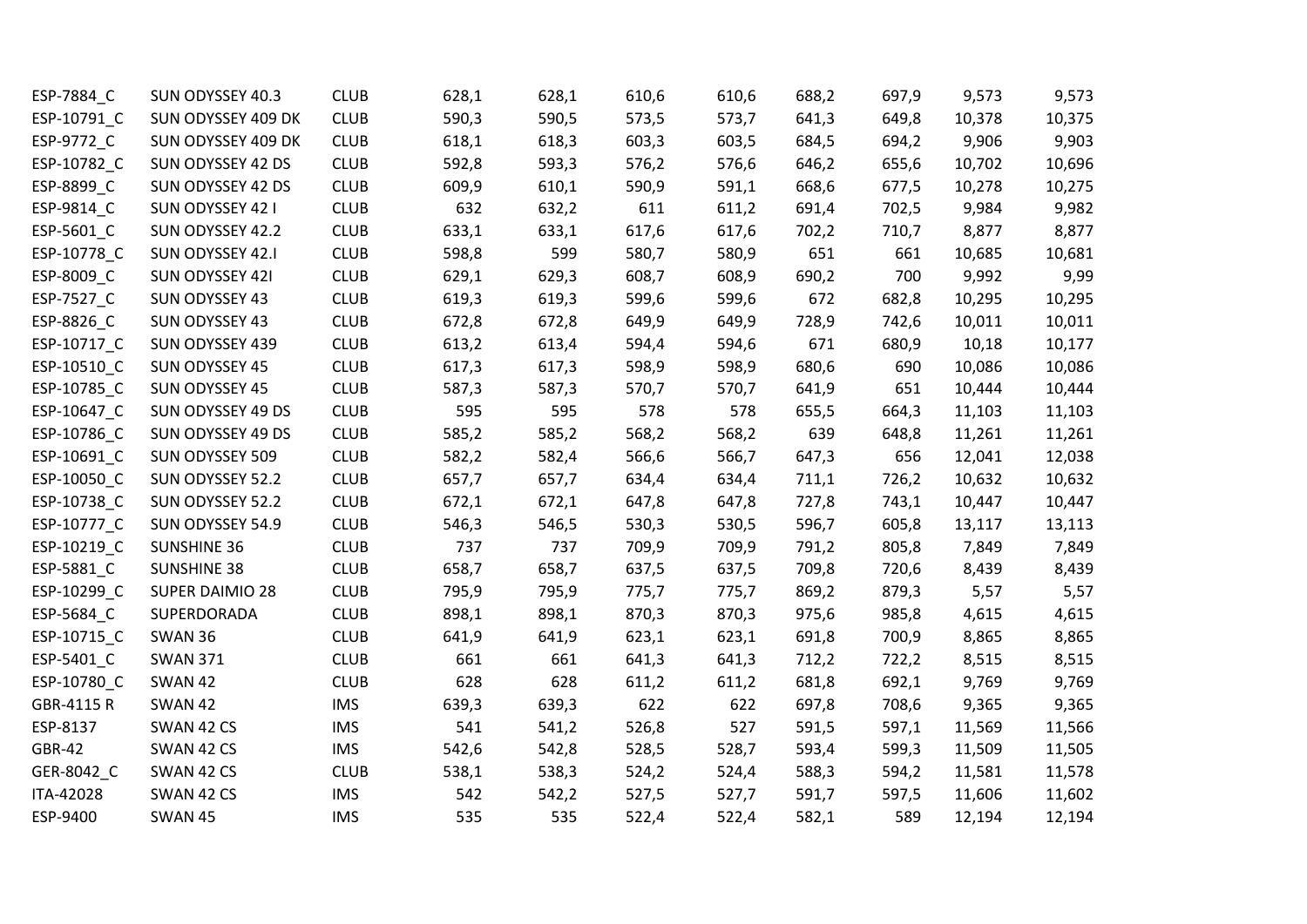| FRA-29745   | <b>SWAN 45</b>        | <b>IMS</b>  | 541,5 | 541,5 | 530,7 | 530,7 | 595,9 | 602,8 | 11,809 | 11,809 |
|-------------|-----------------------|-------------|-------|-------|-------|-------|-------|-------|--------|--------|
| POR-4525    | <b>SWAN 45</b>        | <b>IMS</b>  | 536,3 | 536,3 | 523,7 | 523,7 | 583,8 | 590,8 | 12,109 | 12,109 |
| ESP-10545   | <b>SWAN 45</b>        | <b>IMS</b>  | 543,3 | 543,3 | 531,5 | 531,5 | 596,5 | 603,7 | 11,726 | 11,726 |
| ESP-15025_C | SWAN 50 CS            | <b>CLUB</b> | 465,5 | 465,7 | 454,9 | 455,2 | 514,6 | 522   | 14,46  | 14,45  |
| ESP-6237    | Swan 56-5             | <b>IMS</b>  | 542,6 | 542,6 | 529,9 | 529,9 | 601,5 | 608,3 | 13,168 | 13,168 |
| ESP-9495    | <b>SWAN 75</b>        | <b>IMS</b>  | 495,8 | 495,8 | 484   | 484   | 553,8 | 561,3 | 16,514 | 16,514 |
| GBR-5000X   | <b>SWAN 78</b>        | <b>IMS</b>  | 440   | 440,1 | 431,9 | 432,1 | 492,5 | 498,6 | 19,513 | 19,508 |
| ESP-9933    | SWAN 80 (99)          | <b>IMS</b>  | 440,3 | 440,3 | 431,1 | 431,1 | 489,4 | 495,6 | 19,174 | 19,174 |
| ESP-9983_C  | SYMPHONY 30           | <b>CLUB</b> | 761,3 | 761,3 | 733,8 | 733,8 | 817   | 830,5 | 7,041  | 7,041  |
| ESP-10817_C | <b>TOFINOU 12</b>     | <b>CLUB</b> | 547,4 | 547,4 | 538,1 | 538,2 | 607,5 | 614   | 10,667 | 10,66  |
| ESP-9326_C  | <b>TORO 25</b>        | <b>CLUB</b> | 703,4 | 703,4 | 685,8 | 685,8 | 761,6 | 768,1 | 6,712  | 6,712  |
| ESP-9690_C  | <b>TORO 25</b>        | <b>CLUB</b> | 695,6 | 695,6 | 676,7 | 676,7 | 749,5 | 756   | 6,839  | 6,839  |
| ESP-7352    | <b>TP52</b>           | <b>IMS</b>  | 454,4 | 454,4 | 444,4 | 444,4 | 505,5 | 513,3 | 14,673 | 14,673 |
| ESP-7396    | <b>TP52</b>           | <b>IMS</b>  | 453,6 | 453,6 | 443,4 | 443,4 | 502,1 | 509,7 | 14,59  | 14,59  |
| ESP-7452    | <b>TP52</b>           | <b>IMS</b>  | 460,3 | 460,4 | 447,8 | 447,9 | 508,9 | 517   | 14,953 | 14,946 |
| ESP-10469_C | TRIANA 26             | <b>CLUB</b> | 738   | 738   | 719,4 | 719,4 | 804,1 | 812,1 | 6,457  | 6,457  |
| ESP-5046_C  | TRIANA 26             | <b>CLUB</b> | 732,4 | 732,4 | 713,2 | 713,2 | 794,9 | 803,7 | 6,524  | 6,524  |
| ESP-6046    | TRIANA 26             | <b>IMS</b>  | 730,8 | 730,8 | 712   | 712   | 794   | 802,2 | 6,53   | 6,53   |
| GBR-4631    | Tripp 33              | <b>IMS</b>  | 620,2 | 620,2 | 606,2 | 606,2 | 678,9 | 685,9 | 8,836  | 8,836  |
| ESP-8432_C  | <b>TUCANA 28</b>      | <b>CLUB</b> | 681,6 | 681,8 | 661,7 | 661,9 | 729,5 | 737,2 | 7,743  | 7,741  |
| ESP-10348_C | <b>TUCANA SAIL 21</b> | <b>CLUB</b> | 726,8 | 727,1 | 708,4 | 708,7 | 793,1 | 800,3 | 6,316  | 6,313  |
| ESP-10730_C | <b>VIVA 700</b>       | <b>CLUB</b> | 766,6 | 766,8 | 746,6 | 746,9 | 827,6 | 836,4 | 5,675  | 5,673  |
| ESP-9700_C  | <b>VLC 35</b>         | <b>CLUB</b> | 576,5 | 576,7 | 565   | 565,2 | 637,6 | 644,9 | 9,427  | 9,424  |
| ESP-6737    | VROLIJK 37            | <b>IMS</b>  | 610,9 | 610,9 | 594,7 | 594,7 | 665,2 | 672   | 9,329  | 9,329  |
| ESP-6747    | <b>VROLIJK 37</b>     | <b>IMS</b>  | 611,8 | 611,8 | 595,5 | 595,5 | 665,9 | 672,9 | 9,331  | 9,331  |
| ESP-7834    | <b>VROLIJK 37</b>     | <b>IMS</b>  | 606,7 | 606,7 | 590,2 | 590,2 | 659,6 | 666,2 | 9,419  | 9,419  |
| ESP-8100    | <b>VROLIJK 37</b>     | <b>IMS</b>  | 618,3 | 618,3 | 602,6 | 602,6 | 677,7 | 685   | 9,312  | 9,312  |
| ESP-9986    | <b>VROLIJK 37</b>     | <b>IMS</b>  | 613,9 | 613,9 | 597,2 | 597,2 | 668,9 | 675,4 | 9,265  | 9,265  |
| ESP-7196_C  | <b>WASA 270</b>       | <b>CLUB</b> | 713,5 | 713,5 | 697,9 | 697,9 | 774,5 | 781   | 6,394  | 6,394  |
| ESP-5593_C  | WIND 44 J             | <b>CLUB</b> | 614,5 | 614,5 | 597,2 | 597,3 | 668,2 | 678,1 | 10,063 | 10,062 |
| ESP-6069    | X 302                 | <b>IMS</b>  | 693,8 | 693,8 | 673,5 | 673,5 | 749,3 | 759,2 | 7,717  | 7,717  |
| ESP-6280_C  | X 302                 | <b>CLUB</b> | 687,9 | 687,9 | 667,8 | 667,8 | 742,2 | 752   | 7,651  | 7,651  |
| ESP-3213 C  | X 312                 | <b>CLUB</b> | 692,7 | 692,7 | 671,9 | 671,9 | 745,3 | 754,9 | 7,479  | 7,479  |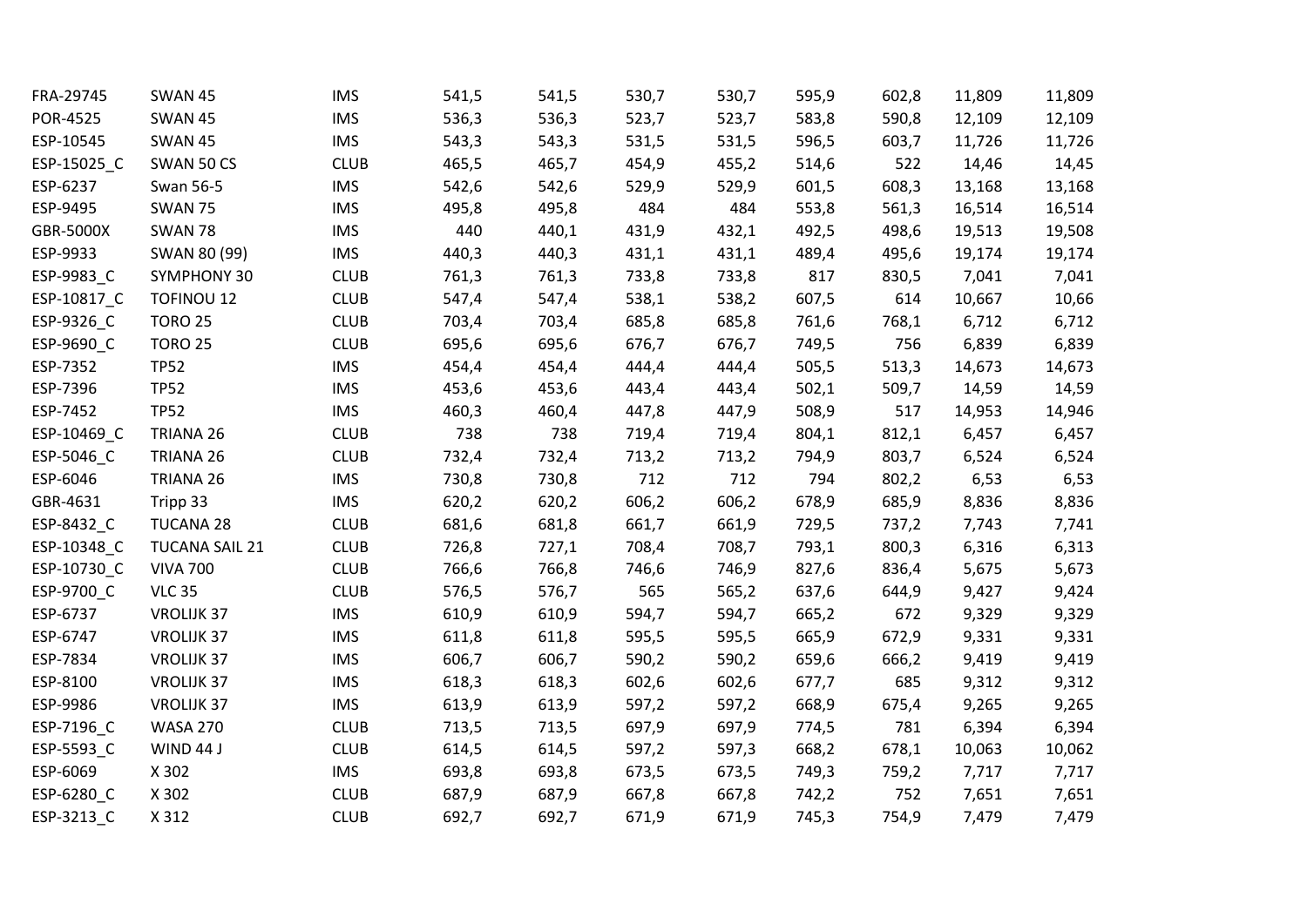| ESP-10823_C    | X 332       | <b>CLUB</b> | 643,1 | 643,1 | 624,9 | 624,9 | 695,7 | 703,8 | 8,708  | 8,708  |
|----------------|-------------|-------------|-------|-------|-------|-------|-------|-------|--------|--------|
| ESP-4778       | X 332       | <b>IMS</b>  | 650,5 | 650,5 | 632,9 | 632,9 | 705,5 | 713,3 | 8,555  | 8,555  |
| ESP-4884       | X 332       | <b>IMS</b>  | 641,8 | 641,8 | 624,5 | 624,5 | 695,4 | 702,8 | 8,709  | 8,709  |
| ESP-4733       | X 332       | <b>IMS</b>  | 650,6 | 650,6 | 633,1 | 633,1 | 706,6 | 714,2 | 8,514  | 8,514  |
| ESP-6539       | X 332 SPORT | <b>IMS</b>  | 630,6 | 630,6 | 614   | 614   | 682   | 688,7 | 8,854  | 8,854  |
| ESP-2972_C     | X 372       | <b>CLUB</b> | 644,2 | 644,2 | 628,1 | 628,1 | 701,4 | 709,8 | 8,428  | 8,428  |
| NED-2739_C     | X 372       | <b>CLUB</b> | 649,3 | 649,3 | 632,8 | 632,8 | 702,8 | 712,6 | 8,822  | 8,822  |
| ESP-10827_C    | $X 4^3$     | <b>CLUB</b> | 578,4 | 578,5 | 562,3 | 562,5 | 632,3 | 639,3 | 10,785 | 10,782 |
| ESP-10719      | X 4^9       | <b>IMS</b>  | 555,5 | 555,7 | 541,8 | 542   | 614,8 | 620,8 | 11,783 | 11,78  |
| NOR-15838      | X 4^9       | <b>IMS</b>  | 556,8 | 557   | 541,8 | 542   | 613,6 | 620,3 | 11,969 | 11,965 |
| ESP-6687_C     | X412        | <b>CLUB</b> | 614,5 | 614,5 | 597,7 | 597,7 | 671,4 | 680,6 | 9,896  | 9,896  |
| ESP-5686       | X 442       | <b>IMS</b>  | 573,3 | 573,3 | 558,2 | 558,2 | 622,6 | 629,8 | 11,001 | 11,001 |
| ESP-10754_C    | X 562       | <b>CLUB</b> | 518,9 | 518,9 | 505,1 | 505,1 | 565,8 | 573,2 | 13,894 | 13,894 |
| ESP-9904_C     | X 99        | <b>CLUB</b> | 636,6 | 636,6 | 621,3 | 621,3 | 695   | 702,2 | 8,289  | 8,289  |
| BEL-1589_C     | $X-34$      | <b>CLUB</b> | 644   | 644,2 | 628,8 | 629   | 708,8 | 716,9 | 8,581  | 8,579  |
| ESP-8088       | $X-34$      | <b>IMS</b>  | 645,3 | 645,3 | 628,6 | 628,6 | 703,7 | 711,2 | 8,558  | 8,558  |
| ESP-7982       | $X-35$      | <b>IMS</b>  | 604,5 | 604,5 | 589,1 | 589,1 | 655,4 | 662,1 | 9,262  | 9,262  |
| ESP-8120       | $X-35$      | <b>IMS</b>  | 605,9 | 605,9 | 592,5 | 592,5 | 664,7 | 671,1 | 9,273  | 9,273  |
| ESP-8338       | $X-35$      | <b>IMS</b>  | 608,6 | 608,8 | 594,7 | 594,9 | 666,2 | 673,1 | 9,086  | 9,084  |
| ESP-8438       | $X-35$      | <b>IMS</b>  | 610,5 | 610,5 | 595   | 595   | 661,9 | 668,7 | 9,186  | 9,186  |
| ESP-8471       | $X-35$      | <b>IMS</b>  | 611   | 611   | 595   | 595   | 661,9 | 668,1 | 9,322  | 9,322  |
| ESP-9399       | $X-35$      | <b>IMS</b>  | 608,1 | 608,1 | 592,3 | 592,3 | 658,8 | 665,4 | 9,287  | 9,287  |
| ESP-5099       | X-362 S     | <b>IMS</b>  | 622,3 | 622,3 | 604   | 604   | 670,6 | 678,1 | 9,327  | 9,327  |
| <b>BEL-287</b> | X-362 SPORT | <b>IMS</b>  | 626,2 | 626,2 | 608,8 | 608,8 | 676,9 | 684,6 | 9,255  | 9,255  |
| ESP-7273_C     | $X-37$      | <b>CLUB</b> | 615,6 | 615,6 | 598,4 | 598,4 | 667,7 | 675,5 | 9,486  | 9,486  |
| ESP-4988       | X-382       | <b>IMS</b>  | 629,8 | 629,8 | 611,2 | 611,2 | 680,8 | 689,8 | 9,286  | 9,286  |
| ESP-5620       | X-382       | <b>IMS</b>  | 631,9 | 631,9 | 615   | 615   | 692,5 | 701,4 | 9,126  | 9,126  |
| ESP-7454       | $X-40$      | <b>IMS</b>  | 608,2 | 608,2 | 591,8 | 591,8 | 663,9 | 671,7 | 9,825  | 9,825  |
| ESP-8345       | $X-41$      | <b>IMS</b>  | 577,8 | 578   | 561,4 | 561,6 | 627,3 | 634,3 | 10,628 | 10,624 |
| ESP-8876       | X-41 OD     | <b>IMS</b>  | 576,3 | 576,4 | 560,4 | 560,6 | 625,8 | 632,9 | 10,692 | 10,688 |
| ESP-5696_C     | $X-412$     | <b>CLUB</b> | 646,7 | 646,7 | 627,6 | 627,6 | 697,7 | 708,7 | 9,701  | 9,701  |
| ESP-10250      | X-46 DK     | <b>IMS</b>  | 555,9 | 555,9 | 542,8 | 542,8 | 611,6 | 617,9 | 11,637 | 11,637 |
| ITA-15446      | X-46 DK     | <b>IMS</b>  | 554,2 | 554,4 | 540,6 | 540,8 | 605,6 | 612,8 | 11,529 | 11,526 |